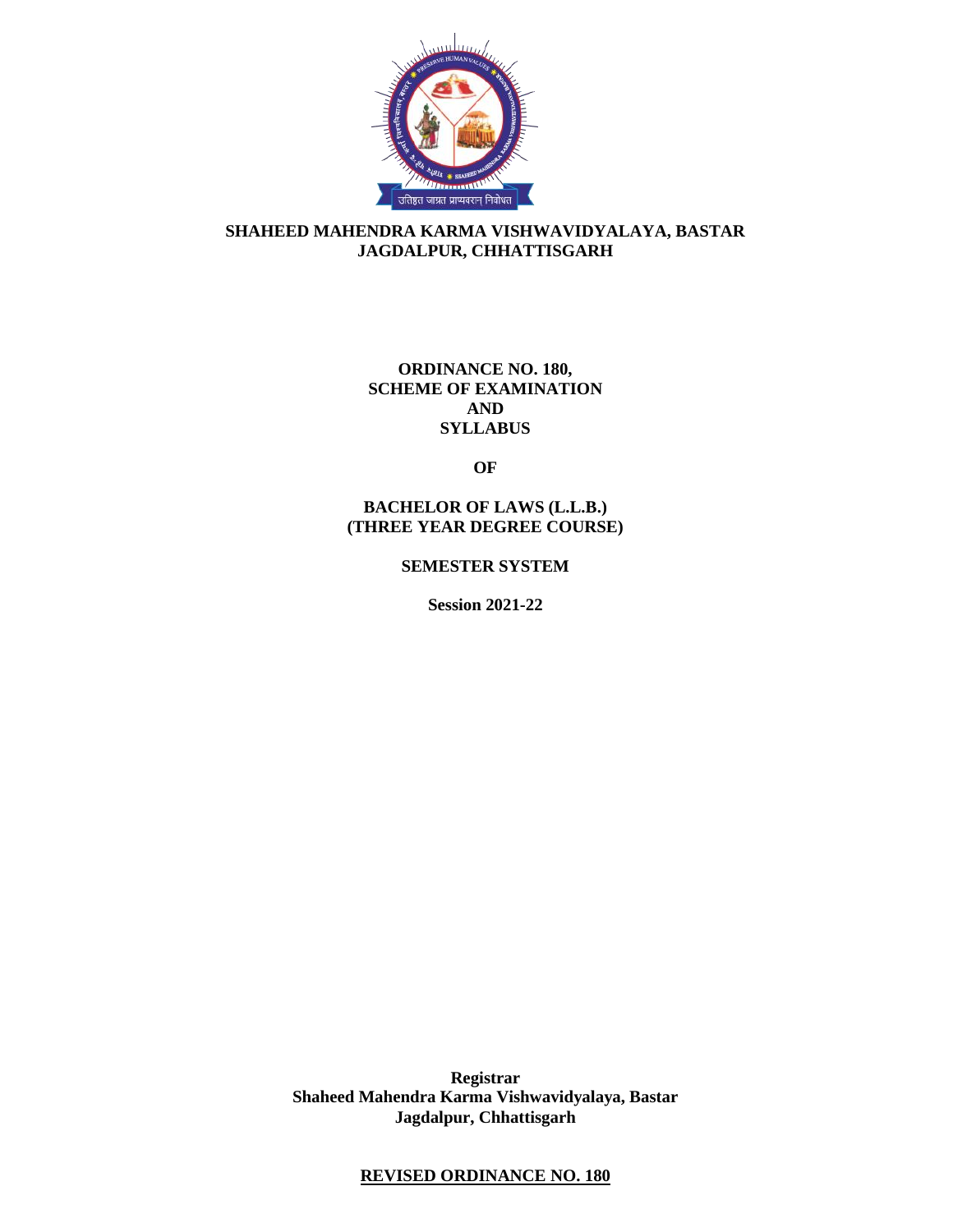### **LL.B. THREE YEAR DEGREE COURSE (Semester System)**

(1) The course for the Degree of the Bachelor of Laws (Semester System) under this ordinance shall extend over a period of three academic years comprising of six semesters in all, for each semester there shall be held an Examination in the paper prescribed for the said semester concerned.

These Semesters shall be called as-LL.B. Part I – First Semester

- LL.B. Part I Second Semester
- LL.B. Part II First Semester
- LL.B. Part II Second Semester
- LL.B. Part III First Semester
- LL.B. Part III Second Semester

These semester examinations shall be held at Raipur and such other place as the Academic Council or the Executive Council may determine from time to time.

(2) LL.B. First Semester shall be commence from the month of July every year and the Semester examination shall be held in the month of January of the following year.

Examination for all the semester shall be held twice a year namely January/February and July/August.

(3) (a) A candidate who after having passed Bachelors Degree Course Examination in any discipline or any other equivalent examination with at least 45% (40% marks in case of SC/ST candidate) marks in aggregate and has prosecuted a regular Course of Prescribed study for one semester session in the University Department of Law or any College affiliated to the university shall be eligible to appear at the LL.B. – Part I, First Semester examination.

Provided that such a minimum qualifying marks shall not automatically entitle a person to get admission into an institution but only shall entitle the person concerned to fulfill other institutional criteria notified by the institution concerned or by the Government concerned from time to time to apply for admission.

(b) Subject to the conditions contained in Para 5(a) to (d);

- (i) A candidate who after having passed LL.B. Part –I First Semester examination of the university has prosecuted a regular course of prescribed study for one semester session in the university department of law or in an affiliated college to the university shall be eligible to present himself/herself at the LL.B. Part-I Second semester examination.
- (ii) A candidate who after having passed LL.B. Part –I Second Semester examination of the university or of any other statutory university recognized as equivalent thereto, has prosecuted a regular course of prescribed study for one semester session in the university department of law or in an affiliated college to the university shall be eligible to present himself/herself at the LL.B. Part-II First semester examination.
- (iii) A candidate who after having passed LL.B. Part –II First Semester examination of the university has prosecuted a regular course of prescribed study for one semester session in the university department of law or in an affiliated college to the university shall be eligible to present himself/herself at the LL.B. Part-II Second semester examination.
- (iv) a candidate who after having passed LL.B. Part –II Second Semester examination of the university or of any other statutory university recognized as equivalent thereto, has prosecuted a regular course of prescribed study for one semester session in the university department of law or in an affiliated college to the university shall be eligible to present himself/herself at the LL.B. Part-III First semester examination.
- (v) A candidate who after having passed LL.B. Part –III First Semester examination of the university has prosecuted a regular course of prescribed study for one semester session in the university department of law or in an affiliated college to the university shall be eligible to present himself/herself at the LL.B. Part-III Second semester examination.

Provided, however that a student who after having passed LL.B. Part-I (First Semester and Second Semester) or LL.B. Part-II(First Semester and Second Semester) Semester examination from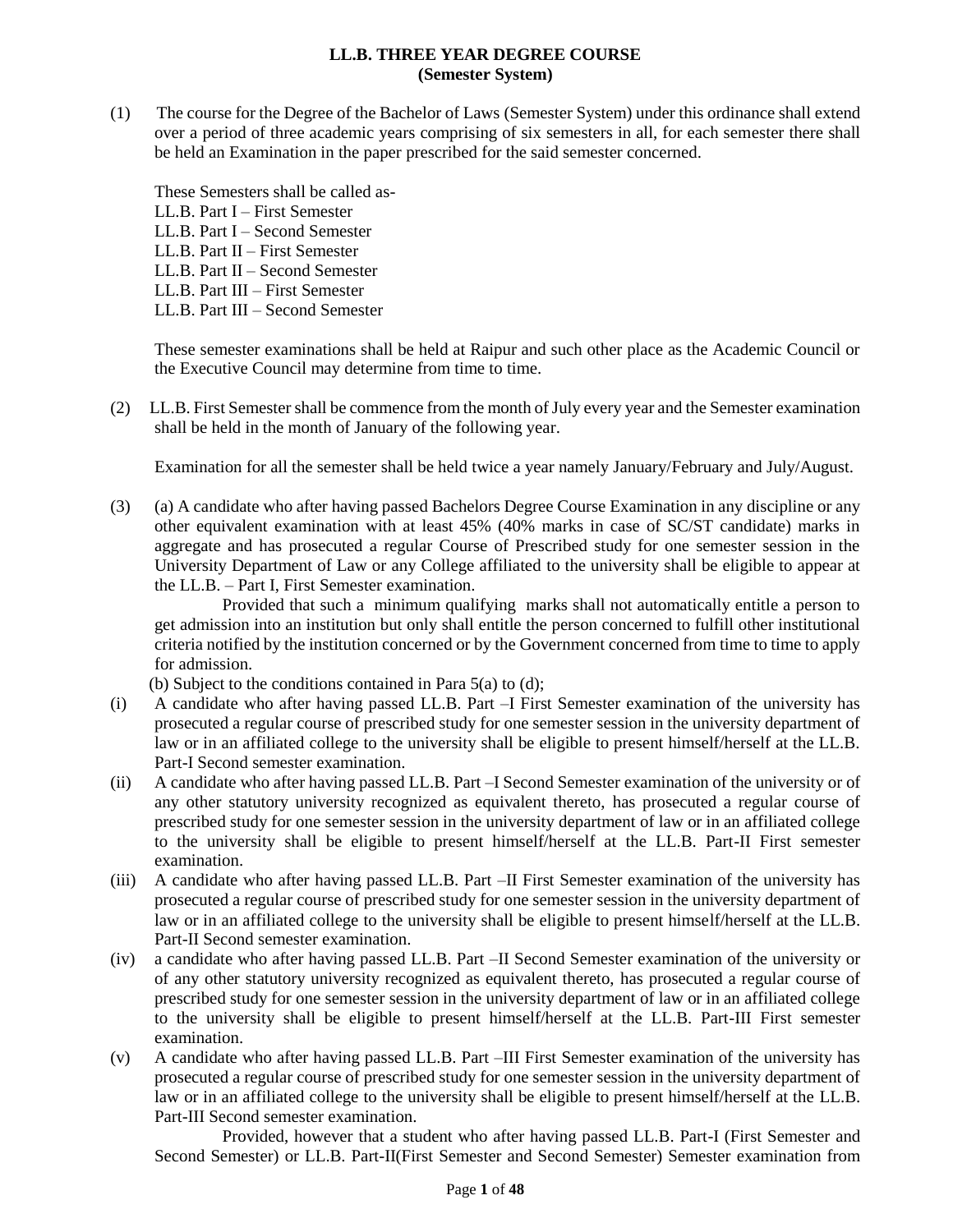another University is admitted to LL.B. Part-II, First Semester or LL.B. Part-III, First Semester, as the case may be shall also be required to pass in those papers / subjects which were included in the syllabus LL.B. Part-I(First Semester and Second Semester) or LL.B. Part-II(First Semester and Second Semester) of this University but were not prescribed for the corresponding examinations of such other University. Such student shall not be declared successful at the LL.B. Part-III (First Semester or Second Semester) Examination until he/she has in addition to the papers prescribed for the said examination passed in the subjects referred to in this proviso.

Provided further that a student, who after having passed LL.B. Part-I Semester examination or LL.B. Part-II Semester examination from another university is admitted to LL.B. Part-II, First Semester or LL.B. Part-III, First Semester, as the case may be exempted in the said examination from appearing in those papers/subjects which he/she had offered at his/her previous examination in the other University and had passed therein.

(4) (a) No Candidate shall be permitted to appear for any of the LL.B. Semester examination unless he has attended at least 75% of the total number of lectures, Practical works and Seminars held during the Semester Session.

(b) Every student of the College/University Teaching Department Seeking admission to the examination shall submit through the principal or Head of the Department as the case may be, application on prescribed form together with necessary fees and following certificates from the Principal/Head of the Department viz. Certificates of -

- (i) Good Conduct,
- (ii) Fitness to present, himself/herself at the examination and,
- (iii) Of having ended the class teacher's Seminars and practical works etc. during the session at least the minimum number prescribed by sub-Para (a) above.
- (5) (a) In order to declare successful at any of the LL.B. Semester Examination every Candidate will have to obtain at least 36% marks in individual papers and at least 48% marks in aggregate.

Provided that for the purpose of declaration of the result of Candidate appearing LL.B. part III Second Semester Examination the marks obtained by them in the written examination as well as in practical/viva-voce shall be taken into account.

A successful candidate shall be assigned division on the basis of the marks obtained by him/her in all the six semester examinations taken together. Those who secure 60% marks or more shall be placed in the FIRST DIVISION. All other successful Candidate shall be placed in the SECOND DIVISION.

- (b) A candidate who has been declared unsuccessful as a semester examination may re-appear for the same subsequently as ex-student without being required to attend regular course of study for the same semester and he/she will be eligible for regular admission in the next semester only after passing the examination meant for the previous semester.
- (c) A candidate who is failed in one paper/subject in a semester shall be allowed to take admission in the subsequent semester and shall appear in the paper/subject in which he/she has been unsuccessful in the previous semester along with the all papers/subjects of next semester in which he is admitted on regular basis. Such a repeater candidate will be provided facility of clearing all the papers up-to fourth semester. No candidate will be allowed regular admission in the fifth semester until he/she clears all the papers/subjects from first semester to fourth semester.
- (d) A candidate who has secured minimum passing marks in all the papers but could not obtain the 48% of the total marks will be eligible for admission at the next semester and will be provided the facility of continued admission up to fourth semester like the repeater candidate and he/she will have to make up the 48% of the total aggregate of marks in each semester than only he/she will be qualified for regular admission in the fifth semester. Such candidate shall be given option to select any two papers/subjects of the concern semester to make up to the shortfall of the 48% each semester.
- (6) Subject to the condition Stipulated by a university, and the general social condition of the applicants seeking legal education belatedly, the maximum age for seeking admission into a stream of Three Year Bachelor Degree Course in Law, is limited to thirty years with right of the university to give concession of 5 further year for the applicant belonging to SC or ST or any other backward community.

 Thus, the maximum age for seeking admission into a stream of three years bachelor degree course in law age will be 30 years for the General Category of Candidate and 35 years to the candidate belonging to the ST, SC and OBC classes, on the 1<sup>st</sup> day of July every Year.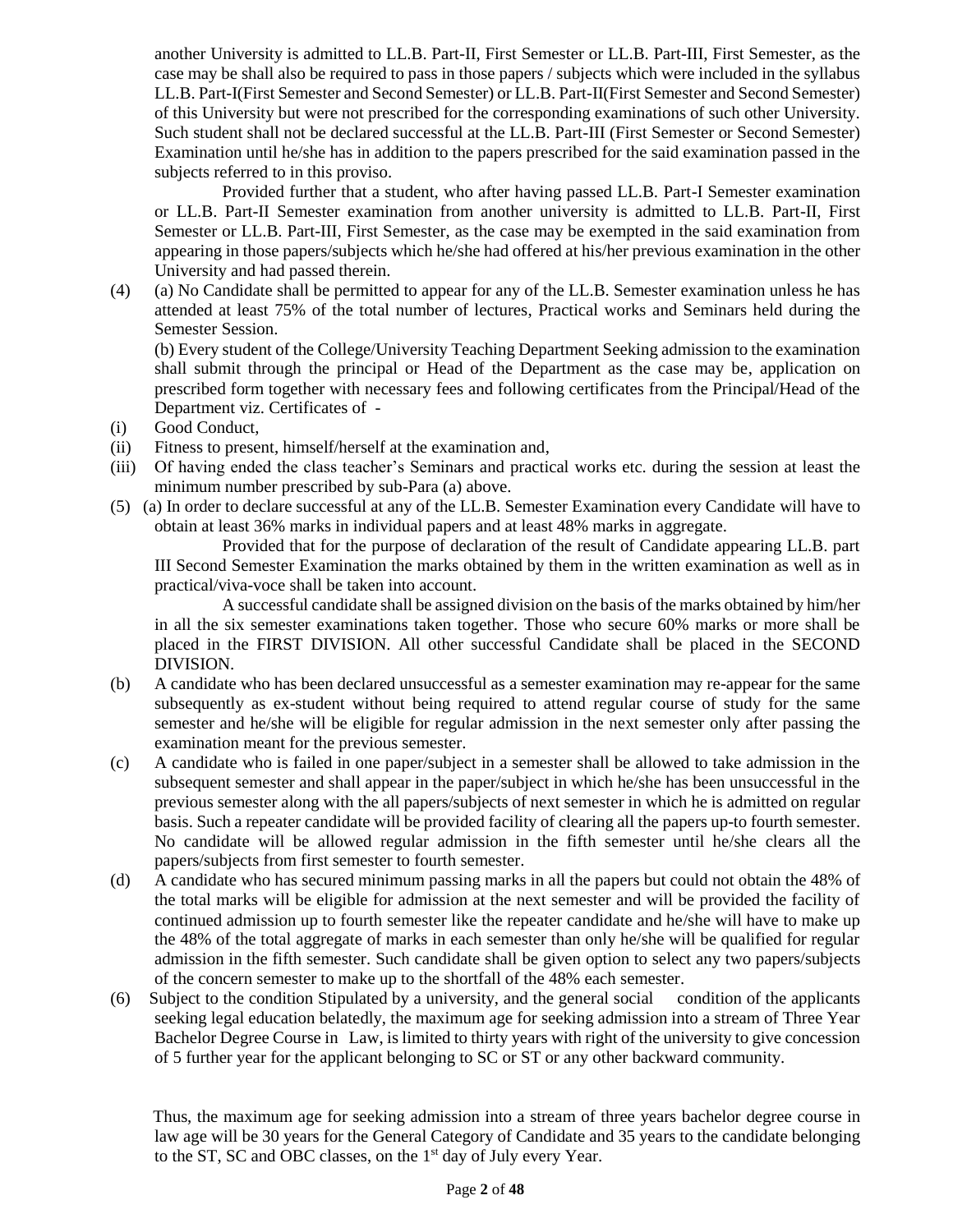- (7) The conditions / stipulations of above ordinance will be subject to rules and regulations made or modified by the Bar Council of India in respect of Rules of Legal Education as framed and amended from time to time. For the above purpose the other ordinances relating to the examination of the university shall also apply
- (8) The Executive Council shall publish the results of the examination as soon as possible for it.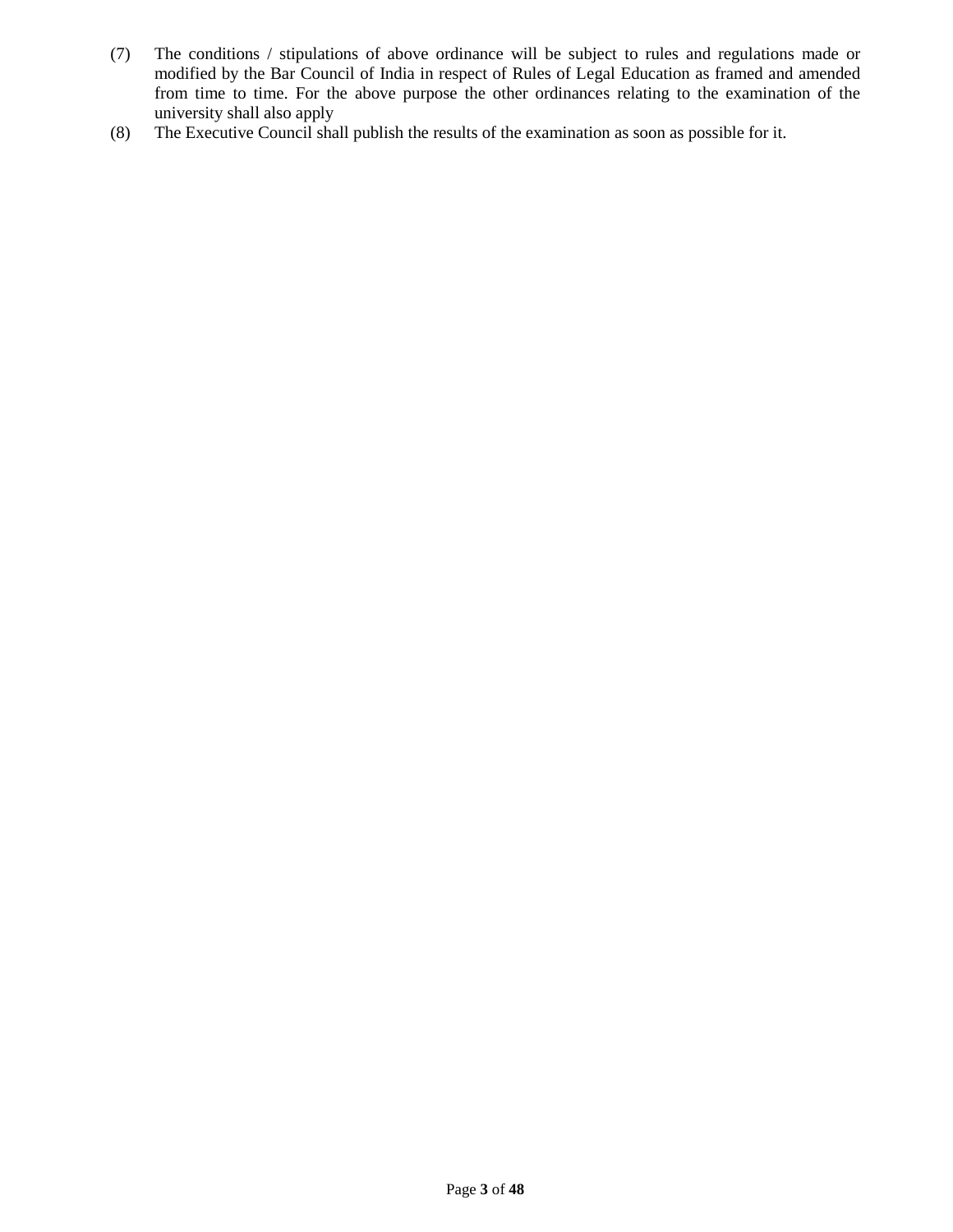# **Syllabus, Course Structure and Scheme of Examination of BACHELOR OF LAWS (LL.B.) 3 Year/6 Semester Under Graduate Degree Programme/Course Under the Faculty of Law For Affiliated Colleges of Shaheed Mahendra Karma Vishwavidyalaya, Bastar, Jagdalpur LL.B. PART-I FIRST SEMESTER (July to December) Paper No.** Title of Papers Marks **External Internal Total I** Jurisprudence & Legal Theory **100 - 100 II** Law of contract & specific relief act 1963 **100 - 100 III** Specific contract, Indian Partnership ACT 1932 and Sale of Goods ACT 1930 **100 - 100 IV** Law of Torts including Motor Vehicle Accident ACT and Consumer Protection Laws. **100 - 100 V** Legal & Constitutional History of India **100 - 100 Total 500 - 500 LL.B. PART-I SECOND SEMESTER (January to June) Paper No.** Title of Papers Marks **External Internal Total I** Law of Crimes(IPC) **100 - 100 II** Law of Crime-II Criminal Procedure Code,1973, Juvenile Justice Act,2015 & Probation of Offenders Act,1958 **100 - 100 III** Law of Evidence **100 - 100 IV** Family Laws-I; Hindu Law **100 - 100 V** Family Laws-I; Mohammedan Law **100 - 100 Total 500 - 500 LL.B. PART-II FIRST SEMESTER (July to December) Paper No.** Title of Papers Marks **External Internal Total I** Constitutional Law-I **100 - 100 II** Constitutional Law-II **100 - 100 III** Administrative Law & Right to Information Act, 2005 **100 - 100 IV** Law of Equity and Indian Trust Act, 1882 **100 - 100 V** Professional Ethics and Professional Accounting System (Practical) **100 - 100 Total 500 - 500 LL.B. PART-II SECOND SEMESTER (January to June) Paper No.** Title of Papers Marks **External Internal Total I** C.G. Land Revenue Code and Other Local Laws **100 - 100 II** Environmental Laws including Wild Life Protection and Animal Welfare **100 - 100 III** Labour & Industrial Laws-I **100 - 100 IV** Labour & Industrial Laws-II **100 - 100 V** Alternative Dispute Resolution (Practical) **100 - 100 Total 500 - 500**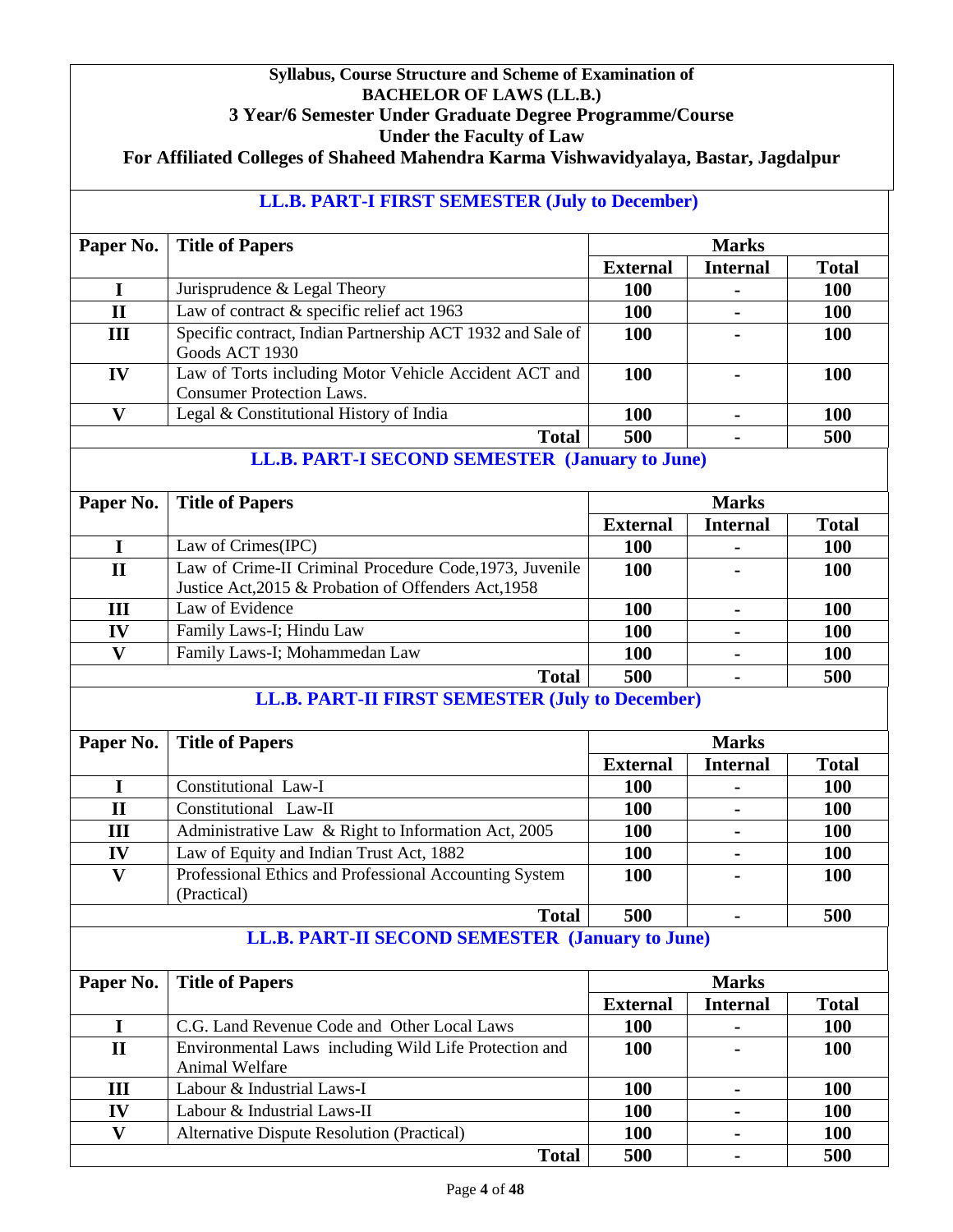# **LL.B. PART-III FIRST SEMESTER (January to June) Paper No.** Title of Papers Marks **External Internal Total I** Company Law **100 - 100 II** Public International Law **100 - 100 III** Interpretation of Statutes **100 - 100 IV** Human Rights Law **100 - 100 V** Moot Court Exercise and Internship (Practical) **100 - 100 Total 500 - 500 LL.B. PART-III SECOND SEMESTER (January to June) Paper No.** Title of Papers Marks **External Internal Total I** Transfer of Property Act and Easement Act **100 - 100 II** Civil Procedure Code and Limitation Act **100 - 100 III** Law of Taxation **100 - 100 IV** Intellectual Property Law & Information Technology Act, 2000 **100 - 100 V** Drafting, Pleading and Conveyancing (Practical) **100 - 100 Total 500 - 500 Grand Total Semester I+II+III+IV 3000 - 3000**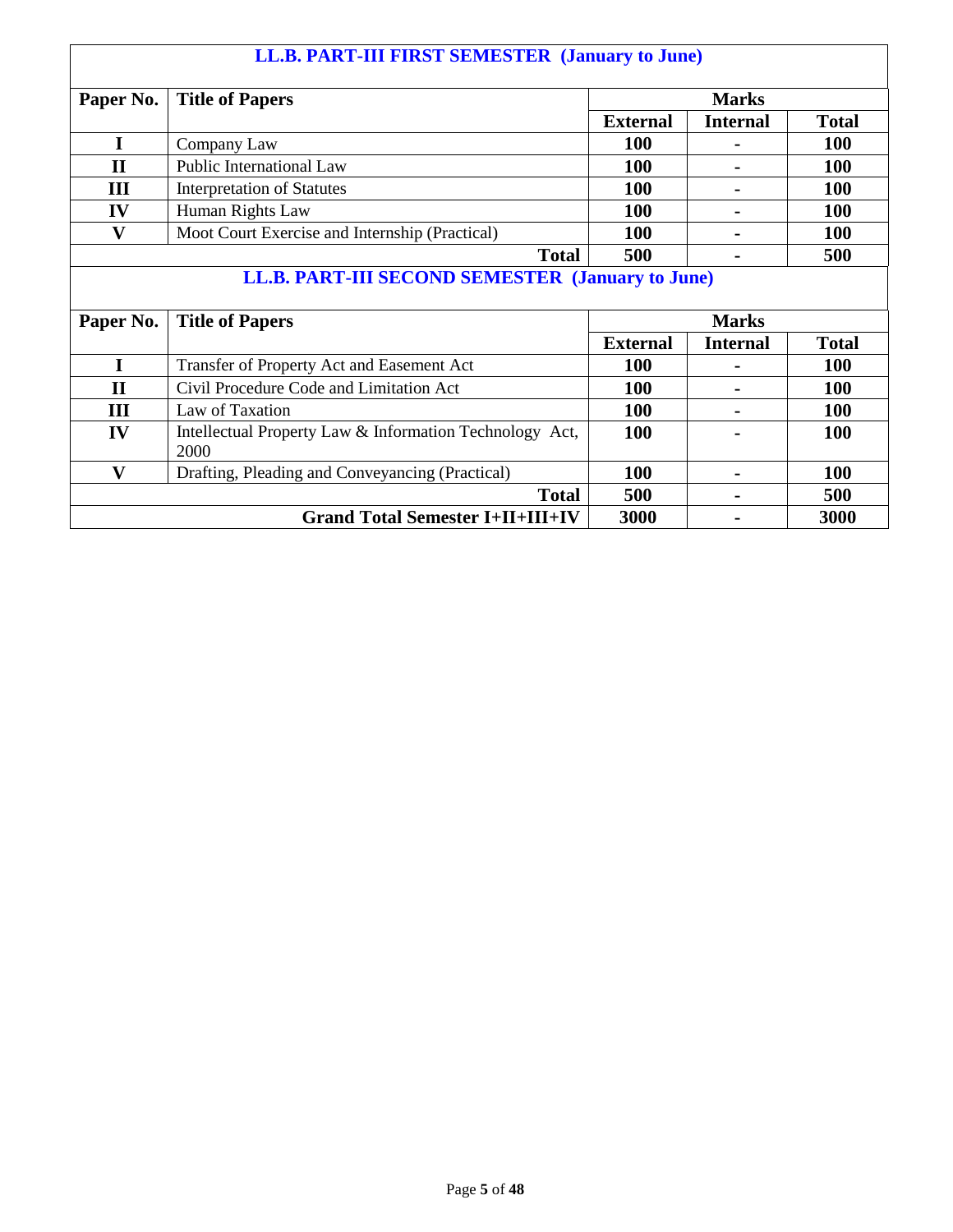# **LL.B. THREE YEAR LAW DEGREE COURSE Semester – I Paper-I**

## **Jurisprudence and Legal Theory**

- 1. **Introduction:** Meaning, Nature and Scope: Meaning of Jurisprudence, Definition, Nature and Scope of Jurisprudence its utility relation of jurisprudence with other Sciences. Jurisprudence in old scriptures both in Hindu and Muslim.
- **Natural Law Theory:-**Its meaning and definition, Historical evolution of natural Law theory: Ancient period, medieval period, the period of renaissance, modern period critical appraisal of natural law theory, Natural Law in British, American and Indian Legal Systems.
- 2. **School of Jurisprudence and their exponent and their views:** Analytical school; Bentham, Austin, H.L.A. Hart and Kelson. Historical School: Savigny, Sir Henry main, Philosophical School: Hegel, Herbert Spencer. Economical School: Marx and Lenin. Sociological School: Rudolph Von Ihring, Euigen Ehrlich, Leon Duigvit, Dean Roscoe Pound.

Realistic School: Oliver Wesndell Holmes, Alf Ross.

- 3. **Jurisprudence and Law:** Definition of Law, its nature, Kinds and Classification of Law. Law and Morality, Law and State theories of Origin and evolution of the State, Function of the state, The concept of world federation. Sovereignty, its definition nature, and essentials of Sovereignty, Assessment of Sovereignty, in the Constitution of Britain, America and India.
- 4. **Administration of Justice:** Concept Origin and importance of Administration of justice, Civil and criminal justice, Theories of Punishment. Concept of justice forms of justice theories of justice, Social justice, Concept of Social justice under the constitution of India.
- 5. **Sources of Law:** Custom, Precedent, Legislations, Religion and Agreement.
- 6. **Legal Concept:** Rights and duties meaning and Classification of Legal Rights and Legal duties, Possession and Ownership, Person, Title, Liability, Obligation, Property and Evidence.

## **RECOMMENDED BOOKS**

| 1-H.L.A. Hart -          | The concepts of Laws (Oxford) ELBS             |
|--------------------------|------------------------------------------------|
| 2-Salmond                | Jurisprudence (Tripathi) Bombay                |
| 3-G.W.Paton              | Jurisprudence (Oxford) ELBS                    |
| 4- RWM Dias -            | Jurisprudence (Indian Rep.) (Aditya) New Delhi |
| 5-V.D.Mahajan -          | Jurisprudence and Legal Theory                 |
| 6-W.Fridman              | Legal Theory (1999) (Universal) Delhi          |
| 7-S.N.Dhyani -           | Jurisprudence                                  |
| 8-Dr. B.N.Mani Tripathi- | Jurisprudence                                  |
| 9-Anirudh Prasad         | Vidhishastra ke Moolbhoot Shindhant (inHindi)  |
| 10-Pro. N.V. Paranjape-  | Vidhishastra Awam Vidhi Ke Shindhant(Hindi)    |
|                          |                                                |

## **LAW OF CONTRACT (GENERAL PRINCIPLES) AND SPECIFIC RELIEF ACT, 1963**

### **PAPER—II**

## **PART—I LAW OF CONTRACT (GENERAL PRINCIPLES, SECTIONS 1—75)**

Formation of Contract-Proposal and Acceptance (Ss 1-10), Capacity to Contract ( Ss 11,12,& 68) Free Consent—Undue Influence, misrepresentation, Fraud, and Mistake (Ss 13-22) Lawful Consideration and Object (Ss 2(d), 23, 24, 25) Void Agreements (Ss 26-30) Contingent Contract (Ss 31-36)

Performance of Contract, (Ss 37-39  $\&$  56), By Whom Contracts must be performed, (Ss 40-45), Time and place for performance,(Ss 46-50), Performance of reciprocal promises,(Ss 51-58), Appropriation of payments, (Ss 59-61), Contracts which need not be performed, (Ss 62-67), Quasi Contracts, (Ss 68-72), Breach of Contracts and damages, (Ss 73-75).

### **PART---II THE SPECIFIC RELIEF ACT, 1963 (SECTIONS 1—42)**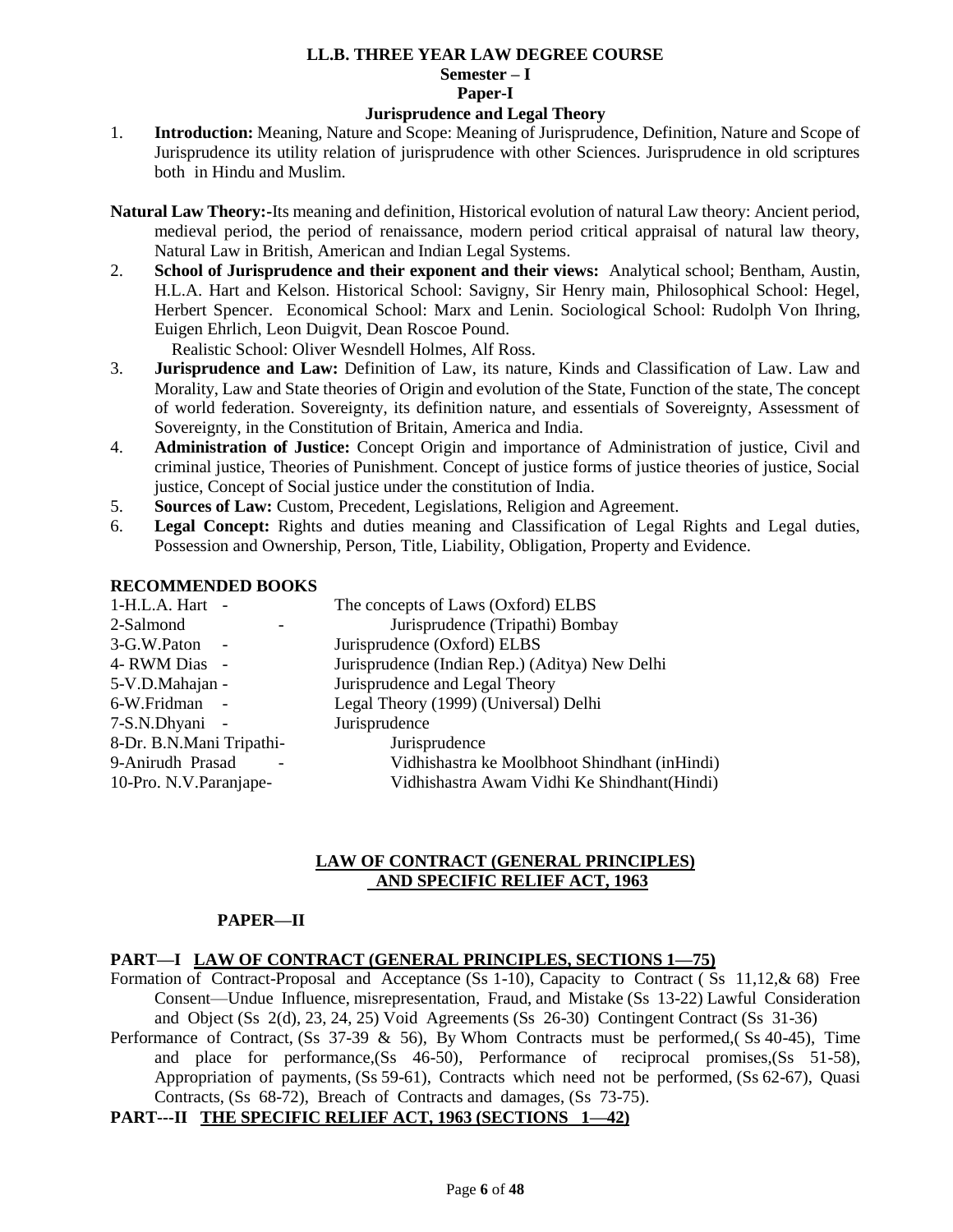- Specific Relief Act and its Applicability, (Ss 1-8), Specific Performance of Contract, (Ss 9-14), Persons for or against whom contracts may be specifically enforced, (Ss 15-19), Discretion and powers of the Courts in decreeing specific performance, (Ss 20-24)
- Enforcement of Awards, Rescission of Contracts, Rectification of Instrument, Cancellation of Instrument, Declaratory Decree and Injunctions (Temporary, Perpetual and Mandatory) (Ss 25—42).

## **LEADING CASES:**

- 1. Carlill Vs. Carbolic Smoke Ball Co. (1893) (i) Q.B. 256
- 2. Mohribibi Vs. Dharmodas Ghose, ILR 30 Cal. 539 P.C.
- 3. Satya Brat Ghose Vs. Mangeeram, AIR 1954 SC 44
- 4. Lala Kapoorchand and Others Vs. Mir Nawab Himayat Ali Khan AIR 1963 SC 250.

## **BOOKS RECOMMENDED:**

- 1. Ansons Law of Contract (1998) Universal, Delhi.
- 2. Pollock and Mulla Indian Contract and specific Relief Acts. 1999, Universal 650/-
- 3. Sarkar on Specific Relief Act. Wadhwa, Nagpur.
- 4. Avtar Singh Law of Contract, EBC, Lucknow.
- 5. Avtar Singh Law of Contract and Specific Relief EBC, Lucknow.
- 6. Avtar Singh Contract & Specific Relief Act (in Hindi)
- 7. Benerjees Law of Specific Relief, Universal
- 8. Anand & Ayer Law of Specific Relief, Universal
- 9. Bangia R.K. Law of Contract and Specific Relief 595/-
- 10. G.H. Treital Law of Contract, Sweet & Maxwell 1997.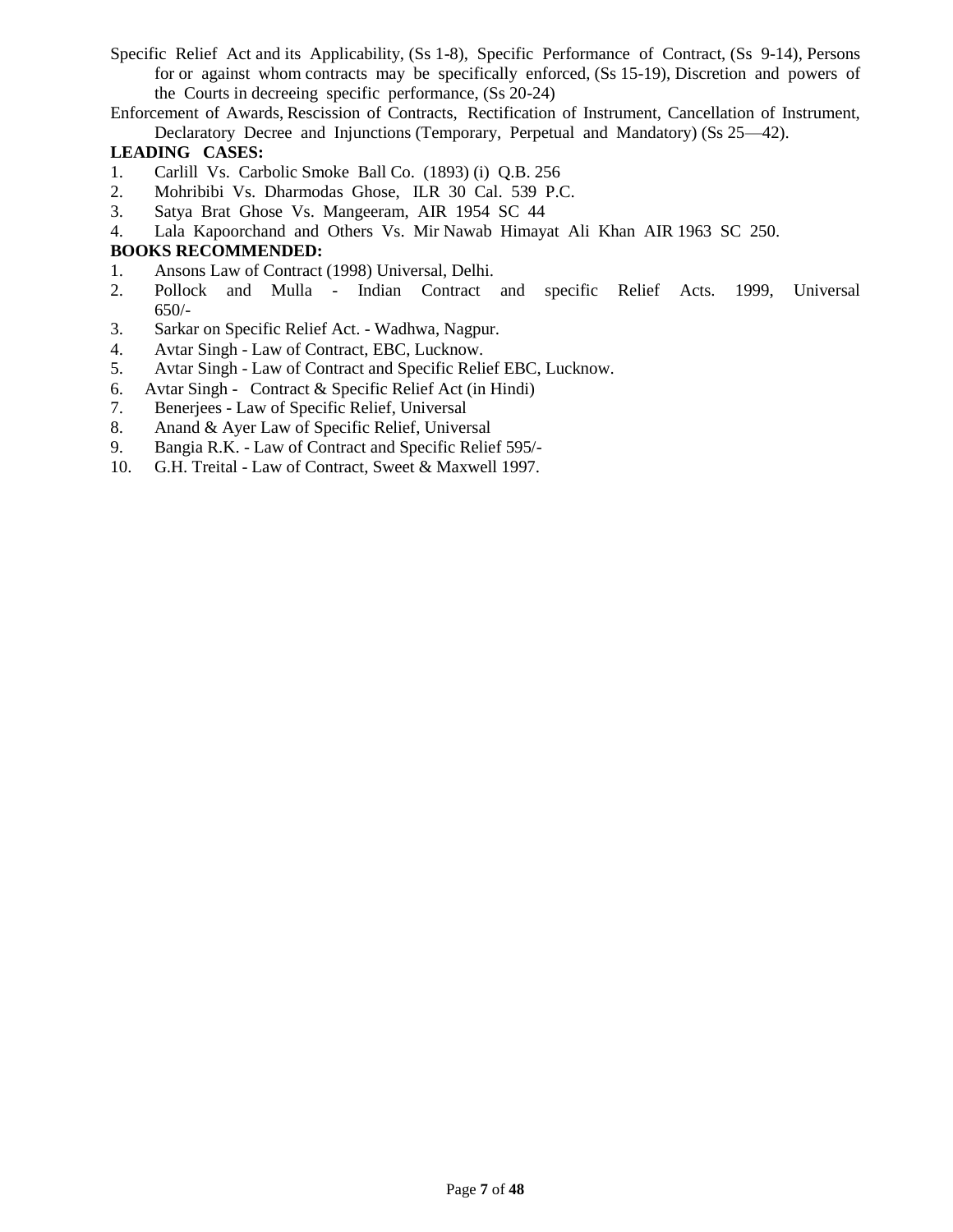## **SPECIFIC CONTRACT, INDIAN PARTNERSHIP ACT, 1932 & SALE OF GOODS ACT, 1930 PAPER III**

## **PART-I SPECIFIC CONRACT (Sec. 124 - 238)**

1 - Contract of Indemnity (sec. 124 - 125): Definition, its commencement and extent of indemnifiers liability, His right and when he can sue? (See 124-125).

2 - Contract of Guarantee (sec. 126 - 147): Guarantee and indemnity, surety consideration continuing guarantee and its revocation (see 126-132). Discharge of surety and principle debtor, co-surety and remedy for omission (see 133 to 139). Guarantee and Mental aspects; Uberrima fides, liability of surety and co-surety in contribution (see 140-147).

3 – Contract of Bailment (sec. 148 - 171): Definition of Bailor and Bailee and its kinds ; mode of delivery of goods bailed, duty of bailor and bailee to each other and examption, mixturing good bailed and its consequences (sec. 148 to 157).

 Repayment of expenses increased by bailer ; restoration and return of goods ; consignor as a bailor, his right to sue if consignment is not returned ; Gratitious bailment and effect of death on it. Bailor's rights and responsibility to bailee and right of third person. (sec. 158 to 167).

Position of finders of goods, His liability towards owners ; and his obligation to keep goods safe and rig... to dispose of good (if perishable). Bailee's lien and general line of Bankers etc. (sec. 168 to 171)

4 – Contract of Pledge (172 - 181): Pawnor and Pawnee; their rights, right to redeem in case of default. Pledge by mercantile agent, Pledge under voidable contract and pledgor with limited interest (172 to 179) and suit by bailer or bailee against wrongdoer and apportionment of relief and compensation (see 180-181)..

5 – Contract of Agency - (sec. 182 to 238): Appointment and authority of agent who is agent and principle? Who and by whom an agent may be appointed? Mode of appointment of agents. Duties and rights of agent and his authority, sub-agent and his position under the act, delegation of power. His responsibility towards agent and principle. (sec. 182 to 195).

Ratification its mode and its effect. Ratification of unauthorized act. Revocation of authority and its various mode termination of agency, compensation for revocation. Revocation and renunciation position of parties after termination of authorities. (sec. 196 to 210).

Agents various duties towards principles, position when agents renumeration is due ? and Agents lien in principal's property. (sec. 211-221).

Principles duty to agent : His right to be indemnified against consequences of lawful act and acts done in good faith and for negligent act of principal, Principals liability for ultra vires act of agent, agent is not personally liable on behalf of principal, liability of the principal for acts of agent including misconduct of the agent. Effect of Fraud and his representation of the agent. (sec. 222-238).

## PART-II INDIAN PARTNERSHIP ACT 1932

Provisions of Indian Partnership Act 1932, including - definition and nature of partnership. Advantage and disadvantages vis a vis partnership and private limited company. Mutual relationship between partners. Authority of partners, admission of partners, outgoing of partners. Registration of partnership & Dissolution of partnership.

## PART-III SALES OF GOODS

Sales of goods act 1930 (Whole Act) which includes concept of sale on contract, instances of sale of goods and the nature of such contract, essentials of contract of sale, essential condition in every contract of sale, implied terms in contract of sale, the sale of caveat emptor and the exceptions there to under the sales of goods act. Changing concept of caveat emptor. Effect and meaning of implied warranties in a sale, transfer of title and passing of risk. Delivery of goods: various rules regarding delivery of goods. Unpaid seller and his rights. Remedies for breach of contract.

### PART-IV LEADING CASES

- (1) Bina Murlidhar Hunde V. Kanahiyalal lakram Hunde (AIR 1999 SC 2171)
- (2) M/s. Lalliwal Biharilal v. Rambaboo Vaishya (AIR 1990 M.P. 64)
- (3) Premlata v. M/s. Ishwar Das Chamanlal (AIR 1995 S.C. 714)
- (4) Gherulal Parekh v. Mahadeo Das (AIR 1959 S.C. 78)

BOOKS RECOMMENDED: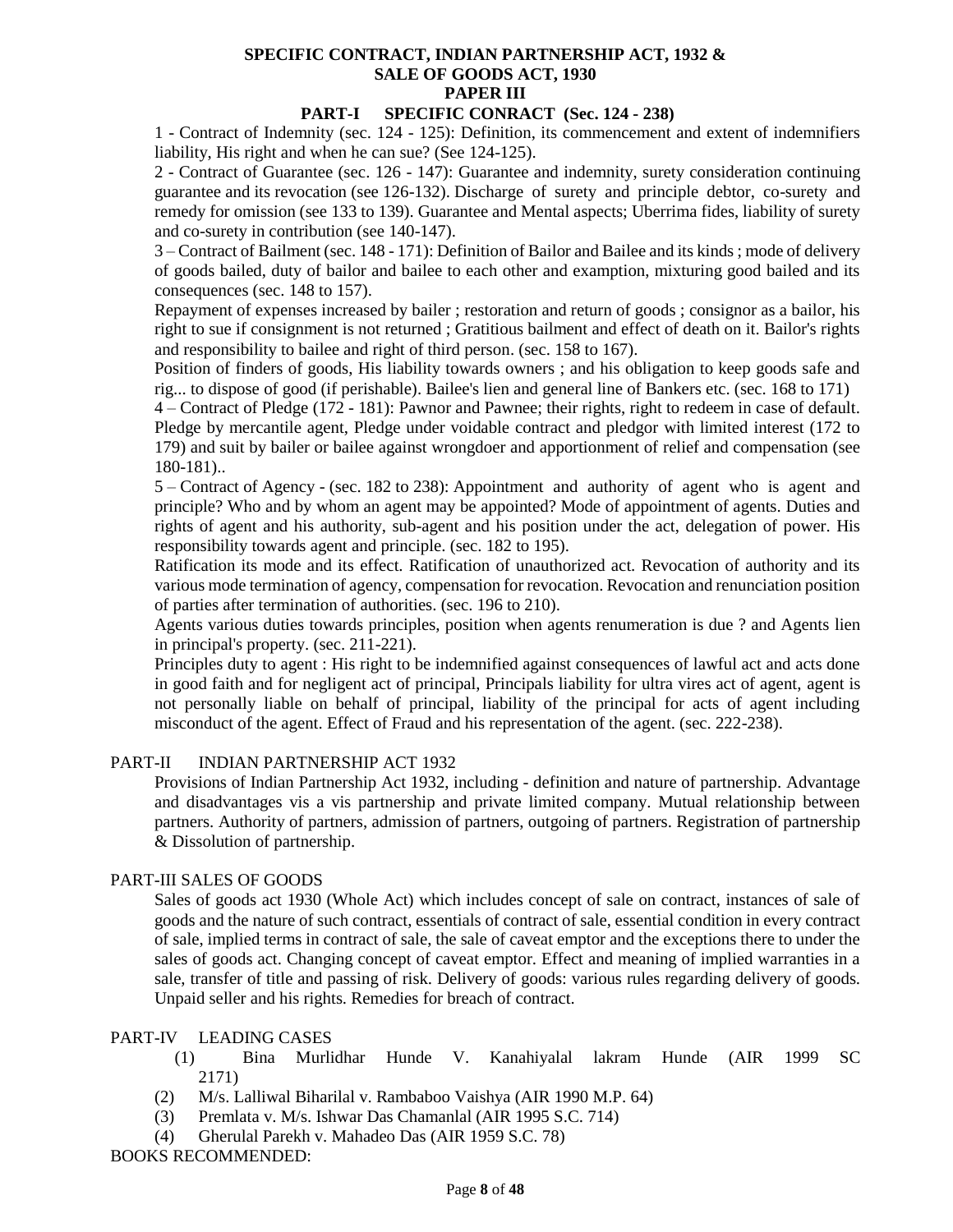- 1. Avtar Singh Contract Act (2000) E.B.C. Lucknow.
- 2. Saharay H.K. Indian Partnership a Sales of goods Act (2000)
- 3. Beatson (Ed.) Anson's law of contract (1998) Oxford, Universal London.
- 4. A.G. Guest (Ed.) Banjamin's Sale of Goods (1992) Sweat & Maxwell.
- 5. Pollock Mulla on contract (1999) Tripathi, Bombay.
- 6. T.R. Desai Contract sales of goods & Partnership
- 7. B.L.Babel Contract II C.L.A. Allahabad (in Hindi).
- 8. S.K. Kapoor Contract II C.L.A. Allahabad (in Hindi).
- 9. Krishann Nair Law of Contract (1999) Orient.
- 10. Avtar Singh Principles of the law of sales & goods and hire purchase (1990) E.B.C. Lucknow.
- 11. Rawlings The Sales of goods Act (1998) Universal.
- 12. Dr. J.N. Pandey Indian Partnership Act (in Hindi).
- 13. Avtar Singh Introduction to law of Partnership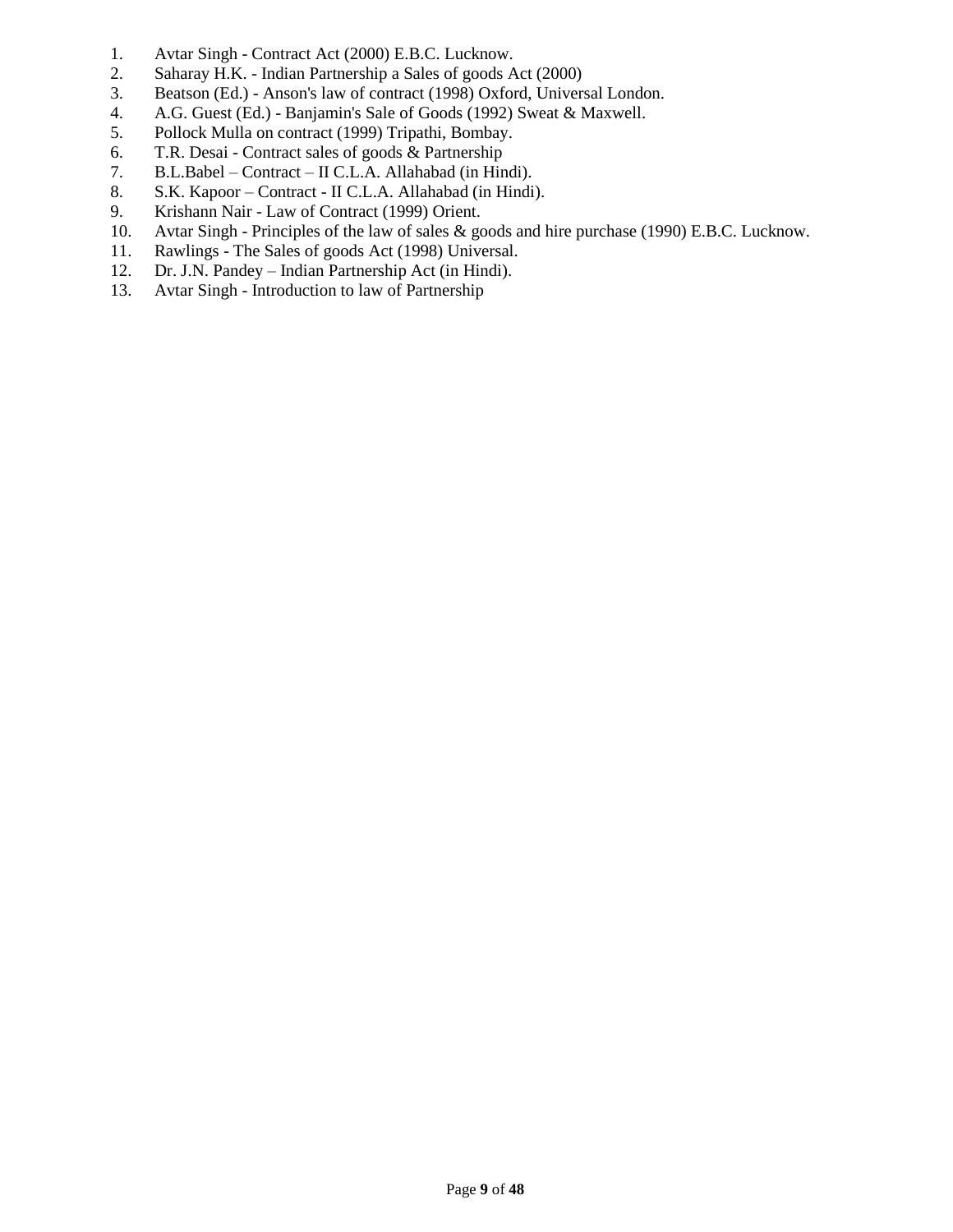#### **LAW OF TORTS INCLUDING MOTOR VEHICLE ACCIDENT ACT & CONSUMER PROTECTION LAWS PAPER – IV**

#### **PART-I LAW OF TORTS**

### **1 – Definition, Nature, Scope, Object & General Principles of Law of Torts:**

Historical Background of law of Torts - Evolution in England and India, Form of Action and its uncodified characters. It's Indian Origin from the principles of equity justice and good conscience.

Definition Torts : Its comparison with crime and breach of contract, its nature, purpose and functions, general principles of liability, its kinds, demnum sine injuria and injuria sine demnum. General Elements in torts - Acts and omission voluntary and non-voluntary act.

Mental Element in torts - Malice, intention, negligence, motive, recklessness, carelessness, malafide, malfeasance, misfeasance, non-feasance and fault.

## **2 - Immunities, Justification, Remedies, Discharge and Effect of Death.**

Immunities from tortious liability. Justification and defences in action of torts - Act of God Act of State, Judicial act, inevitable accident, Private defence, necessity, consent, leave and license.

Remedies - damages and its kind, quantum of damages, injuction and its types, Specific restitution of property, joint-tort feasors, contribution between wrongdoer, remedies under constitution and compensation as prescribed by statutes, self help, distress damage feasant, discharge of torts - by accord and satisfaction, waiver by election, release acquiescence judgment recovered and statute of limitation and effect of death on tort claim.

#### **3 - Wrongs relating to person & property relations; rights:**

Wrongs relating to person, assault, battery, false imprisonment and malicious prosecution. Wrong relating to domestic and other rights. Intimidation and conspiracy, fraud and deceit, interference with trade business and occupation by unlawful means.

Wrongs relating to immovable - trespass to land, trespass by animal, trespass abinitio injury to reversion & waste and casent, wrongs relating to movable property, trespass to goods, conversion and detention. Torts affecting immovable and movable property - slender of title, slender of goods: maintenance and champerty.

In-corporal personal property right – patent, copyright & trademarks act etc.

### **4 - NEGLIGENCE, Nuisance, Defamation and Liability for Wrongs Committed by Others:**

**Negligence -** Its nature, condition and exception, negligence of various persons is occupied, carriers counsel, doctors, animal, keepers, dangerous goods holder, street and statutory duty and contributing negligence.

**Nuisance -** Nature classification and kind injury to property and remedies.

**Defamation -** Its kinds libel and slender, its definition and essentials, repetition, defences in defamation and remedies for defamation.

**Liability for wrongs committed by others** - liability by ratification by relations i.e. master and servants, principal and agent, owner and independent contractor, liability of the State, doctrine of common employment, liability for abatement, absolute and strict liability.

#### **PART-II THE MOTOR VEHICLES ACT, 1988:**

Introduction- aims and objects of M.V.A, title, extent and commencement of the act with modification, definitions, licensing of drivers of motor vehicles(ss 3-28), licensing of conductors of stage carriages,(Ss 29-38), registration of motor vehicles,(ss 39-65), control of transport vehicles,( Ss 66-96), control of traffic,(ss 112-138), liability without fault in certain cases,(ss 140- 144), insurance of motor vehicles against third party risk,(ss 145—164), claims tribunals,(ss 165- 173), offences, penalties and procedure,(ss174-205), power of police officer to impound documents and detain vehicles used without certificate of registration, permit etc., summary disposal of cases, appeal and revision on orders passed by original authority,

The first schedule and the second schedule.

## **PART-III THE CONSUMER PROTECTION ACT, 1986**

Introduction- Aims, object and scope of Consumer Protection ACT, Definitions, Central Consumer Council, State Consumer Council.

Consumer Disputers Redressal Agencies- Composition, Jurisdiction and function of district forum, State Commission and National Commission, Procedure adopted in dealing with complaint and appeal cases,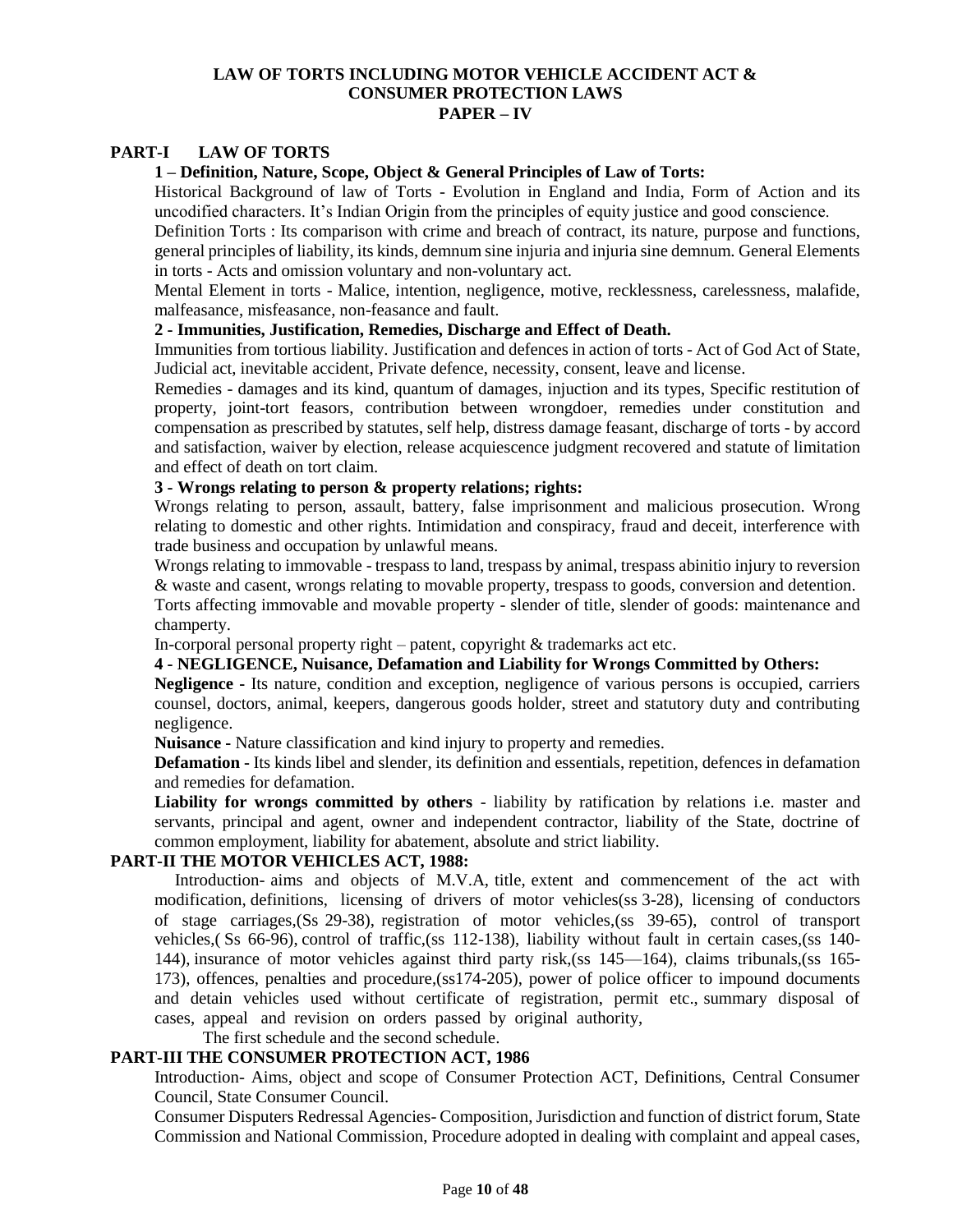## LEADING CASES:

- 1. Indian medical association vs. V.P. Shantha (AIR1896 SC530)
- 2. Lucknow Development Authority vs. M.K. Gupta (AIR1994 SC787)
- 3. Kasturi lal Ralia Ram vs. State of U.P. (AIR 1955, S.C.1939)
- 4. Saheli & woman resource centre vs. commissioner of police (AIR1990 S.C.51)
- 5 M.C. Mehta vs. Union of India (AIR1987 SC1086)

## **Books Recommended:**

- 1. Ratanlal Dhirajlal The law of torts (1997), Wadwa Nagpar.
- 2. Winfield and Jolowitz on Torts (1999) Sweet & Maxwell, London.
- 3. Salmond and Houstan Tort (1999) Butterworth, London.
- 4. P.S. Achutan Pillai The Law of Torts (2004) E.B.C. Lucknow.
- 5. D.N. Saraf Law of consumer protection in India (1995) Tripathi.
- 6. P.R. Majundar Law of consumer protection in India (1998) Orient, New Delhi.
- 7. Ramaswami Aiyer Law of Torts (1999) Tripathi, Bombay.
- 8. M.D. Chaturvedi Apkrtyo ki vidhi (1998) EBCL (in Hindi)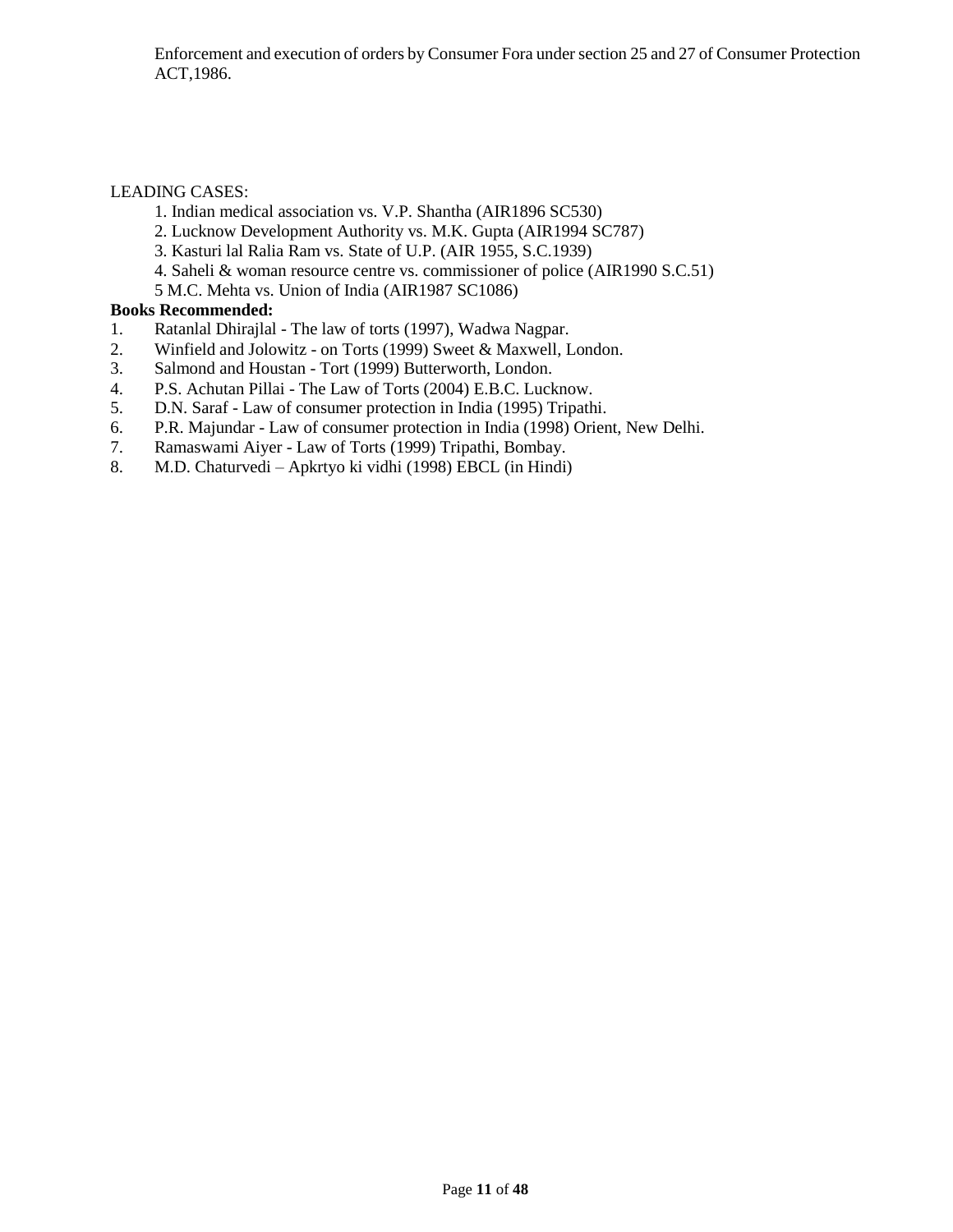## **LEGAL AND CONSTITUTIONAL HISTORY OF INDIA**

#### **PAPER—V**

### **PART—I LEGAL HISTORY OF INDIA**

- 1- Early Charters (Charter of 1600), Administration of justice in Presidency Town (Madras, Bombay and Calcutta), Mayor's Court, (Charters of 1726 and 1753), Beginning of Adalat System, Judicial Plan of 1772, Judicial Plan of Warren Hastings, Working of Supreme Court at Calcutta, Trial of Nand Kumar, The Patna Case, The Cossijurah Case, Act of Settlement 1781,
- 2- Judicial reform of Cornwallis (1787-1793), Judicial reform of Sir John Shore, Lord Wellesley and Lord Bentinck, Racial Discrimination in the Judicial System, Indian High Court Act,1861, Privy Council—its history, development, jurisdiction and appeal,
- 3- Development of Civil and Criminal Law in India, Codification of Indian Laws and Law Commissions, Growth of Legal Profession, Law Reporting in India, History of Legal Education in India..

# **PART—II CONSTITUTIONAL HISTORY OD INDIA**

- 4-The Regulating Act, 1773, The Pitt`s India Act,1784, The Charter Act of 1833 and 1853, The Government of India Act, 1858, Indian Council Act, 1861, Indian Council Act,1892, Indian Council Act, 1909, Government of India Act, 1919, Government of India Act, 1935(Federal Legislative, Federal Executive and Federal Judiciary (Federal Court) under the Act of 1935)
- 5-Constitutional developments leading to Indian Independence (1937—1947) The Indian Independence Act, 1947, Shaping of the Indian Constitution, The Constituent Assembly of India, Evolution and the source of the Indian Constitution, Salient features of the Indian Constitution

### **BOOKS RECOMMENDED:**

- 1- Herbert Cowell The History and the Constitution of the Court and Legislative Authority in India (1936)
- (6<sup>th</sup> edition published by S.C.Bagchi Calcutta)
- 2- A.B. Keith A Constitutional History of India-(1600-1935)Central Book Deppt Allahabad. 3- M.P.Jain Out Lines of Indian Legal History(Tripathi) (1998) 4- M.V.Paylee Constitutional History of India—(1600-1950) (Asia- Bombay-1967)
- 5- V.D.Kulshresth Land Mark in Indian Legal History (Eastern Book Co. Lucknow) 6-M. Ramajois Wajons Legal and Constitutional History of India(1984) 2 Volums . 7-N.V. Paranjape Indian Legal and Constitutional History (CLA)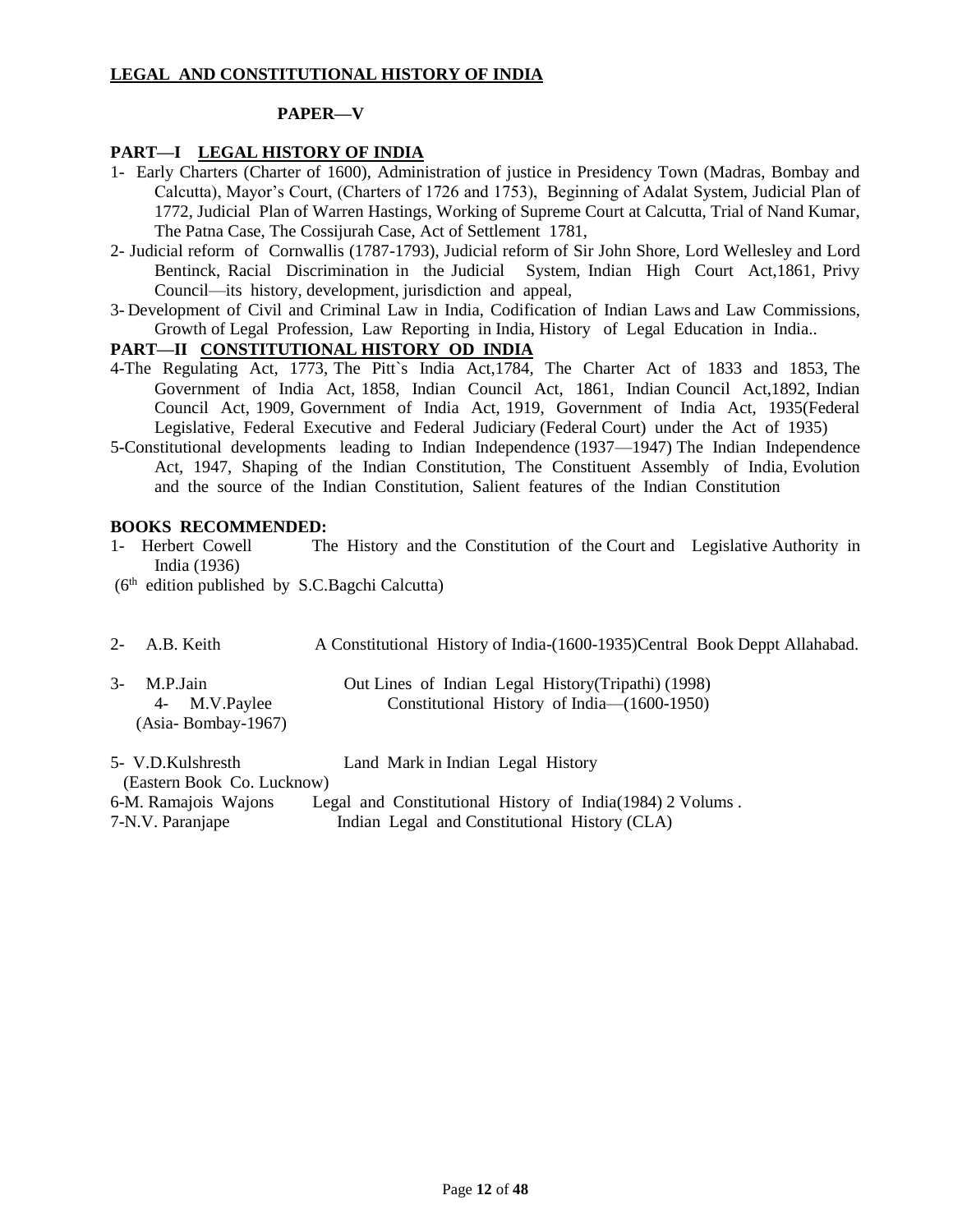#### LL.B. THREE YEAR LAW DEGREE COURSE (Semester System) Semester – II PAPER-I LAW OF CRIMES (INDIAN PENAL CODE, 1860)

Operation of the Code,(Ss 1-5) General Explanation,(Ss 6-52 A) Punishments,(Ss 53-75) General Exception,(Ss 76-95) Right of Private Defence, (Ss 96-105) Abetment,(Ss 107-120) Criminal Conspiracy,(Ss 120-A, 120-B) Offences against the State,(Ss 121-130) Offences relating to the Army, Navy and Air force,(Ss 131-140) Offences against the Public Tranquility,(Ss 141-160) Offences relating to Public Servants,(Ss 161-171-C) Offences relating to Election,(Ss 171-A, 171-B, 171-C, 171-D, 171-E, 171-F, 171-G, 171-H, 171-I) Contempt of lawful authority of Public Servants,(Ss 172-190) False Evidence and offences against Public Justice,(Ss 191-229) Offences relating to coin and Government Stamps,(Ss 230-263-A) Offences relating to Weight and Measures,(Ss 264-267) Offences affecting the Public Health, Safety Convenience, Decency and Morals,(Ss 268—294-A) Offences relating to Religion,(Ss 295-298) Offences affecting to the Human Body,(Ss 299-377) Offences against the Property,(Ss 378-462) Offences relating to the Documents etc.(Ss 463-489-A) Criminal Breach of Contract of Service,(Ss 490-492) Offences relating to Marriage,(Ss 493-498) Defamation,(Ss 499-502) Criminal Intimidation, Insult etc.(Ss 503-510) Attempts to Commit Offences,(Ss 511).

### **Leading cases:**

- 1- Reg. Vs. Govinda ILR Bom. 942
- 2- Inzargul Khan Vs. Emperor, AIR 1936 Nag. 194
- 3- Mehboob Shah Vs Emperor, AIR 1945 PC 118
- 4- Amjad Khan Vs, State, AIR 1952 SC 165

#### **Books Recommended:**

| 1- Ratan Lal Dhiraj Lal | Indian Penal Code, 1860              |
|-------------------------|--------------------------------------|
| 2- R.N.Saxena           | Indian Penal Code, 1860              |
| 3- S.N.Mishra           | Indian Penal Code, 1860              |
| 4- K.D.Gaur             | A Text Book on the Indian Penal Code |
|                         | (1998) Universal Delhi               |
| 5- Ratan Lal Dhiraj Lal | Indian Penal Code, 1860 (in Hindi)   |
| 6- Amar singh Yadav     | Bhartiya Dand Vidhan(in Hindi)       |
| $7$ MD Chaturuadi       | Dhortive Dond Chambito(in Hindi)     |

7- M.D.Chaturvedi Bhartiya Dand Shamhita(in Hindi)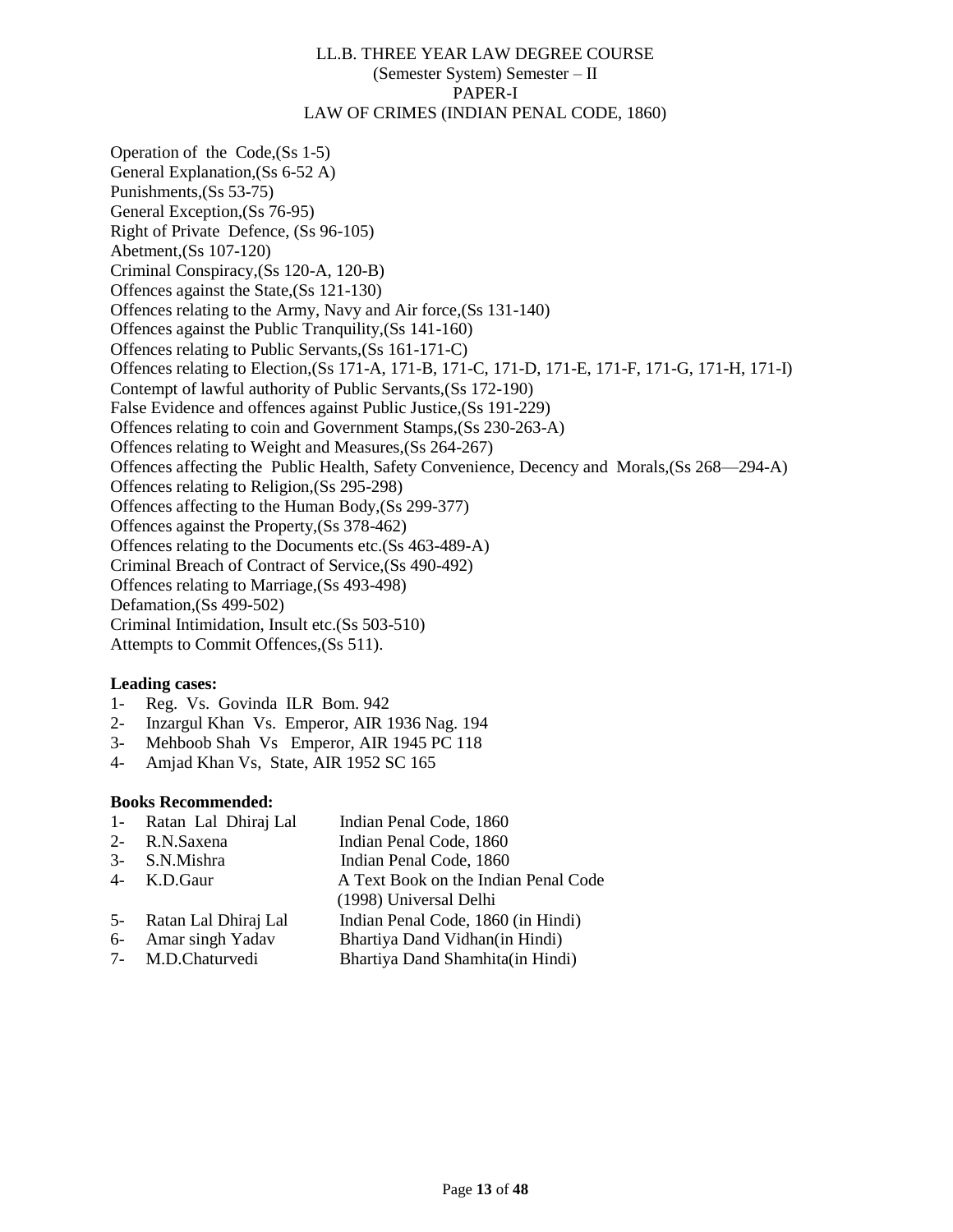#### **Paper-II LAW OF CRIMES --- II**

#### CRIMINAL PROCEDURE CODE, JUVENILE JUSTICE ACT AND PROBATION OF OFFENDERS

ACT,

#### **(1) CRIMINAL PROCEDURE CODE 1973**

- Preliminary (Ss 1-5) Constitution of Criminal Courts and Officers(Ss 6-25), Powers of Courts,(Ss 26— 35), Powers of Superior Officers of Police,(36—40) Arrest of Persons,(Ss 41—60)Processes to compel appearance, (Ss 61—90), Process to compel the production of things (Ss 91—105), Security for keeping peace and good behavior, (Ss 106—124), Order for maintenance of wives, children  $\&$ parents(Ss 125—128)Maintenance of Public order & tranquility(Ss 129—148), Preventive action of the police,  $(Ss\ 149-153)$  Information to the police & power to investigate,  $(Ss\ 154-176)$ , Jurisdiction of the criminal courts in inquiries and trials,(Ss 177—189), Conditions requisites for initiation of proceedings,(Ss 190-191)
- Complaints to magistrate,(Ss 200—203), Commencement of proceedings before magistrates,(Ss  $204 = 210$ ), The Charge, (Ss 211-224), Trial before a Court of Session (Ss225-237), Trials of Warrant cases by magistrates,(Ss 238—259) Summary trials,(Ss 260—265), Attendance of persons confined or detained in prison,(Ss 266—271), Evidence in inquiries and trials,(Ss 272—299)
- General provisions as to inquiries and trials,(Ss 300—327), Provisions as to accused persons of unsound mind,(Ss 328-365), Provisions as to offences affecting the administration of justices, (Ss 340-365), Submission of death sentences for confirmation ,(Ss 366-371), Appeals,(Ss 373-394), Reference and Revision,(Ss 395-405), Transfer of criminal cases, (Ss 406-412),
- Execution, suspension, remission and computation of sentences, (Ss 413-435), Provisions as to bail and bonds, (Ss 436-450), Disposal of property, (Ss 451-459), Irregular proceedings, (Ss 460-466), Limitation for taking cognizance of certain offences, (Ss 467-473), Miscellaneous, (Ss 474-484), All Schedules are in course. All amendments made from time to time.

#### **(2) JUVENILE JUSTICE (CARE & PROTECTION OF CHILDREN) ACT, 2015**

Preliminary and Definition of Juvenile etc under JJ(C & P of C) ACT,2015,(Ss 1-2) Juvenile justice board and its procedure,(Ss 4-9), Procedure In Relation to Children in Conflict with Law, (Ss 10-26), Child Welfare Committee, Procedure in relation to children in need of care and protection (Ss 27-38), Rehabilitation and Social Re-integration,(Ss 39-55), Adoption(Ss 56-73), Other Offences Against Children (Ss 74-88), Appeal and Revision (Ss 101-112).

#### **(3) PROBATION OF OFFENDERS ACT, 1958**

Probation of offenders Act, 1958 – Meaning and definition of Probation, its nature and history. Admonition and Exemption from punishment below 21 years of age, Power of probation officer and its duty under the Act (Ss 1-19)

#### **Leading Cases:**

- (1) Gurubaksh Singh Sibba Vs. State of Punjab AIR 1980 SC 1632
- (2) Rajpati Vs. Bechar AIR 1981 SC 19
- (3) Suptd & Remmemberances of legal Affairs Vs. Anil Kumar AIR 1980 SC 52
- (4) Anil Rai Vs. State of Bihar (2001) SCC 318(330)
- (5)

### **RECOMMENDED BOOKS:**

1- R.V. Kelkar : Outlines of Criminal Procedure Code 2- R. D. Agrawal : Code of Criminal Procedure 3- P. C. Sarkar : Criminal Procedure Code 4- M. P. Tondon : Code of Criminal Procedure 5- Vijay Malik : Dandniya Manual (Three Major Arts, Cr. P. C., I.P.C. & Evidene (in Hindi) 6- Murli Manohar : Dand Prakriya Vyakhyan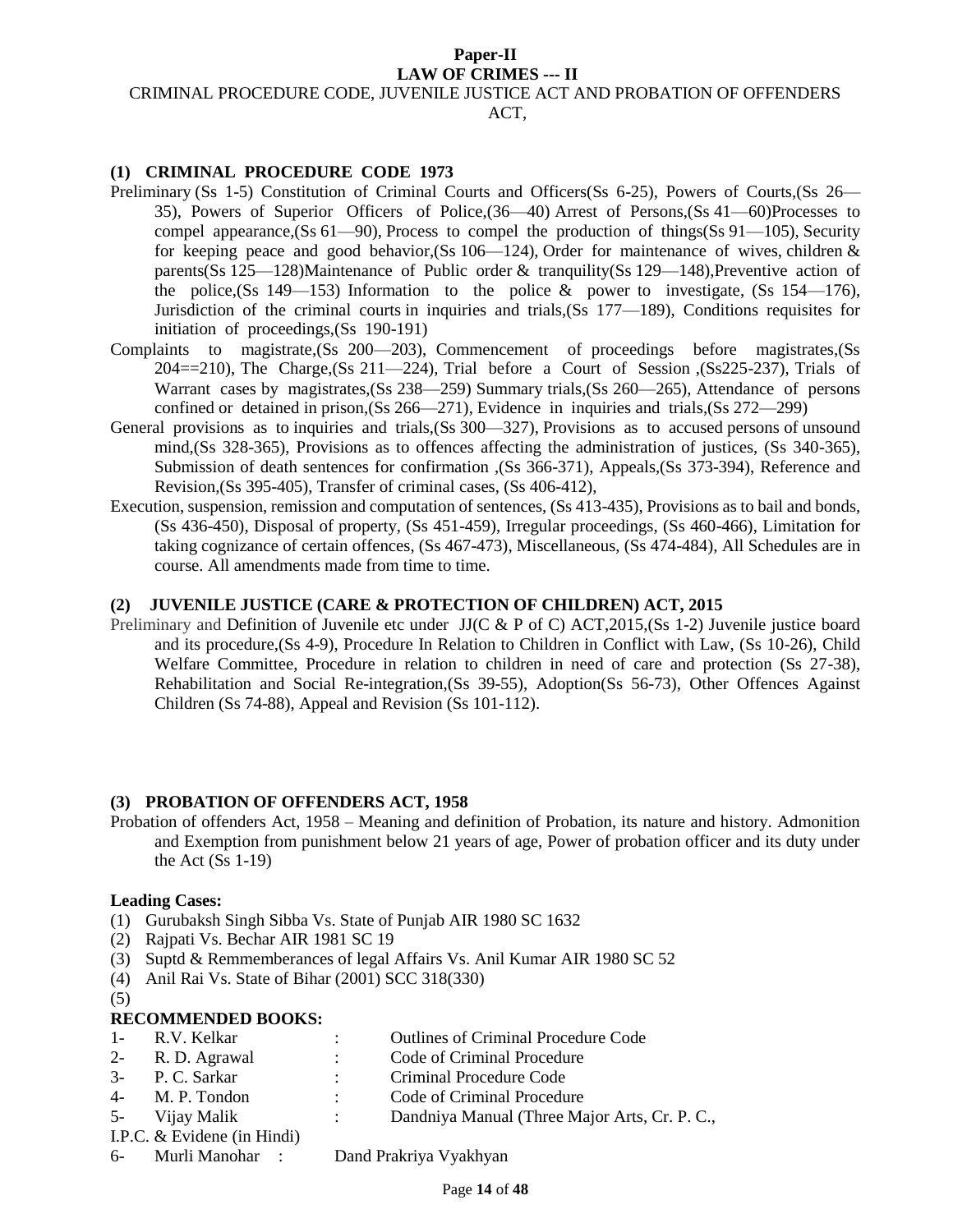(Code of Criminal Procedure)

- 7- Mahavir Singh : Code of Criminal Procedure (in Hindi)
- 8- Ratanlal Dhirajlal: Criminal Procedure Code
- 9- Ratanlal Dhirajlal: Criminal Procedure Code (in Hindi)
- 10- N. V. Paranjape : Code of Criminal Procedure, Juvenile Justice ACT
- and Probation of offenders Act, (in Hindi)<br>11- D. D. Basu : C
- : Criminal Procedure Code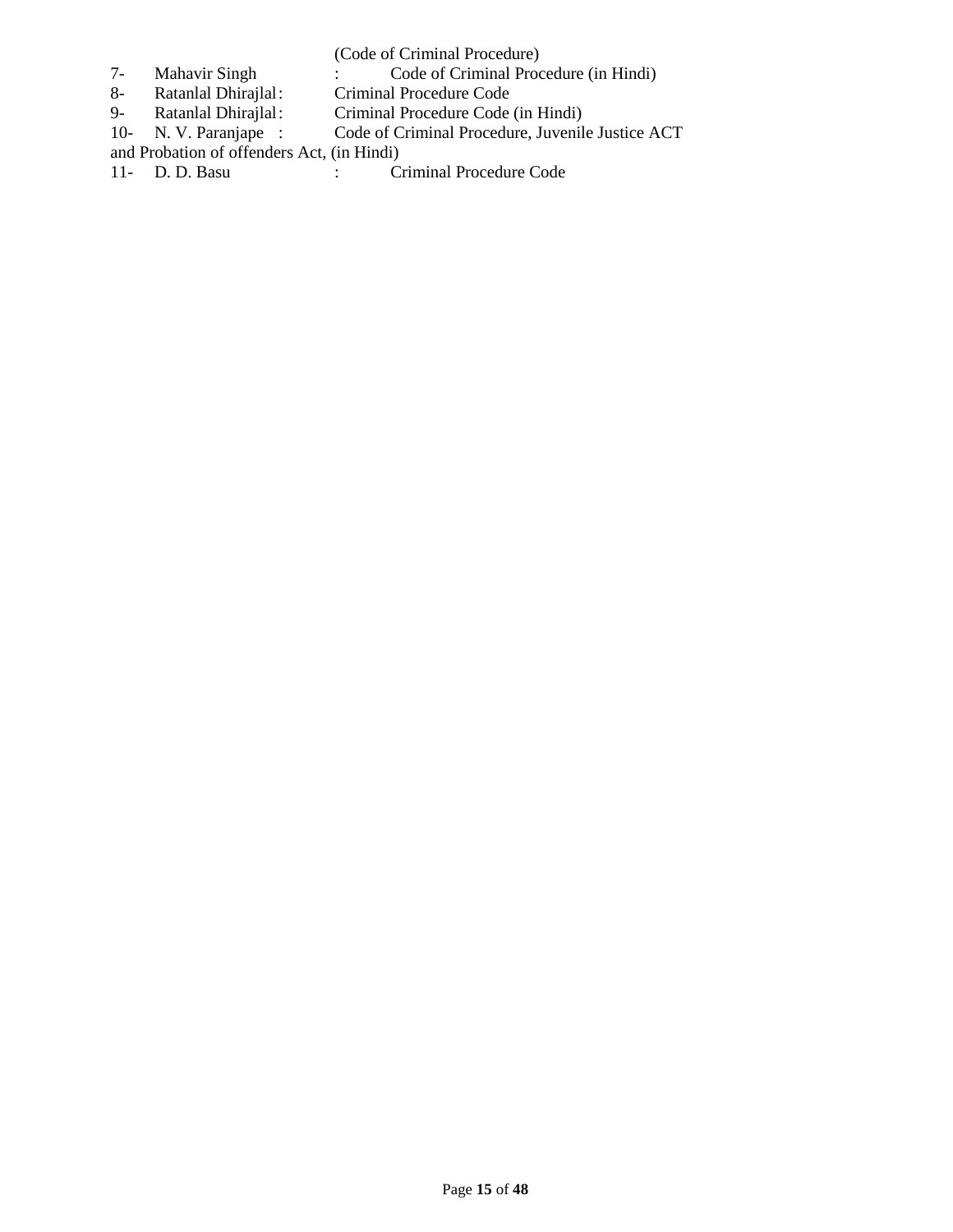# **LAW OF EVIDENCE PAPER – III**

## **1.INTRODUCTION, INTERPRETATION, CONCEPTIONS :**

Introduction- Main feature of the Indian Evidence Act. Problem of Applicability of Evidence Act.

- Types of Evidence Oral, Written and Circumstantial evidence, Medical evidence and evidence of relatives, Eye witness, Chance witness and child witness and direct witnesses.
- Standard of proof and presumption May presume, shall presume, conclusive proof, proved, disproved and not proved.

## 2.**RELEVANCY OF FACTS :**

Doctrine of resgestae (Sec. 6, 7, 8, 10). Evidence of common intention (Sec. 10). The problem of relevancy of "otherwise" irrelevant facts (Sec. 11). Relevant facts for proof of custom (Sec. 13) Facts concerning body and mental state. (Sec.  $14 \& 15$ )

### **3.ADMISSION & CONFESSION (Sec 17 – 31):**

Admission - General principles concerning admission (Sec. 17 to 23)

Confession - Difference between admission and confession, non admissibility of confession caused by inducement, threat and promise and confession made before a police officer, Admissibility of custodial confession and other section relevant to confession. (Sec. 24-31)

#### 4.**DYING DECLARATION AND STATEMENT MADE UNDER SPECIAL CIRCUMSTANCE (Sec. 32 to 39)**

Dying Declaration - The justification for relevance on dying declaration. The judicial standard for appreciation of evidentiary value of dying declaration (Sec. 32  $\&$  33)

Statement made under special circumstance and how much of a statement is to be proved, (Sec. 34-39)

## 5.**RELEVANCY OF JUDGEMENT, CHARACTER AND EXPERT TESTIMONY**

Relevancy of judgement - General principles, Admissibility of judgement in civil and criminal matter. Fraud and collusion in obtaining judgement (Sec. 40-44).

Expert testimony - General Principles, Who is an expert ? Type of Expert evidence.

Opinion of relationship when relevant - specially proof of marriage and opinion as to the existence of right or custom or usage and tenancy and problem of judicial defence to expert testimony. (Sec. 45-51)

Relevancy of character in civil and criminal cases. (Sec. 52-55)

### 6.**ORAL AND DOCUMENTARY EVIDENCE:, PRESUMPTION AND EXCLUSION (Chapter IV, V & VI)**

Oral Documents and how it is proved ? requirement for valid and admissible oral documents. (Sec. 59-60) Documentary Evidence - General Principles, public and private documents, How it is proved ? (Sec. 61-78) Presumption as to documents of various types and kinds. (Sec. 79-90).

Exclusion of oral by documentary evidence. (Sce. 91-99)

## 7.**THE BURDEN OF PROOF, ESTOPPEL & WITNESSES:**

The burden of proof - Facts which need not be proved. (Sec. 56-58), General Conception of onus, General and Special presumption and exception as to onus, presumption as to dowry death etc. (Sec. 101-114A)

Estoppel and witnesses - Estoppel by deed and estoppel by conduct, equitable and promissory estoppel. (Sec. 115-117). Various kinds of witness, communication - privileged and confidential Accomplice and

information as to the commission of offences. (Sec. 118-134)

### 8.**EXAMINATION AND CROSS EXAMINATIONS:**

- Examination of witnesses General principles of examination, cross and re-examination, Leading questions (Sec. 141-143), Lawful question etc.
- Cross examination of witness General Principles of cross examination, lawful questions in cross examination, (Sec. 141-146), Compulsion to answer questions put to witness, Hostile witness impeaching of the standing and or credit of witness (Sec. 135-166)

### **9.Leading Cases:**

1. Kashmira Singh vs. State of M.P., AIR 1952 SC 159.

- 2. State of Punjab vs. Sodhi Sukhdeo Singh, AIR 1961 SC 493 (Majority Judgment Only)
	- 3. Kulvindar Kaur vs. State of Punjab, AIR 1952 SC 354
	- 4. State of U.P. vs. Deoman Upadhyay, 1960 SC 1125

#### **Books Recommended –**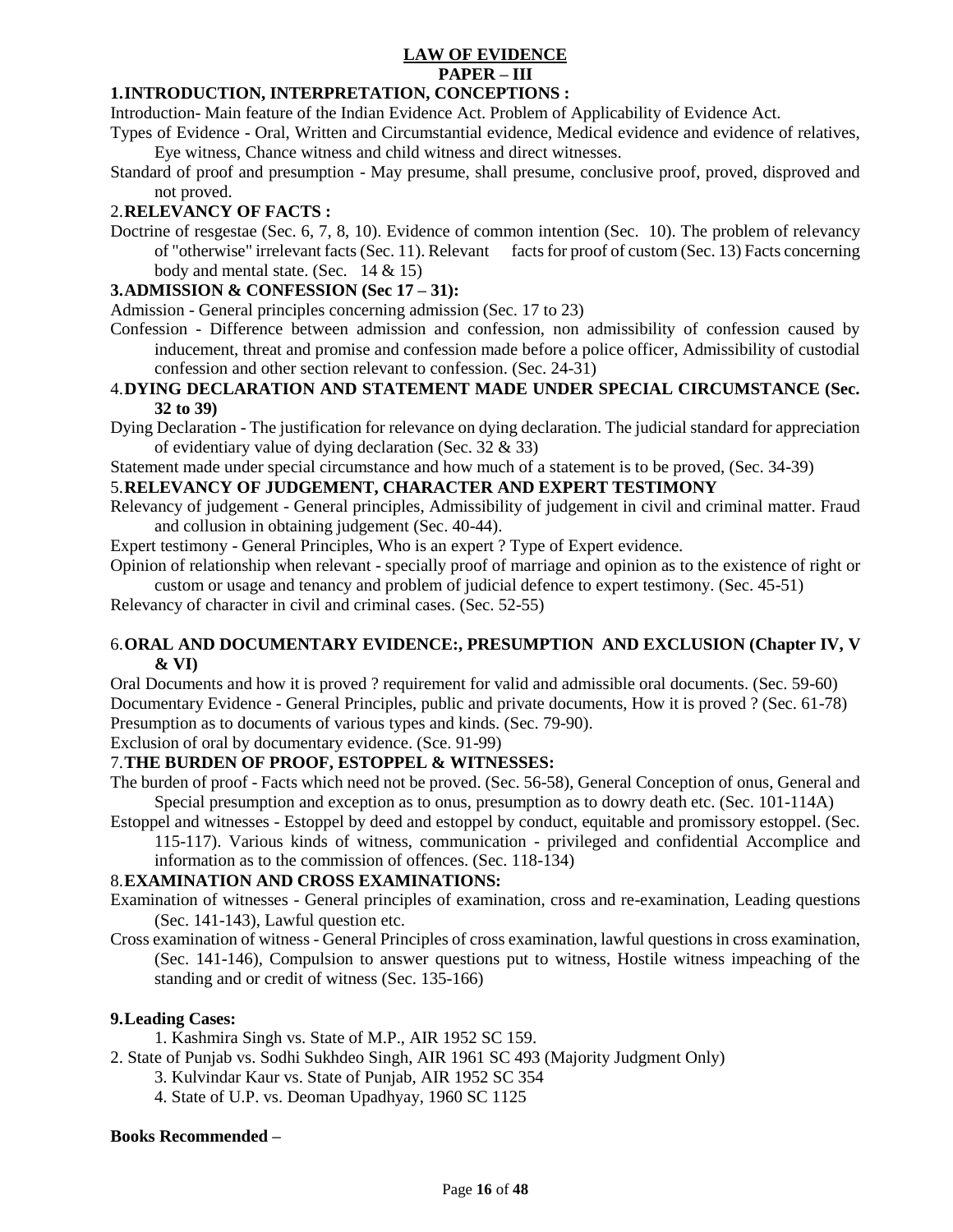- 1. Ratanlal Dhirajlal Law of Evidence, 21th Ed. 2004, PB, Wadhwa, Nagpur.
- 2. Sarkar On Evidence (2 Vol.) 15th ed. 2002, Wadhwa, Nagpur, 2390=00
- 3. Avatar Singh Principles of law of Evidence, Universal, Delhi.<br>4. Vepa P. Sarathi Law of Evidence EBC, Lucknow.
- Law of Evidence EBC, Lucknow.
- 5. Ratan Lal Dheeraj Lal Indian Evidence Act, 19th edi., (in Hindi)
- 6 Avtar Singh Evidence Act (in Hindi)<br>7 M.D. Chaturvedi Evidence Act (in Hindi)
- Evidence Act (in Hindi)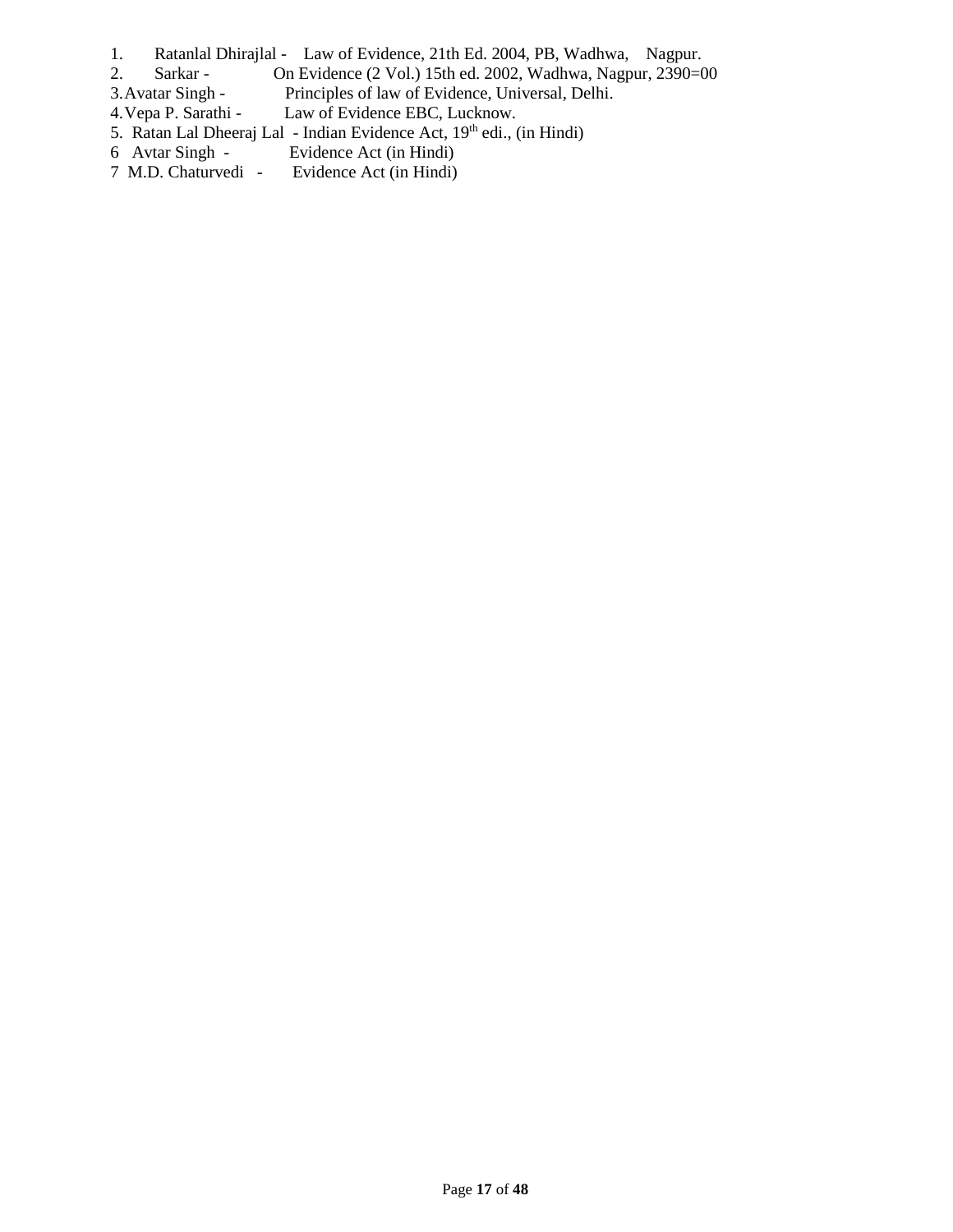## **FAMILY LAWS – I: HINDU LAW**

#### **PAPER – IV**

- **1 Nature, Origin, Sources, Applicability and General Principles of Inheritance** Nature and origin of Hindu law, applicability of Hindu Law sources of Hindu law - Smritis and their commentaries, custom, legislation, judicial decision, equity, justice and good conscience as a source, general principle of inheritance (prior to Hindu succession Act 1956) in mitakshara law and Dayabhaga, School and difference between Mitakshara and Dayabhaga succession and the Hindu Marriage Act 1955. (doctrine of representation & spes successionis)
	- **2 - Schools, Joint Hindu Family, Coparcenary adoption and provisions of Hindu Adoption and Maintenance Act 1956.**

**Schools of Hindu Law -** Mitakshara and Dayabhaga and their sub-schools, difference between the Mitakshra and Dayabhaga school, comparision between them, Migration and the schools of law.

**Joint Hindu Family -** Origin, Growth, Nature and Constitution, members of J.H.F. and property of J.H.F.

**Coparcenary -** its nature, distinction between J.H.F. and coparcenary, rights of coparcener, Karta, his powers and duties, alienation of property comparision between Mitakshara and Dayabhaga law, Debts - its liability to pay, nature and duration of liability, doctrine of pious obligation and antecedent debt, Bengal rule of Dayabhaga law, rule of Damdupat.

 **3 - Adoption –** Object, form and requirement of valid adoption. Persons who may lawfully take in adoption, adoption by widow under authority from his husband, nature and form of authority, general rules as to adoption by widows, and termination of widows power to adopt, persons lawfully capable of giving in adoption & persons who may be lawfully taken in adoption only son, orphan, stranger, adoption by two persons, simultaneous result and effect of adoption, right of adopted son in property, maintenance under Hindu Law and provisions of Hindu Adoption and Maintenance, Act 1956, and changes made by this Act.

## **4 - Partitions, Stridhan, Women's Estate, Gift & Hindu Succession Act 1956**

**Partition -** Meaning of partition, partition and family arrangement, person entitled to partition, property liable to partition. Allotment of share, final shares, reopening of partition and reunion, point of similarity and distinction Mitakshara and Dayabhaga, partial partition, its effect.

- **5 - Stridhan :** its meaning, kinds, special feature and characteristics, enumeration of stridhan, rights of a women over her stridhan, general rule of succession common to all school, succession to stridhan under Mitakshra and Dayabhaga school, maidens property.
- 6 **Women's Estate -** its meaning, nature and sources. Incidents of widow's estate, power of alienation, reversion, compromise, surrender and setting aside. Unauthorized alienation and effect of Hindu Succession Act 1956.

**Gift -** its definition under T.P. and Hindu law, its subject matter, essential of valid gift, restriction and revocation, 'donatio mortis causa' and gift to trust and Provision of Hindu Succession Act 1956.

 **7 - Wills imparatible estate, religious and charitable endowments and H.M. Act 1955 & H.M. & G. Act 1956 :**

**Wills-** Its definition, person capable of wills, property as a subject matter of wills under mitakshara and Dayabhaga law, revocation and alteration of wills,. Bequest to unborn person when it is void ? Rules against perpetuity, latter of administration and probate.

 **Impartible estate -** its definition, origin and nature, rules of succession and separation of impartible estate.

**Religious and charitable endowment**- Essential of endowment, kinds- idol, math, devasthanam, and Dharmashala, Mahant, Hindu Marriage Act 1955 & Hindu and Minority & Guardian ship Act 1956.

## **8 - Some codified laws relating to Hindu**

Special Marriage Act 1954 (Whole Act)

Dowry Prohibition Act 1981 (Whole Act)

Family Courts Act 1984 (Whole Act)

## 9 - **Leading cases**.

- 1 Kisan Lal V. State (2000) ISCC 310.
- 2. Rameshwari Devi V. State of Bihar AIR 2000 SC 735 (739).
- 3. Balwant Kaur V. Chaman Singh AIR 2000 SC 1908-12.
- 4. Digamber Adhar Patel V. Dev Rani Girdhari Patel AIR (1995) SC, 1728.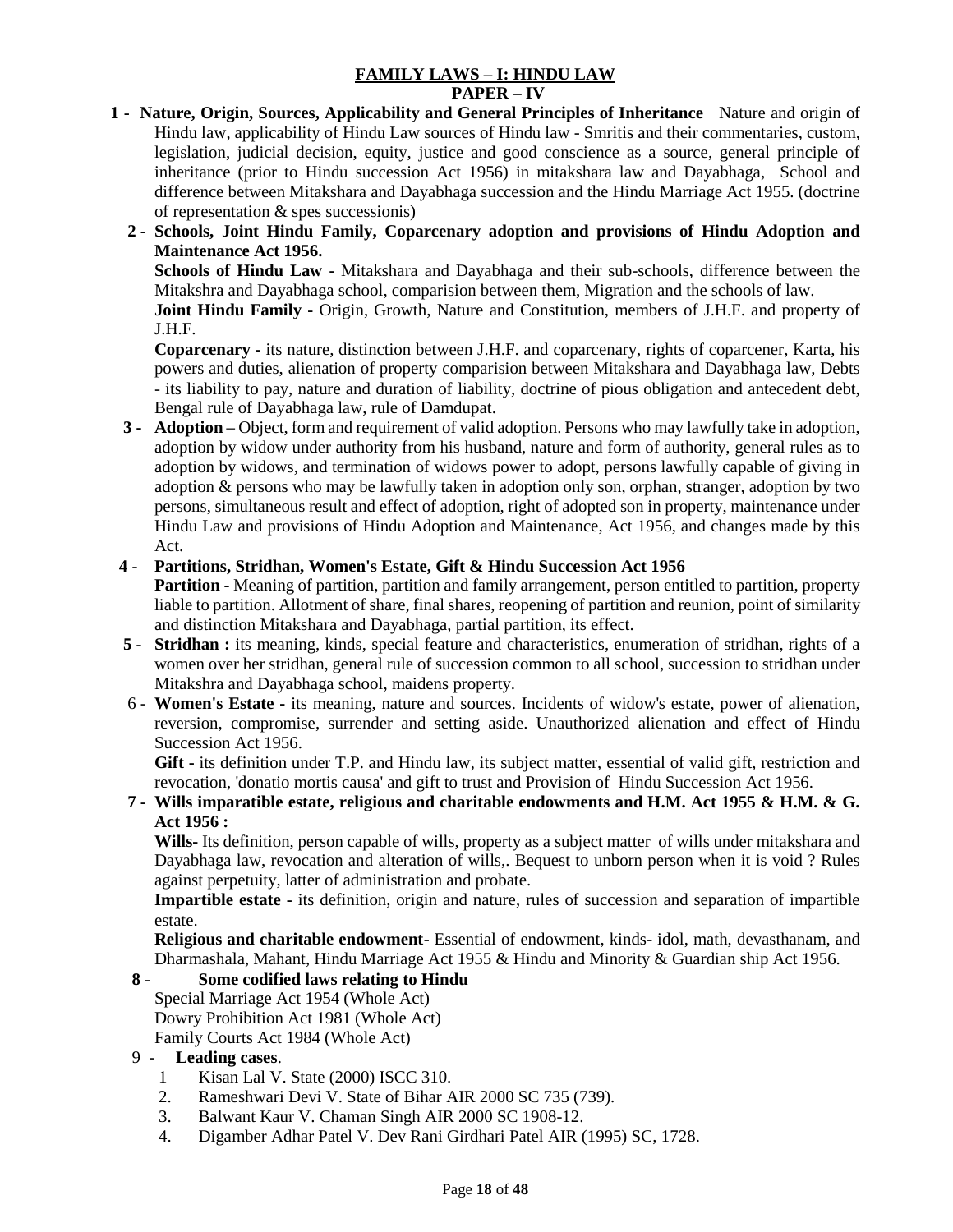#### **Books Recommended:**

- 1. R.K. Agrawal Hindu Law, C.L.A., Allahabad.
- 2. Paras Diwan Modern Hindu Law (Universal).
- 3. S.T. Desai (Ed.) Mulla Hindu Law (1996), Butterwrith, India.
- 4. Paras Diwan Law of adoption, minority, guardianship and custody
- (2000) Universal.
- 5. Basu N.D. Law of succession (Universal).
- 6. Paras Diwan Law of intestate and testamentary succession (1998), Universal.
- 7. Paras Diwan Adhunik Hindu Vidhi (in Hindi)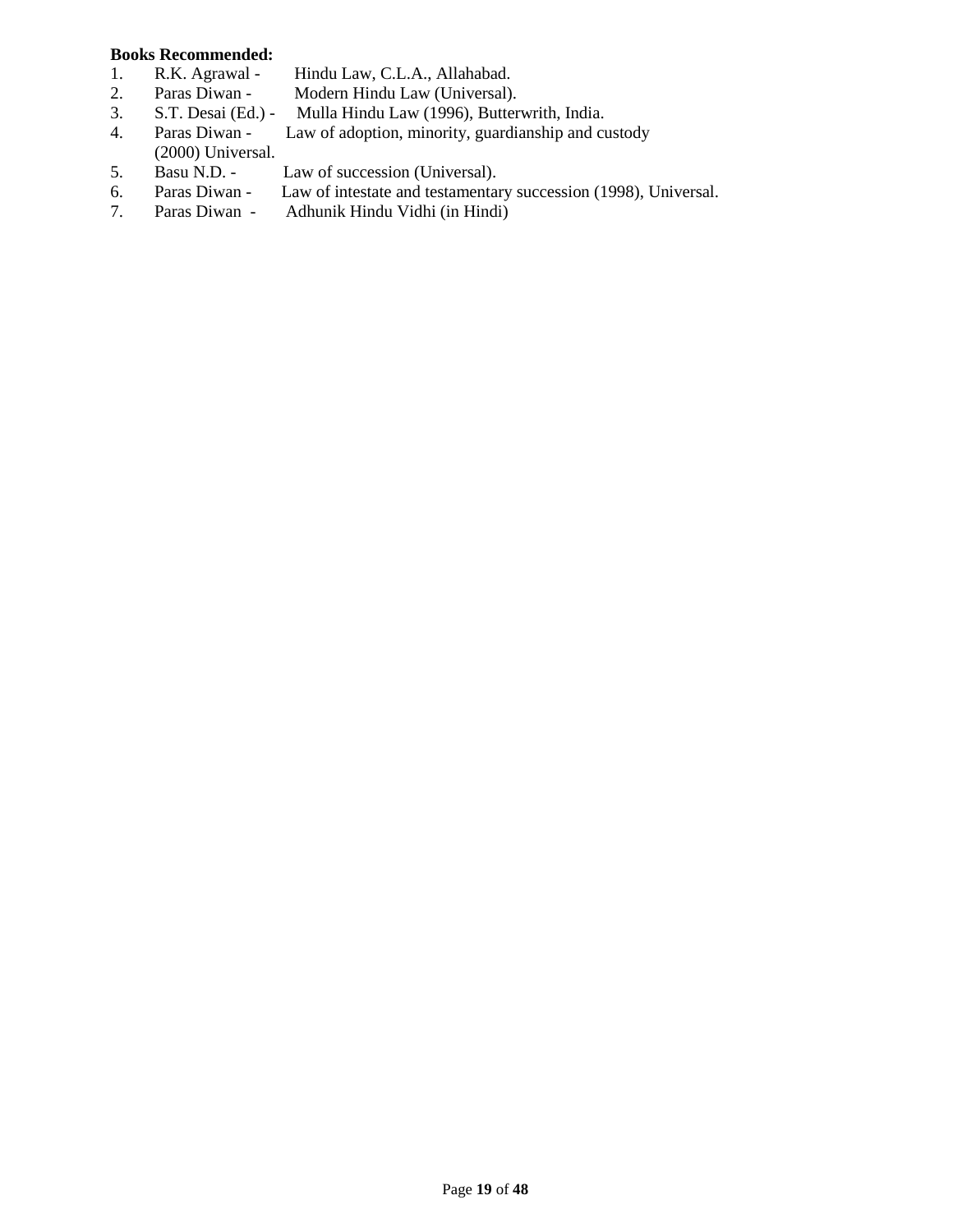## **FAMILY LAWS – II: MOHAMMEDAN LAW PAPER V**

### **1 - History, Origin Development Sources :**

Historical background of Islamic law - its origin and comparision with other personal laws. Who is Muslim ? Prophet and his companion, his tradition, development of Muslim law.

Sources of Muslim law- Primary sources- Quran, Hadis, Ijma, Kyas, secondary sources- custom, judicial decision, legislation, comparison with sources of Hindu law.

#### **2 - Schools of Muslim Law** :

Schools (section and sub-section) of Muslim law - Sunni School - Hanifi, Maliki, Shifai and Humbali, Shia School and their sub-sections, difference between both Shia and Sunni on important matter. Effect of conversion to Islam and Apostasy.

## **3 - Marriage & Dower (Mehr) :**

Marriage (Nikah) - Its object and nature, requisite and condition for valid marriage. Effect of incapacity absolute, ralative and declaratory, kind of marriage, option of puberty. Restitution of conjugal rights muta marriage, difference between Shia & Sunni law and marriage.

Dower (Mehr)- Definition, nature & classification of dower law of shia sect on dower, confirmation of dower, remission of dower, non-payment of dower effect of apostacy on mehr iabilities of heir for dower, dower as a debt. widows rights in case of non-payment of dower, Kharchi-i-pandan, & Mehr-i-misl.

### 4 - **Divorce :**

Divorce (Talaq)- Quranic provisions regarding talaq kind, nature, classification and effect of divorce on the parties, apostacy and conversion as ground of divorce, Iddat utility its ratianale and utility divorce through agrement or by mutual consent Khula, Mubarat, Ila & Zihar, Lian; Effect of false charges of adultary. Tolaq-i-Tafwid, Fask (Anulment of marriage by court) provision of dissolution of Muslim marriage Act. 1939. Legal Effect of Divorce, Difference between Shia & Sunni Law on Divorce.

## **5 - Parentage, Legitimacy & Acknowledgement**

Parantage - Maternity and paternity. How it is established ? Legitimacy and acknowledgement, acknowledgement as a proof Of legitimacy, presciption of legitimacy condition of valid acknowledgement and its effects. Position of adoption in Muslim Law ? A comparision between acknowledgement and adoption.

#### 6 - **Guardianship and Maintenance :**

Guardianship (Vilaya) - Concept of guardianship in Islam. Appointment of guardian. Their kinds age of majority, disqualification of guardian, guardianship of property. Power of guardian to despose of to purchase and to alienate the immovable property of the miner.

Maintenance (Nafaqa)- Introduction, definition and quran decree regarding maintenance, Person entitled to maintenance. Relevent provision of Muslim women (Protection of right on divorce) Act 1986.

## **7 - Succession, Administration & Inheritance :**

Succession- General rule of succession and exclusion from succession.

Administration - Administration of the estate of a decesed. Provision of Indian succession act 1925.

Inheritance- General rule of Inheritance (sunni & shia) Position of birth right and heritable property. Principle of renunciation and transfer of chance of succession (spes succession) vested inheritance classification of heirs- sharer, restduary and distance kindered. Their share and distribution of property. Doctrine of increase (Aul) Return (Radd) and position of rules relating to (shia  $\&$  sunni) illegitimate child, missing person, acknowledge kins man, universal legatee & successor by contact eldest son and childless widow.

8 - **Wills :**

Wills- Person capable of making wills, its forms, position of heir on wills, limit of testamentary power, abatement and lapse of legacy, subject of legacy, position of unborn person in wills, various kinds of bequest i.e. bequest in future, contingant and conditional alienation, revocation of bequest, its types, position of probate and letter of administration is case of muslim wills.

## **9 - Marzul Maut, Hiba, Waqf and Pre-emption:**

Marzulmaut- Death bed gift, its condition for validity acknowledgement of debt at death-bed. Hiba (gift)- Definition, capacity of making gift extents of doners powers. Gift to unborn person, gift with intent to defraud creditor, position of gifts i.e. - gift of actionable claim and incorporal property, gift of equity of redemption, gift of property held adversely to doner, requisite for gift and essential of gift (declaration acceptaure & delivery of possession), Gift of morable and immovats and carpor & property and incorporal property and actionable claim, gift in family and out of family, gift to bailee to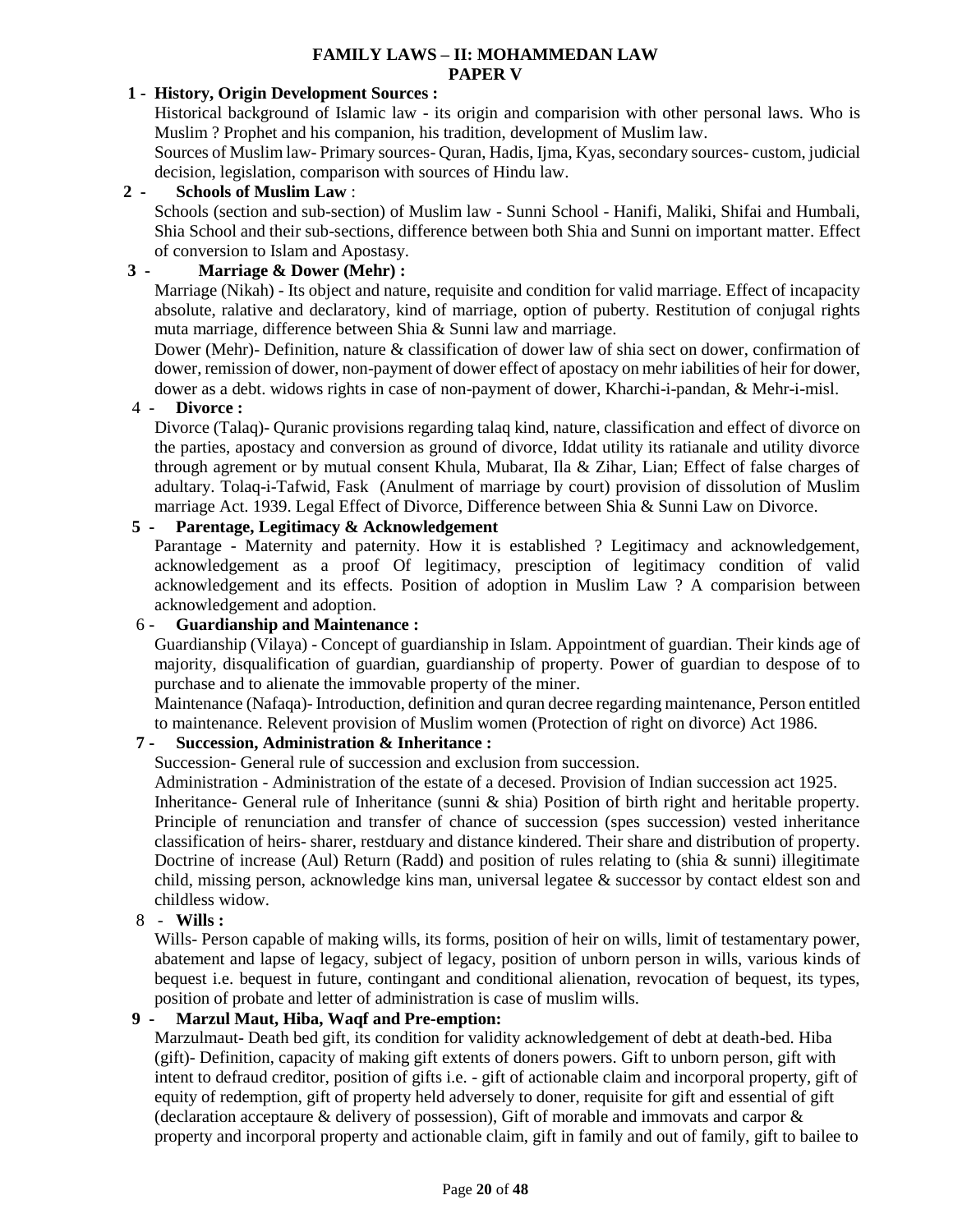two are more donee : Mushaa, conditional & contingent gift, gift in future, revocation of gift, Gift with exchange (Hiba-bil-iwaz) Hibh-ba shartul iwaz, sadaqah areeat.

**Waqf-** Definition, object and subject of waqf, condition for valid waqf, doctrine of cy-press. Form and kind of waqf, waqf how completed ? Revocation of waqf, contingant waqf, waqf aald aulad, alienation of waqf property, muttawalli- his appointment power and function & renuwal and provision of waqf act 1995, Khanqah, imambera, sajjadanashir kazi, takiya.

**Pre-amption-** its nature and kind, who may claim it, its requisite and condition.

- 10 **Leading Cases :**
	- 1. Kapoor Chand v. Kedarunnisa (AIR 1953 S.C.413)
	- 2. Janjira Khatoon v. Mohd. Fakrulla (AIR 1922 Cal 429)
	- 3. Habibur Rahman v. Atafali (AIR 1922 PC 159)
	- 4. Maina Bibi v. Chawdhari Vakil Ahme... 673 (PC) (AIR 1925 PC 63)
	- 5. Ms. Jorden Diegdeh vs. S.S. Chopra (AIR 1985 SC 935)

## **Recommended Books:**

- 1. Syed Khalid Rashid Muslim law EBC Lucknow (Hindi English)
- 2. A.A.A. Fyzee Outline of Muhammada law (1998)
- 3. A.M. Bhattacharya Muslim law and the constitution
- 4. Aquil Ahmed Muslim law CLA Allahabad (Hindi)
- 5. S.K. Awasthi The waqf act 1995 (Hindi/English) India law House 22, Sikh Mohalla, Indore
- 6. Mulla's Principles of Mohammedan law, Tripathi
- 7. Paras Diwan Adhunik Muslim Vidhi (in Hindi)
- 8. Akeel Ahmed Muslim Vidhi (in Hindi)
- 9. Scatcht Mohd. Jurisprudence.
- 10. Caulson Principles of Mohd. mheritence.

### **DETAIL SYLLABUS OF LL.B. PART-II (SEMESTER SYSTEM)**

#### FIRST SEMESTER

### CONSTITUTION-I CONSTITUTIONAL LAW OF INDIA Paper-I

1- Philosophy of Constitution, Definition and Classification, Main features of Federal and Unitary Constitutions, Nature and Salient features of Indian Constitution, Welfare State, Preamble of the Indian Constitution, Union and its Territory(Art. 1-4), Formation of New States, Citizenship(Art. 5-11).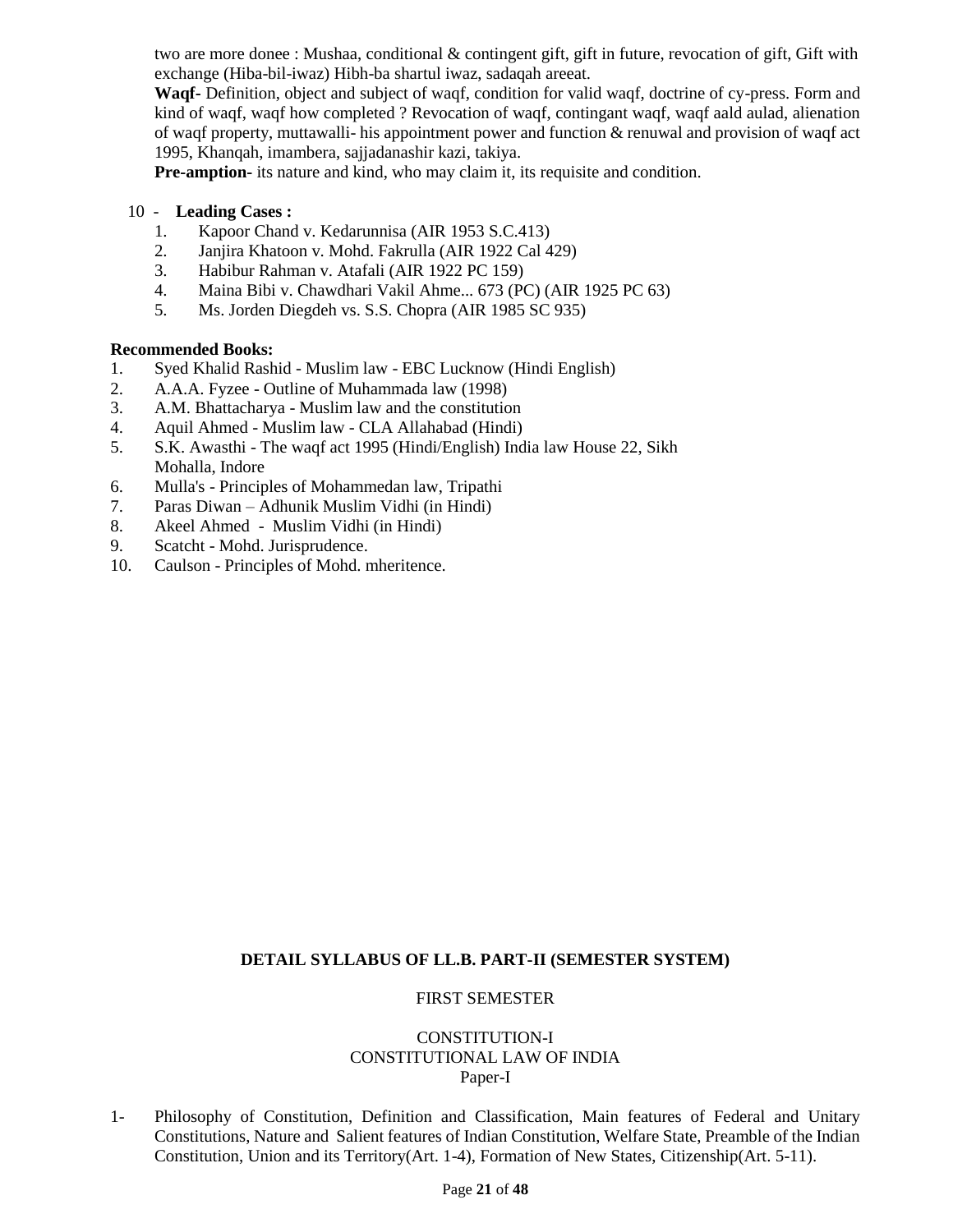- 2- State, Fundamental Rights and their position under the Constitution, Right to Equality, Right to Freedom, Right against Exploitation, Right to Freedom of Religion, Cultural and Educational Rights, Right to Constitutional Remedies including Public Interest Litigation(Art.12-35)
- 3- Directive Principles of State Policy, their relevance, Comparison with Fundamental Rights, Classification of Directive Principles of State Policy, Correlation between Fundamental Rights(Art.36- 51) Fundamental Duties(Art.51-A).
- 4- Union Executive- President, Vice President, Council of Ministers, Attorney General, and conduct of Government Business (Art. 52-78). Union Legislature (The Parliament)-Constitution, Composition, Duration of Houses, Qualification of Members and other General Provisions, Officers of the Parliament(Art. 79-104),Powers, Privileges and immunities of the members (Art. 105-106),Legislative Procedure including procedure in financial matters(Art. 107-122), Legislative Powers of the President(Art. 123), Union Judiciary- Supreme Court of India(Art. 124-144), Comptroller General of India(Art.148-151)
- 5- State Executive-Governor, Council of Ministers, Advocate General for the State, Conduct of Government Business(Art. 152-167) State Legislature-Constitution, Composition, Powers, Privileges and immunities of State Legislatures and their Members, Legislative Procedure(Art. 168-212) Legislative Powers of Governor(Art. 213)

State Judiciary- High Courts in the States and Subordinate Judiciary (Art. 214-237):

### 6- **LEADING CASES**:

- (1) Meneka Gandhi Vs. Union of India, AIR 1978 SC 597
- (2) Hussainara Khatoon Vs. Home Secretary State of Bihar AIR 1979 SC 1396
- (3) J.R. Cohilo Vs. State of Tamilnandu, AIR 2007 SC 861

## **RECOMMENDED BOOKS:**

- 1 V.N. Shukla Constitution of India
- 2 J.N. Pandey Constitutional Law of India
- 3 M.P. Jain Constitution of India
- 4 D.D.Basu Shorter Constitution of India
- 5 Kagzi's The Constitution of India
- 6 M.D. Chaturvedi Bharat Ka Savindhan(Hindi)

## **CONSTITUTIONAL LAW-II CONSTITUTIONAL LAW OF INDIA Paper-II**

1- Administration of Union Territories(Art.239-241), The Panchayats-Definitions, Gram Sabha, Constitution and Composition of Panchayats, Reservation of Seats, Duration, Disqualifications for Membership, Powers, Authority and responsibilities of Panchayats(Art.243-243-O)The Municipalities-Definition, Constitution and Composition of Municipalities and Wards Committees, Reservation of Seats, Duration, Disqualifications for Membership, Powers, Authority and responsibilities of Municipalities, Power to impose Taxes, Finance Commission etc.(Art.243-P-243-ZG)

The Scheduled and Tribal Areas (Art.244-244-A)

2- Relations between Union and the States-Legislative Relations (Art.245-255)

Administrative Relations, Disputes Relating to Waters and Co-ordination Between States (Art. 256-263), Provisions Regarding Finance(Art.264-279) Finance Commission(Art.280-281)Miscellaneous Financial Provisions(Art.282-290)Borrowing by the Government of India and the States(Art.292-293), Constitutional Provisions Regarding Property, Contracts, Rights, Liabilities Obligations and Suits(Art.292-300)

Right to Property (Art.300-A)

3- Trade Commerce and Intercourse (Art.301-307) Service under the Union and the States (Art. 308-313) Public Service Commissions (Art.315-323) Administrative Tribunals and Tribunals for other Matters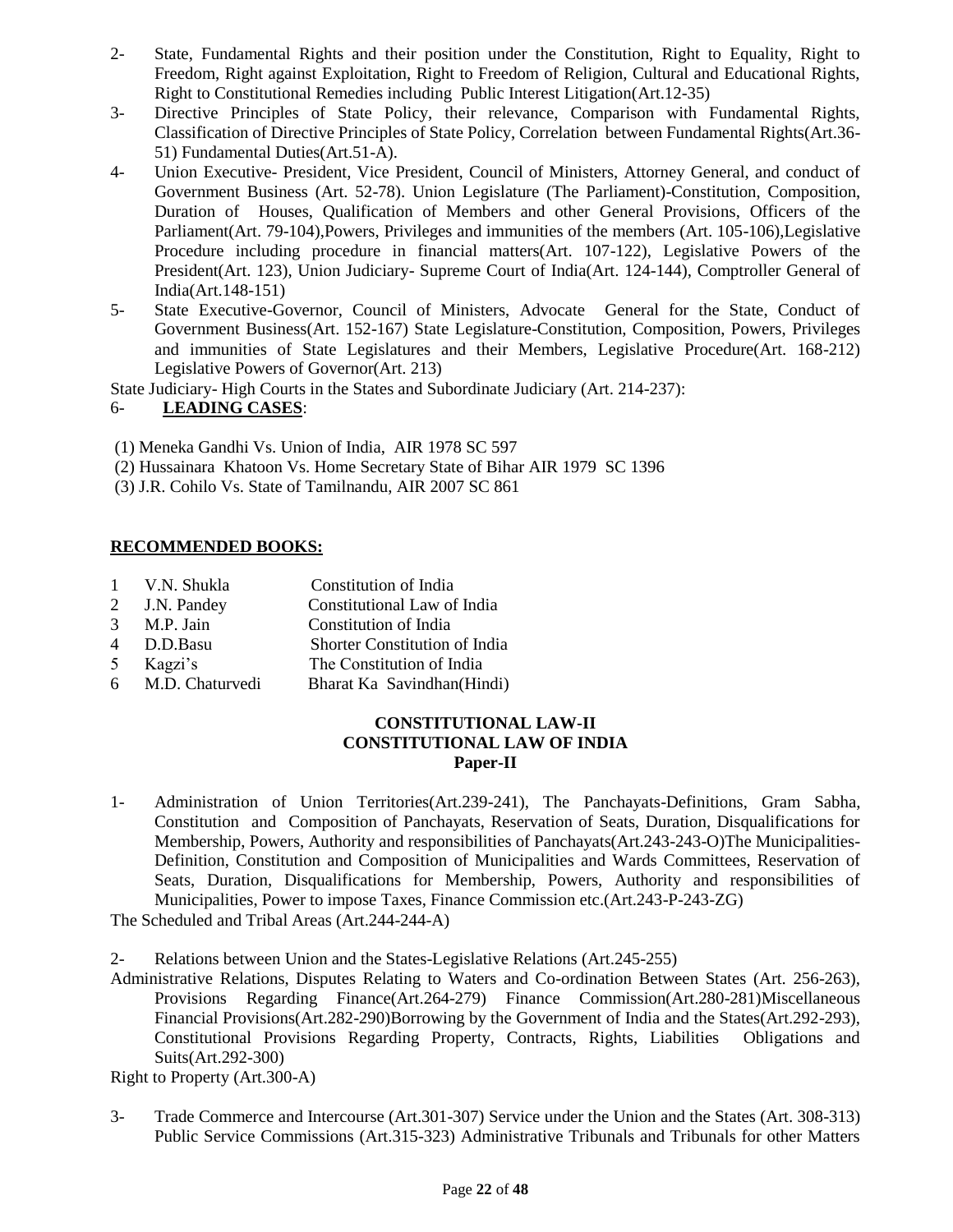(Art. 323-A-323-B), Provisions regarding Election and Election Commission (Art.324-329), Special Provisions regarding to certain Classes (Art. 330-342)

4- Official Language-Language of the Union, Regional Languages, Language of the Supreme Court and the High Courts etc, Special Directives as to Languages(Art.343-351), Emergency Provisions(Art. 352- 360) Miscellaneous Provisions(Art.361-367), Amendment of the Constitution(Art. 368),Temporary, Transitional and Special Provisions(Art,369-392),Short Title, Commencement, Authoritative Text in Hindi and Repeals, All Schedules and Amendments.

## 5- **Leading Cases:**

- (1)- P.L.Dhingra Vs. Union of India, AIR 1958 S.C. 36
- (2)- T.N. Seshan Vs. Union of India (1995) 4 SCC 611
- (3)- Minerva Mills Vs. Union of India AIR 1980 S.C. 1789.

## **RECOMMENDED BOOKS:**

- 1 V.N. Shukla Constitution of India
- 2 J.N. Pandey Constitutional Law of India
- 3 M.P. Jain Constitution of India
- 4 D.D.Basu Shorter Constitution of India
- 5 Kagzi's The Constitution of India
- 6 M.D. Chaturvedi Bharat Ka Savindhan(Hindi)

## **ADMINISTRATIVE LAW Paper-III**

### **1- Introduction of administrative law, administrative process, discretion and direction:**

- Meaning, nature, history and function of administrative law, sources of administrative law, its origin and scope, reasons for its growth, its historical development in England, America and India, administrative law and constitutional law, droit administrative ... and council, D. Etate, constitutional foundation of administrative law, the rule of law, its meaning, supremacy of regular laws and equality before the laws, doctrine of separation of powers, its meaning and its position in U.K., U.S.A. & India.
- 2- **Administrative Process -** Nature of administrate process, and its classification, legislative, judicial, quasi-judicial and pure executive action, their characteristics and difference among them.
- 3- **Administrative Discretion -** Meaning, nature and criteria, its use or principle applicable for its use, need for administrative discretion, limit on exercise of discretion, malafide exercise of discretion acting under dictation, constitutional imperative... and use of discretionary authority, non-application of mind, unreasonableness and standard of reasonableness, taking irrelevant consideration or not taking in to consideration among relevant matter, non exercise of discretionary powers, administrative arbitrariness and bias. Procedural safeguards for use of discretion.
- 4- **Administrative Direction -** its use and classification, its unenforceability.

### **5- Delegated legislation, Administrative adjudication & Tribunal**

- Delegated legislation, its historical background and function, reasons for its growth, need for delegation of administrative power, kinds of delegated legislation, sub-delegated legislation and conditional legislation, constitutionality of delegated legislation in Britain and India, Re Delhi Laws Act, Power of exclusion and inclusion and power to modify statutes, essential legislative functions, requirement for the validity of delegated legislation.
- **6- Judicial control of delegated legislation -** Doctrine of ultra vires, its kinds, substantive and procedural grounds for its applicability, consultation, sub delegation, publication, administrative directions, circular legislative or parliamentary control on delegated legislation, laying procedure, policy statement, committees on delegated legislation and hearing before it, sub delegation & powers, guide-lines for it, and control of sub delegation, administrative adjudication and tribunals, reasons for proliferation of administrative tribunals, functional approach characteristics and feature of administrative tribunals, Basic difference between a court and a tribunals, position of tribunals in India, CAT its purpose, establishment and composition, jurisdiction power and authorities, aspect of tribunal practice and administrative procedure, procedure before the enquiry or hearing, procedure at the tribunal hearing and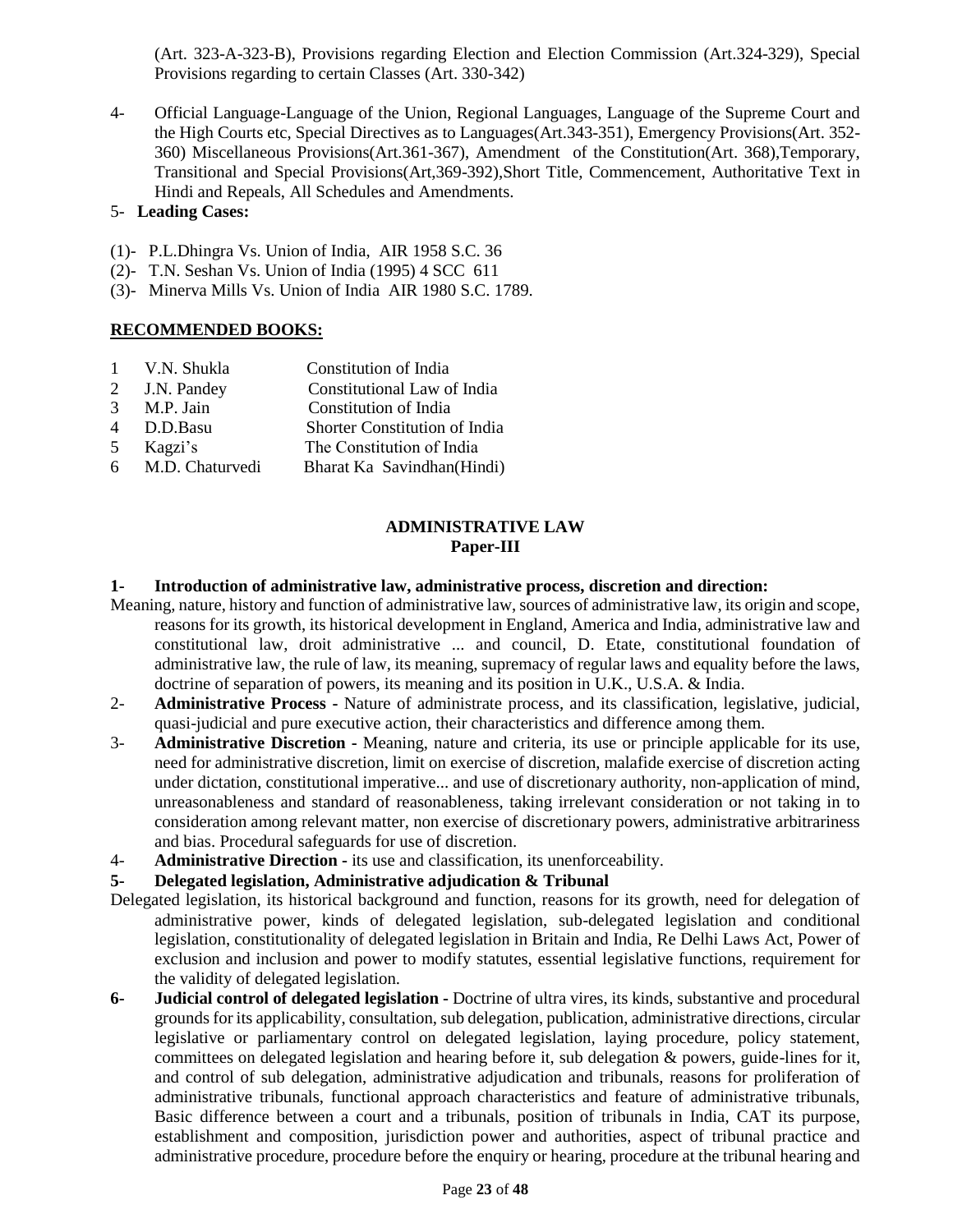procedure after tribunal hearing, frank committee report, administrative tribunal act 1985, administrative tribunals and appeal judicial review and finality of the tribunal decision, reopening of tribunal proceeding rule of res judicata, Administrative tribunals in India.

## **7- Judicial Control of Administrative Action and Natural Justice**

Power of the High Court, writ jurisdiction of High Court under Article 226, limitation of jurisdiction, territorial limit, general limitations, Locus standi, non-existence of alternative remedies lashes, acquiescence, doctrine of legitimate expectation, doctrine of public accountability, doctrine of proportionality, grounds and condition for writs and orders, mandamus, certiorari, prohibition, Quo warrants, Habeas corpus, nature of relief practice and procedure, power of supreme court under Art 32, role of natural justice on administrative law - principals of natural justice, (1) No man shall be a judge in his own cause or if he has any bias (Pecuniary personal & official) against a party or any interest in subject matter of the enquiry (2) Audi Alteram Partem - "Hear the other side and limit of audi alteram partem (3) The party must be known the reasons for the decisions, the use of principle of natural justice in disciplinary process and exclusion & violation of principles of natural justice and its effect.

## **8- State Liability for Wrongs Act & Commission of Inquiry & Corporate:**

Liabilities for torts, distinction between sovereign and commercial functions, constitutional provisions in this regard, act of state and statutory immunities contractual liability of Govt., Government privilege in legal proceeding state secrets, public interest, transparency and right to information estoppel and waiver.

Remedies against administrative acts, constitutional remedies writ injunctions, its nature and types, distinction between injunction and mandamus, suit for declaration, its condition and nature, suits for damages.

Public enquiry and commission of enquiry, general enquiry under service rules, procedure in disciplinary action and Provisions of commission of enquiry act 1952, and

9- **Corporation:** Corporations, its kinds and characteristics, its classification, legal and constitutional provisions & their responsibilities in contract and in tort, position of their employee whether they are civil servants? Control on corporation, legislative control, judicial control, governmental control and public controls.

#### **10- Ombudsman vigilance commission & leading cases**

Ombudsman, its development in Newzealand, Britain and Australia, Position of Ombudsman in India, Lokpal and Lokayukt and their position, Public Interest litigations its nature and importance in Democracy.Central vigilance commissions its powers and functions

11-Right to Information Act,2005-Introduction, Right to Information and Voluntary Organization, Right to Information in the Foreign Countries, Request for Right to Information, Constitution, Rights and Obligations of the Information Agencies, Procedure of Disposal of Applications and Complaints by State Commissions with special reference to Section 18, 19 and 20 of Right to Information Act 2005.

#### **11- Leading cases:**

- 1. A.K. Kraipak v. Union of India (AIR 1970 SC 150)
- 2. Bharat Bank Ltd. v. Employees of Bharat Bank (AIR 1970, SC188)
- 3. Bhagat Raja, Union of India (AIR 1967 SC1606)

### **Books Recommended:**

- 1. Jain and Jain Principles of Administrative law, Tripathi (1986).
- 2. Wade Administrative law (Indian Rep.) Universal Delhi.
- 3. J.C. Garner Administrative law, Butterworth (1990)
- 4. D.D. Basu Comparative Administrative law (Prentice Hall).
- 5. I.P. Massey Administrative law EBC, Lucknow. (1996).
- 6. M.P. Jain Cases and material on Indian Administrative law (Vol. I & II) 1998 Universal book traders Delhi.
- 7. S.P. Sathe Administrative law (1998), Butterworth (India), Delhi.
- 8. De Smith Judicial review of Administrative Action (1995) with supplement, Sweet & Maxwell.
- 9. M.A. Fazal Judicial control of administrative action in India Pakistan & Bangladesh (2000), Butterworth India.
- 10. Indian law institute Cases and material on Administrative law in India vol. I (1996), Delhi.
- 13. D.R. Saxena Ombudsman, Deep & Deep Delhi.
- 14. Tusharkanti Saha Adminstrative law Kanishk Publication, New Delhi.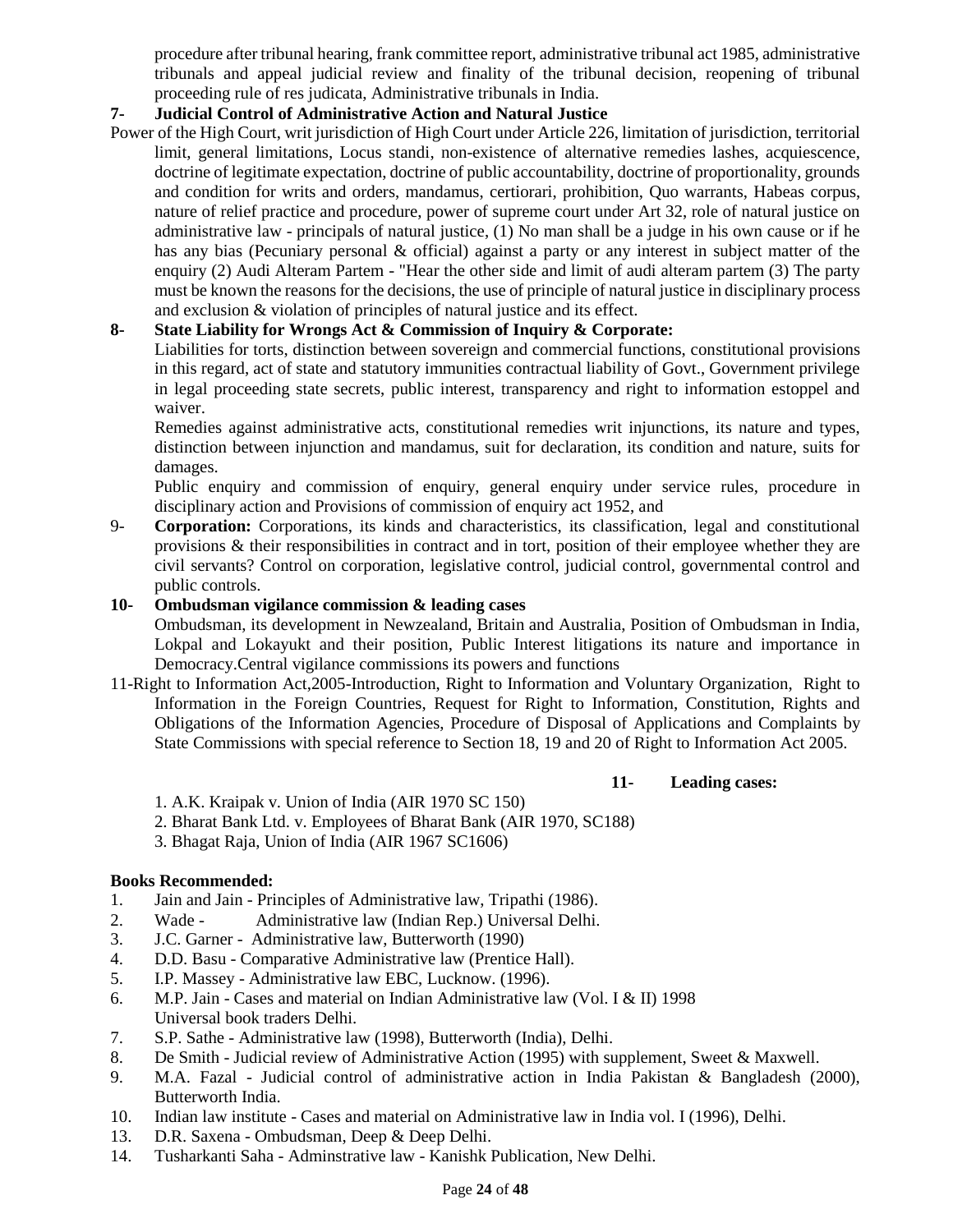- 15. V.G. Ramchandran Administrative law, Eastern Book Co., Lucknow.<br>16. Foulkes Introduction to Administrative law, Butterworth.
- 16. Foulkes Introduction to Administrative law, Butterworth.<br>17. Bhagwati Prasad Banerjee Writ Remedies (1999) Wadhwa
- 17. Bhagwati Prasad Banerjee Writ Remedies (1999) Wadhwa, Nagpur.
- 18. M.P. Jain The evolving Indian Administrative law (1983) Tripathi, Bombay.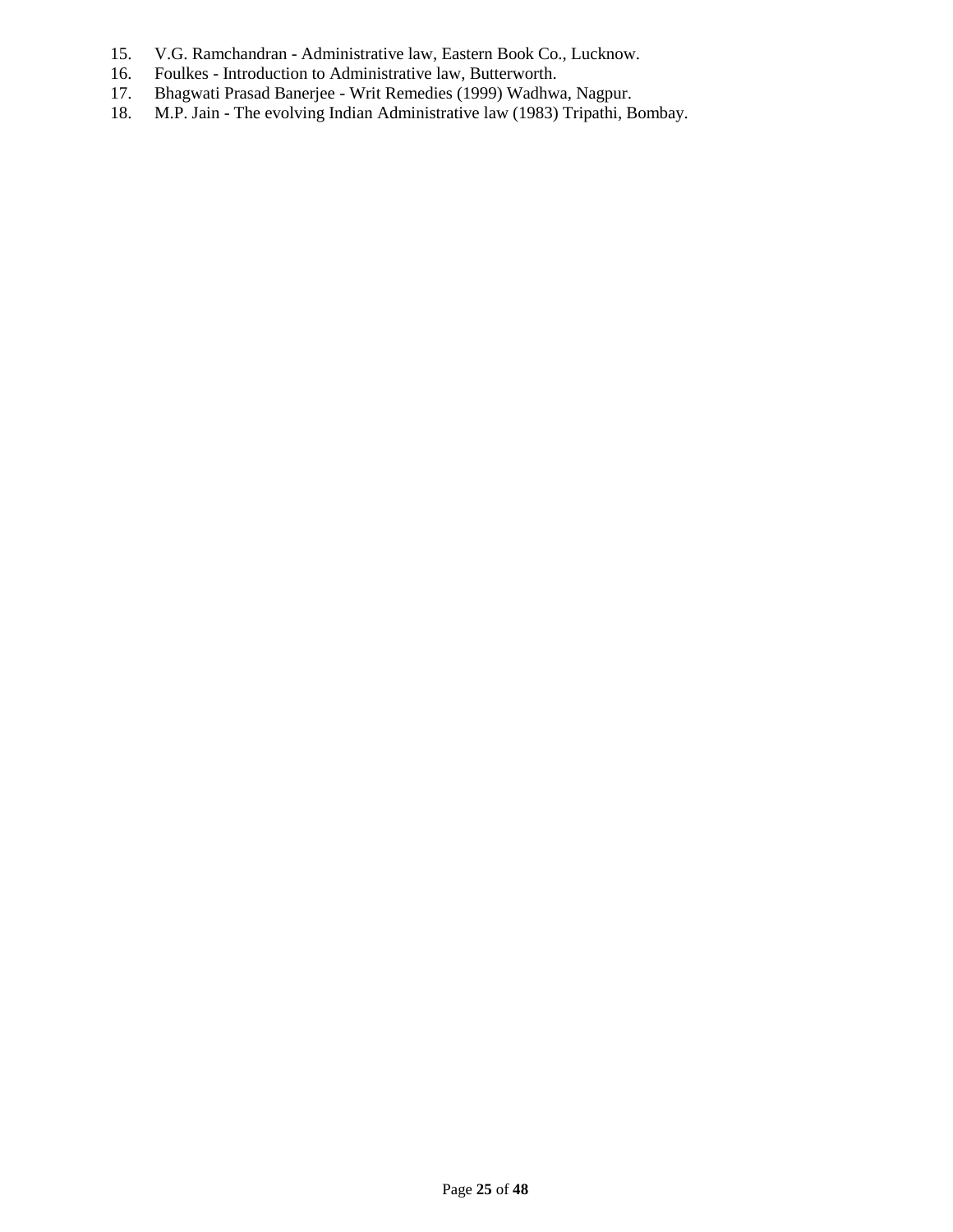#### **LAW OF EQUITY AND INDIAN TRUST ACT, 1882 Paper- IV**

#### **PART-A**

#### **EQUITY**

- Historical Introduction- Concept of Equity, Principles of Equity, Nature and Scope of Equity, Equity under the Roman, English and Indian Legal System.
- Origin and Growth of Equity in England-Origin of Equitable Jurisdiction, Procedure in Equity. Division of Equity Jurisdiction-Exclusive, Concurrent and Auxiliary Jurisdiction Equity and the Common Law- Distinctive Features of Equity and Common Law, Relation of Equity with Common Law, Fusion of the Administration of Equity and Common Law, The Judicature Act, 1873-1875, Object and Effect of the Judicature Act

Maxims of Equity.

Nature of Equitable Rights and Interest, Classification of Equitable Rights, Penalties and Forfeitures, Mortgages, Liens and Charges, Married Women, Guardians, Infants, Idiots and Lunatics, Conversion and Re-conversion, Election, Performance Satisfaction and Ademption, Administration of Assets, Mistake , Misrepresentation, Fraud and Undue Influence, Accident, Set-off, Equitable Assignments and Equitable Estoppels.

#### **PART-B**

#### **INDIAN TRUST ACT, 1882**

- Historical Background- Importance of Trust, Origin and Development of Trust under Roman Law, English Law and Indian Law.
- Definition of Trust and Comparison with other Analogous Relations, Kinds of Trusts, Public or Charitable Trust, Doctrine of Cypres, Creation of Trust, The Appointment and Discharge of Trustees, The Duties and Liabilities of Trustees, The Rights and Powers of Trustees, Disabilities of Trustees, Rights and Liabilities of Beneficiaries, Vacating the Office of Trustee, Extinction of Trust, Certain Obligation in the Nature of Trust.

#### **LEADING CASES:**

- 1- Deoki Nandan Vs. Murlidhar and Others AIR 1957 S.C. 133.
- 2- Jankiram Ayyar Vs. Neelkanth Ayyar, AIR 1962 S.C. 536.
- 3- Shyamlal Yadu Rao Bhau Vs. Yesha Ram Lodku Pavan AIR 1954 Nag. 334
- 4- Satyanarayan Vs. G. Velloji Rao AIR 1965 S.C. 1465

### **RECOMMENDED BOOKS:**

| 1- Snell             | Principles of Equity                                              |
|----------------------|-------------------------------------------------------------------|
| 2- S.T.Desai         | Indian Trust Act                                                  |
| 3- G.P. Singh        | Equity, Trust and Specific Relief                                 |
| 4- Aqil Ahmed        | Equity, Trust with Fiduciary Relations and Specific Relief<br>Act |
| 5- Basanti Lal Babel | Equity, Trust and Specific Relief Act(In Hindi)                   |
| 6- Suryanarayan Iyer | Indian Trust Act                                                  |

### **PROFESSIONAL ETHICS AND PROFESSIONAL ACCOUNTING SYSTEM**

#### **(PRACTICALS) Paper-V**

**OUTLINE OF THE COURSE:** Professional Ethics, Accountancy for Lawyers and Bar-Bench Relations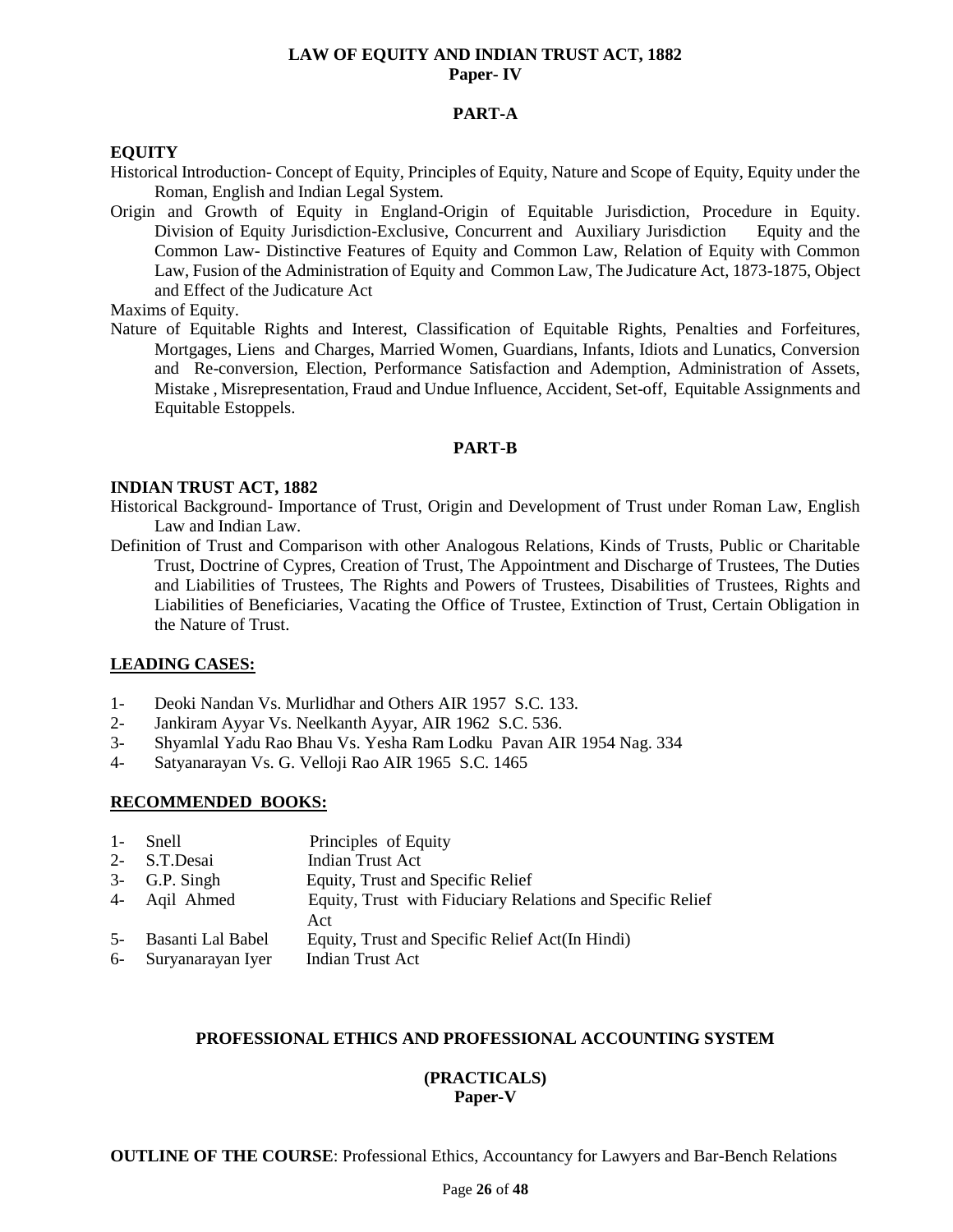This Course will be taught in association with practicing lawyers on the basis of following materials.

- (i) Mr. Krishnamurthy Iyer's book on "Advocacy"
- (ii) The Contempt Law and Practice
- (iii) The Bar Council Code of Ethics
- (iv) 50 selected opinion of the Disciplinary Committees of Bar Councils and 10 major judgments of the Supreme Court on the subject
- (v) Other reading materials as may be prescribed by the University

## **SCHEME OF EXAMINATION**

| (1) | <b>Written Examination</b>                    | 50  |
|-----|-----------------------------------------------|-----|
| (2) | Seminar two (each of 10 marks)                | 20  |
| (3) | Project Report (on any topic of the material) | 20  |
| (4) | Viva-Voce                                     | 10. |

- The written examination shall be conducted from the prescribed course. The seminar shall also be conducted from the important topics of the materials. The presentation of Project Report and appearance in seminar and viva-voce examination is compulsory. The candidate who does not appear in seminar and viva-voce examination or who does not prepare Project Report will be declared fail in this paper.
- The Practical work/Project Report shall be submitted by the students in own handwriting in the College. The evaluation shall be made by the college on the basis of participation and record. The college after valuation shall be sent the diaries and marks to the University. The Principal may himself evaluate and allot marks on the record or may authorize any senior member(s) of the staff, for this purpose. In the later case The Principal shall countersign on the awarded marks. Viva-voce shall be conducted by the external examiner appointment by University.

## DETAILED COURSE CONTENT OF WRITTEN EXAMINATION (50 marks):

## **1. GENESIS NATURE AND EVOLUTION OF INDIAN BAR**

a) Evolution of Indian Bar - Regulating Act 1773. Bengal Regulation of 1793. and The Legal Practitioners Act 1846.

- b) The Legal Practitioners Act 1853 and the legal practitioners Act 1879.
- c) The Bar Councils Act 1926 and The Report of the All India Bar Committee 1953.
- d) History and circumstances before the passing of the Advocate Act 1961.

## **2. SOURCES & SANCTIONS OF PROFESSIONAL ETHICS & MISCONDUCTS**

a) Sources of Rules of Professional Ethics - Judicial and extra Judicial sanctions and advantages of study of professional ethics.

- b) Lawyers misconduct Professional and others.
- c) Equipment of Advocate Reverence for the law learning public service, brotherhood organization. Love for professional ideals.
- d) Independence and integrity of The Bench and the Bar.

## **3. PRIVILEGES RIGHTS POWERS AND DISABILITIES OF LEGAL PRACTITIONERS**

- a) Right and duties of Advocates
- b) Privileges of Advocate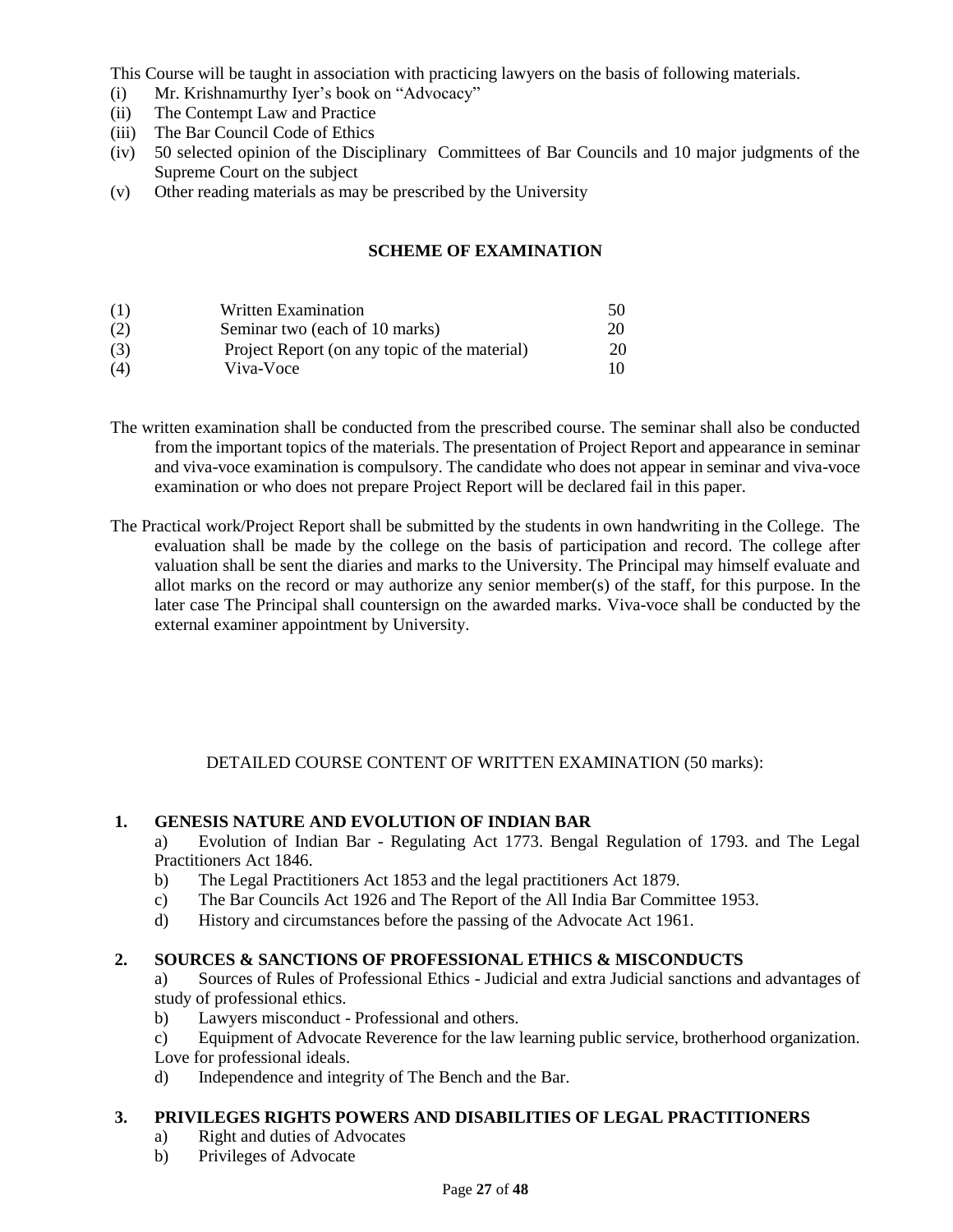- c) Powers of Legal practitioners
- d) Disabilities of legal practitioners

# **4. ADVOCATES AND THEIR RELATION WITH OTHERS IN THE LIGHT OF B.C.I. RULES 1976**

- a) Advocate and the Court.
- b) Advocates relation with his opponent and with his client.
- c) Advocates relation with his colleagues and witnesses
- d) Advocates and the public and other employment and Advocates

## **5. ADVOCATE ACT, CODE OF ETHICS AND CONTEMPT OF COURT**

- a) Indian Advocates Act, 1961.
- b) The contempt law & practice Indian contempt of court Act 1976.
- c) Other statutory provisions relating to contempt in IPC, Cr.P.C and CPC.
- d) Supreme Court on professional misconduct Important cases.

## **BOOK RECOMMENDED**

- 1. C.L. Anand Professional Ethics of the Bar (Law Book Co., S.P. Marg Allahabad).
- 2. V.G. Ramchandran's Contempt of Court EBC, Lucknow.
- 3. The Bar Council Code of Ethics and Indian Advocate Act 1961.
- 4. Indian Contempt of Court Act 1996.
- 5. M. Krishnamurthy Advocacy
- 6. AVROM Sherr Advocacy, Universal Book Traders, 80, Gokhale Market, Delhi.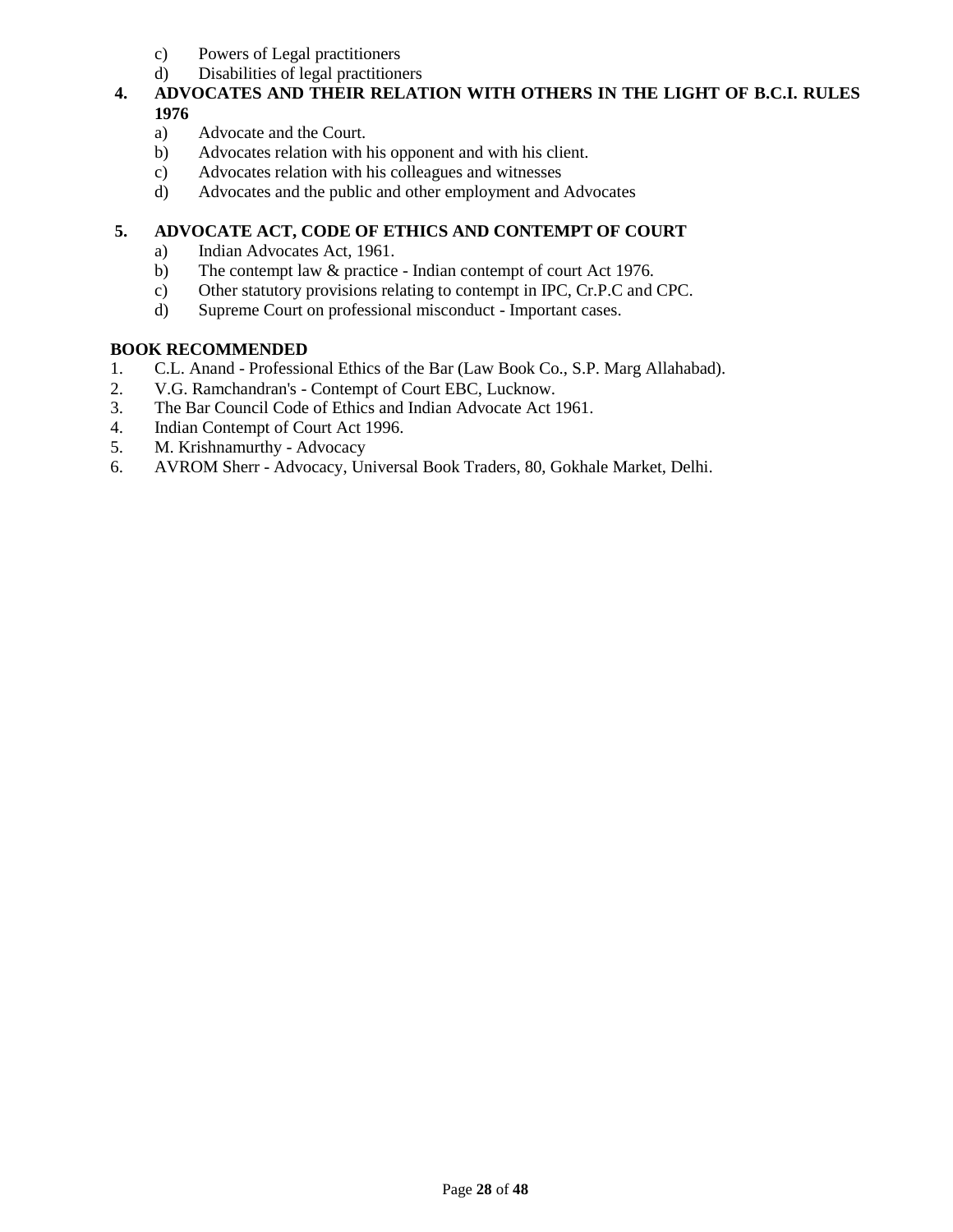### **DETAIL SYLLABUS OF LL.B. PART-II (SEMESTER SYSTEM) SECOND SEMESTER LAND LAWS INCLUDING OTHER LOCAL LAWS Paper-I**

#### **1. The Chhattisgarh Land Revenue Code 1959 (Amended 2006)**

#### **2. The C.G. Ceilings on Agricultural Holding Act, 1960 (as Amended 2006)**

- **(1)** C.G. LAND REVENUE CODE Historical Development, Definitions, Abadi, Agriculture, Agriculture Year, Bonafide Agriculturist, Board, Co-operative Society, Government, Forest, Government Lessee, Holding. Improvement, Land, Landless Person, Land Records, Legal Practitioner, Mango Grove, Orchard, Recognized Agent, Rent, Revision, Revenue Officer, Revenue Year, Sub-Division of Survey Number, Tenant, Tenure Holder, Timber Tree, Urban Area, Unoccupied Land, Village, To Cultivate Personally, Survey Number.
- **(2)** Board of Revenue, Revenue Officers and their Classes and Powers, Procedure of Revenue Courts, Appeal Revision and Review, Land and Land Revenue ,Revenue Survey and Settlement in Non-Urban Areas, Assessment and Re-assessment of Land Revenue in Urban Areas.
- **(3)** Land Records, Boundaries And Boundary Marks and Survey Marks, Tenure Holders, Government Lessee and Service Land, Occupancy Tenants, Alluvian and Dilluvian, Consolidation of Holding, Village-Officers, Rights in Abadi and Unoccupied Land and its Produce.
- **(4)** C.G. on Agricultural Holding Act, 1960 : Definitions, Exemptions and Restrictions on Transfer of Land, Fixing of Ceiling Area, Determination of Surplus Land and Acquisition Thereof, Payment of Compensation in Cumbrances on Surplus Land, Offences and Penalties and Miscellaneous.

#### **(5) Leading Cases**

- 1. State of M.P. Vs. Poonam Chand, 1968, J.L.J. 116.
- 2. M.P. State Vs.Babulal And others, 1980, J.L.J. 856 (SC).
- 3. Harprasad. B Horelal Vs. Board of Revenue, 1964, M.P.L.J. 370.
- 4. Nandu Vs. Babu and others. 965, M.P.L.J. 178.
- 5. Manmohan Lal Shukla Vs. Board of Revenue, 1964, M.P.L.J. 32.

#### **Books Recommended:**

- 1. M.P. Land Revenue Code H.N. Dwivedi.
- 2. M.P. Land Revenue Code R.D. Jain.

# **ENVIRONMENTAL LAWS INCLUDING WILD LIFE PROTECTION AND ANIMAL WELFARE**.

# **Paper-II**

# **This paper includes following Statutes**-

- 1. The Water (Prevention and control of pollution) Act, 1974.
- 2. The Air (Prevention and control of pollution) Act, 1981.
- 3. Environment Protection Act, 1986.
- 4. The Wild Life (Protection) Act, 1972
- 5. Prevention of Cruelty to Animals Act, 1960.

#### **Detail course contents-**

- 1. **Concept of Environment and Pollution***-* Environment, meaning and concept, pollution meaning and effect, environmental pollution, Provisions of Indian Constitution as to Environment.
- 2. **The Water (Prevention and control of pollution) Act, 1974-** Application and Commencement (S.1), definition(S.2), the control and state Boards for prevention and control of water pollution(S.3-12), Constitution of joint Boards(S. 13-15), Powers and functions of Boards(S. 16-18), Prevention and control of Water pollution(S. 19-33), Funds, Accounts and Audit (S. 34-40), penalties and procedure (S. 41-50), Miscellaneous(S. 51-64).
- *3.* **The Air (Prevention and control of pollution) Act, 1981***-* Preliminary (Ss. 1-2), Central and State Boards for the Prevention and Control of Air Pollution (Ss. 3-15), Powers and Functions of Boards (Ss.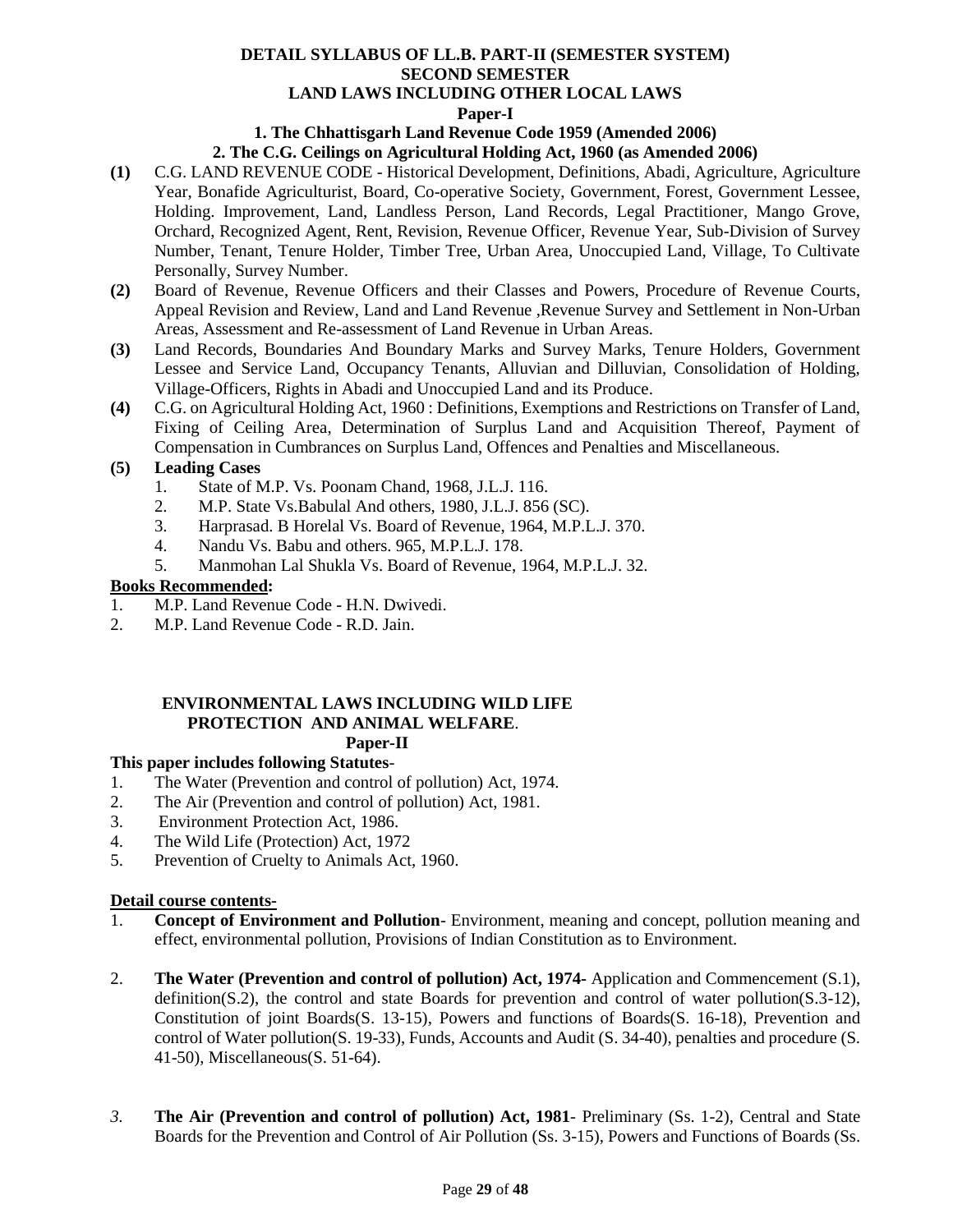16-18), Prevention Control of Air pollution (Ss. 19-31), Fund, Accounts and Audit (Ss. 32-36), Penalties and Procedure (Ss. 37-46), Miscellaneous (47-54) Schedules.

- *4.* **The Wild Life (Protection) Act, 1972 (No. 53 of 1972***) -* Preliminary (Ss. 1-2), Authorities to be appointed or constituted under the act (Ss. 3-8), Hunting of wild animals(Ss. 9-17), Sanctuaries, national parks game reserves and closed areas (Ss. 18-38), Trade and commerce in wild animal articles and trophies (Ss. 39-49), prevention and detection of offences (Ss. 50-58), Miscellaneous (Ss. 59-66).
- *5.* **Prevention of Cruelty to Animals Act, 1960***-* Preliminary (Ss. 1-3), Animal Welfare Board (Ss. 4-10), Cruelty to animals generally (Ss. 11-13) Experimentation on Animals (Ss. 14-20).
- *6.* **Leading Cases***-*
- (i) M.C. Mehta vs. Union of India, 1994 S.C.C. 750,
- *(ii)* Morena Mandal Sahkari Shakkar Karkhana Society vs. M.P. Board of Prevention of Water Pollution 1993 MPLJ 270.
- *(iii)* Santosh Kumar Gupta vs. Secretary Ministry of Environment New Delhi 1997 (2) MPLJ. 602.
- *(iv)* M.P. Rice Mill Association vs. State of M.P. 1999 (1) MPLJ 315

#### **Books Recommended -**

- 1. Trivedi R.K. & P.K. Goel- Introduction to Air Pollution (Techno Science Publication).
- 2. Jadhav & Bhosle V.M. Environmental Protection and Laws (Himalaya Publishing House, Delhi)
- 3. Clark R.S. Marine Pollution (Cleradon Press Oxford)
- 4. Cenninghm W.P. Cooper, T.H. Gorhani & Hepworth M.T. -
- Environmental Encyclopedia (Jaico Publishing House, Mumbai 1196 P.)
- 5. Rao R.N. & Dutta A.K.- Waste water Treatment (Oxford & IBH) 1987.
- 6. R.B. Singh & Suresh Mishra- Environmental Law in India (Concept Publishing Co. (New Delhi 1996).
- 7. Leela Krishnan P. (Ed.) -Law & Environment (EBC Lucknow 1990)
- 8. Leela Krishnan P.P. The Environmental Law in India Butterworth India (1999)
- 9. Nagendra Singh Environmental Law in India (1986)
- 10. Suresh Jain Environmental Law in India (1986)
- 11. B.L. Babel Environmental Protection Law 1997.
- 12. Kailash Thakur Environmental Protection Law & Policy in India (Deep & Deep Publishing Co., New Delhi (1977).
- 13. R.K. Trivedi Hand Book of Environmental laws, Rules Guidelines Compliance and standard Vol. I & II.
- 
- 14. Dr. Anirudhha Prasad Paryavaran ayam paryavarniya sanrakshan vidhiya

### LABOUR AND INDUSTRIAL LAWS-I Paper-III

#### **This Paper includes Following Statutes**

- (1) The Industrial Disputes Act, 1947
- (2) The Trade Unions Act, 1926
- (3) The Workmen's Compensation Act, 1923
- (4) The Payment of Wages Act, 1936
- (5) The Minimum Wages Act, 1948

#### **Detail Course Contents**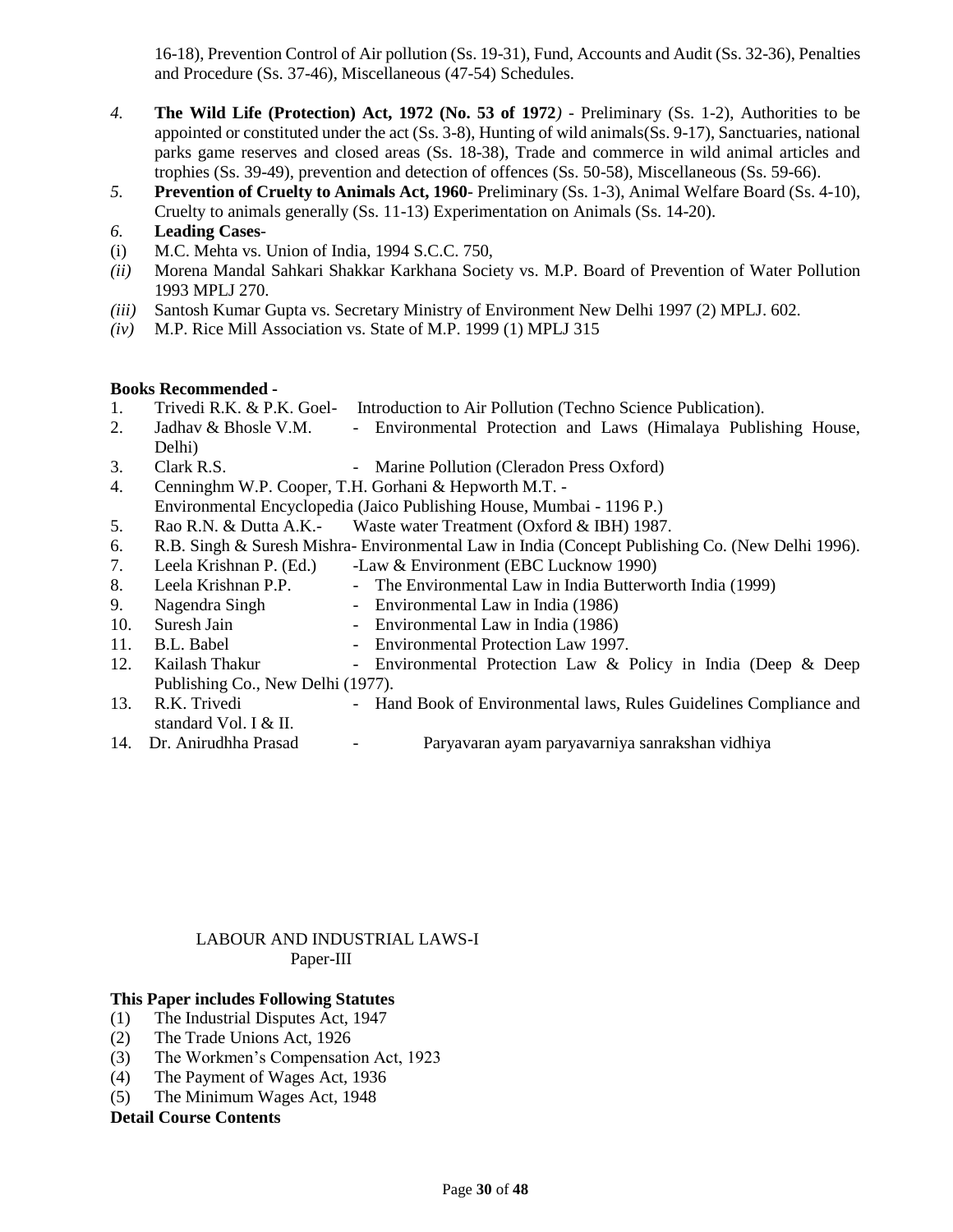- (1) **General Introduction-**Industrial Jurisprudence, Labour Policy in India, Industrial Revolution of India, Evil of Industrialization, Labour Problems, Principles of Labour Legislation, Growth of Labour Legislation in India, Classification of Labour and Industrial Legislations.
- (2) **The Industrial Disputes Act, 1947**—Preliminary, (Sec. 1-2), Authorities under this Act (Sec. 3-9), Notice of change (Sec. 9A -9 B), Reference Of Certain Individual Disputes To Grievance Settlement Authorities (Sec. 9C ), Reference of Disputes to Boards, Courts or Tribunals (Sec. 10- 10A), Procedure, Power and Duties of Authorities (Sec. 11-21), Strikes and Lockouts (Sec. 22-25), Lay-Off and Retrenchment (Sec. 25A-25J ), Unfair Labour Practice (Sec. 25T-25U ), Penalties (Sec. 26-31).
- (3) **The Trade Unions Act, 1926**-- Preliminary,(Sec. 1-2), Registration of Trade Unions (Sec. 3-14), Rights and Liabilities of Registered Trade Unions (Sec. 15-28), Regulations (Sec. 29-30), Penalties and Procedure (Sec. 31-33).
- (4) **The Workmen's Compensation Act, 1923**-- Preliminary, (Sec. 1-2), Workmen's Compensation (Sec. 3- 18), Commissioners – Reference to Commissioners, Appointment and Powers of Commissioners, Powers and Procedure of Commissioners, Appeals (Sec. 19-21), Rules 32-36, All Schedules, All Schedules and amendments made from time to time.
- (5) **The Payment of Wages Act, 1936**-- Preliminary, (Sec. 1-2), Responsibility for Payment of Wages (Sec. 3-6), Deductions which may be made from wages (Sec. 7-13), Authorities under the Act, Inspectors, Facilities to be afforded to Inspectors, Authorities to hear claims, Single application in respect of claims from unpaid group, Appeal (Sec. 14-17), Power of authorities appointed under section 15 (Sec. 18-19 ), Miscellaneous Provisions (Sec. 20-26).
- (6) **The Minimum Wages Act, 1948**-- Preliminary, (Sec. 1-2), Fixing of minimum rates of wages (Sec. 3-6 ), Advisory Board (Sec. 7-9 ), Wages in kind (Sec. 10-17 ), Maintenance of Registers and Records, etc. (Sec. 18-21 ), Penalties, etc. (Sec. 22-26 ), Power of Govt. to make rules (Sec. 27-31 ), All Schedules and all amendments made from time to time

## **LEADING CASES:**

- 1. A Maikenji Vs. J.S. Ishaq AIR 1970 SC 1906
- 2. Banglore Water Supply and Sewerage Board Vs. A. Rajappa and Others AIR 1978 SC 553
- 3. Pottery Majdoor Panchayat Vs. The Perfect Pottery Co. Ltd. A.I.R. 1979, S.C. 1356.

### **Books Recommended:**

- 1. H.K. Sharey Industrial & labour laws in India (Prenctice-Hall) New Delhi.
- 2. I.A. Sayieed Labour laws, Himalayan Publishing Co. Nagpur
- 3. Reshma Arora Labour law, Himalayan Publishing Co. Nagpur
- 4. S.K. Mishra Labour and Industrial law Allahabad law agency H.N. 387, Sector 16-A Faridabad.
- 5. Taxmann Labour laws Bare Act (Taxmann allied series, Allahabad)
- 6. S.C. Shrivastava Treatise on social security and labour laws EBC Lucknow.
- 7. S.N. Mishra Labour & Industrial laws CLA Allahabad.
- 8 P.L. Malik Hand Book of Labour and Industrial laws, EBC Lucknow.
- 9. Seth D.D. Commentaries on Industrial Act (Law publishing house Allahabad)
- 10. K.D. Shrivastava Commentary of payment of wages act (1998) EBC Lucknow.
- 11. O.P. Malhotra The law of Industrial Disputes (1998) Universal Delhi.
- 12. V.G. Goswami Labour and Industrial laws, CLA Allahabad.
- 13. P.K. Padhi –Labour and Industrial Laws, Prentice Hall of India Pvt. Ltd. New Delhi.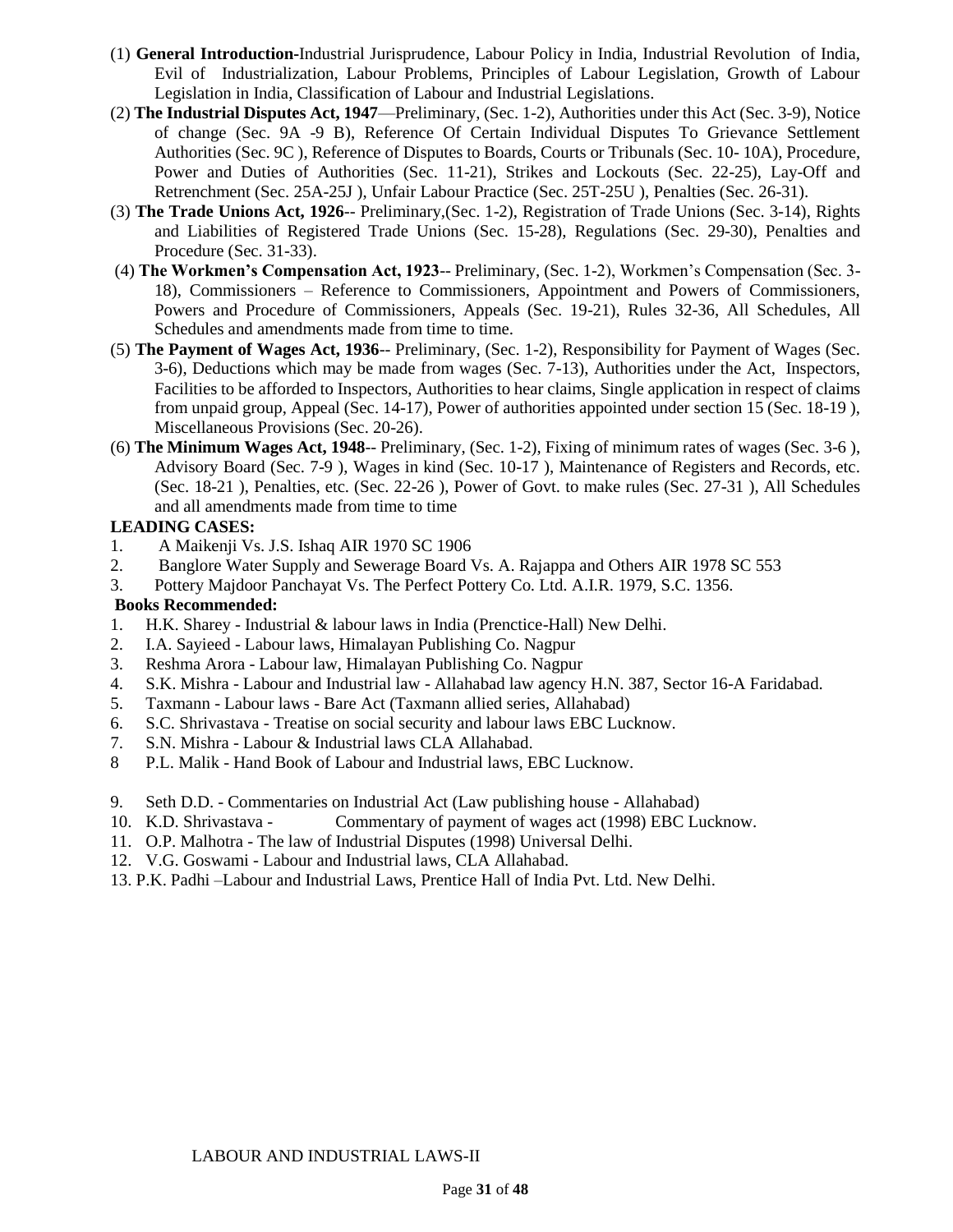## **Paper-IV**

# **This Paper includes following Statutes**:

- (1) The Employees' State Insurance Act, 1948
- (2) The Factories Act, 1948
- (3) The Child Labour(Prohibition and Regulation) Act, 1
- (4) The Maternity Benefits Act, 1961
- (5) The Gratuity Act, 1972

## **Detail Course contents:**

- (1) **The Employees' State Insurance Act, 1948**—Preliminary (Definitions) (Sec. 1-2), Corporation, Standing Committee and Medical Benefit Council (Sec. 3-25 ), Finance and Audit (Sec. 26-37 ), Contributions (Sec. 38-45 ), Benefits (Sec. 46-59 ), Adjudication of Disputes and Claims (Sec. 74-83 ), Penalties (Sec. 84-86 ).
- (2) **The Factories Act, 1948**-- Preliminary (Definitions) (Sec. 1-7), Inspecting Staff (Sec. 8-10 ), Health (Sec. 11-20 ), Safety (Sec. 21-41 ), Welfare (Sec. 42-50 ), Working hours of Adults (Sec. 51-66 ), Employment of Young persons (Sec. 67-77 ), Annual leave with wages (Sec. 78-84 ).
- (3) **The Child Labour(Prohibition and Regulation) Act, 1986** Preliminary (Definitions) (Sec. 1-2 ), Prohibition of Employment of Children in certain occupations and processes (Sec. 3-5 ), Regulation of conditions of work of children (Sec. 3-5 ), Miscellaneous (Sec. 14-26 ).Causes of child labour and Present prospect of child labour in India.
- (4) **The Maternity Benefits Act, 1961**-- Preliminary (Definitions) (Sec. 1-3 ), Employment of, or work by woman prohibited during certain period , Right to payment of maternity benefit, Notice of claim for maternity benefit and payment thereof, Payment of maternity benefit in case of death of a woman, Payment of medical bonus, Leave for miscarriage, Other leaves, Nursing breaks, Dismissal during absence of pregnancy, Deduction of wages, Appointment of Inspectors, Powers and duties of Inspectors (Sec. 4-22 ), Cognizance of Offence (Sec. 23 ).
- (5) **The Gratuity Act, 1972**-- Preliminary (Definitions) (Sec. 1-2), Controlling Authority, Payment of Gratuity, Nomination (Sec. 3-6 ), Determination of the amount of gratuity (Sec. 7 ), Inspector , Recovery of gratuity, Penalties (Sec. 8-9), Cognizance of Offences (Sec. 11-14 ), Power to make rule (Sec. 15 )
- (6**) LEADING CASES**:.
- (!) B.Shah Vs. Labour Court AIR 1978 SC 12
- (2) Ahemdabad Private Primary Education Association Vs. Administrative Officers (2004) I SCC 755
- (3) Peoples Union for Democratic Rights Vs. Union of India AIR 1982 SC 1480

## **Books Recommended:**

- 1. H.K. Sharey Industrial & labour laws in India (Prenctice-Hall) New Delhi.
- 2. I.A. Sayieed Labour laws, Himalyan Publishing Co. Nagpur
- 3. Reshma Arora Labour law, Himalyan Publishing Co. Nagpur
- 4. S.K. Mishra Labour and Industrial law Allahabad law agency H.N. 387, Sector 16-A Faridabad.
- 5. Taxmann Labour laws Bare Act (Taxmann allied series, Allahabad)
- 6. S.C. Shrivastava Treatise on social security and labour laws EBC Lucknow.
- 7. S.N. Mishra Labour & Industrial laws CLA Allahabad.
- 8 P.L. Malik Hand Book of Labour and Industrial laws, EBC Lucknow.
- 9. Seth D.D. Commentaries on Industrial Act (Law publishing house Allahabad)
- 10. K.D. Shrivastava Commentary of payment of wages act (1998) EBC Lucknow.
- 11. O.P. Malhotra The law of Industrial Disputes (1998) Universal Delhi.
- 12. V.G. Goswami Labour and Industrial laws, CLA Allahabad.
- 13. P.K. Padhi –Labour and Industrial Laws, Prentice Hall of India Pvt. Ltd. New Delhi.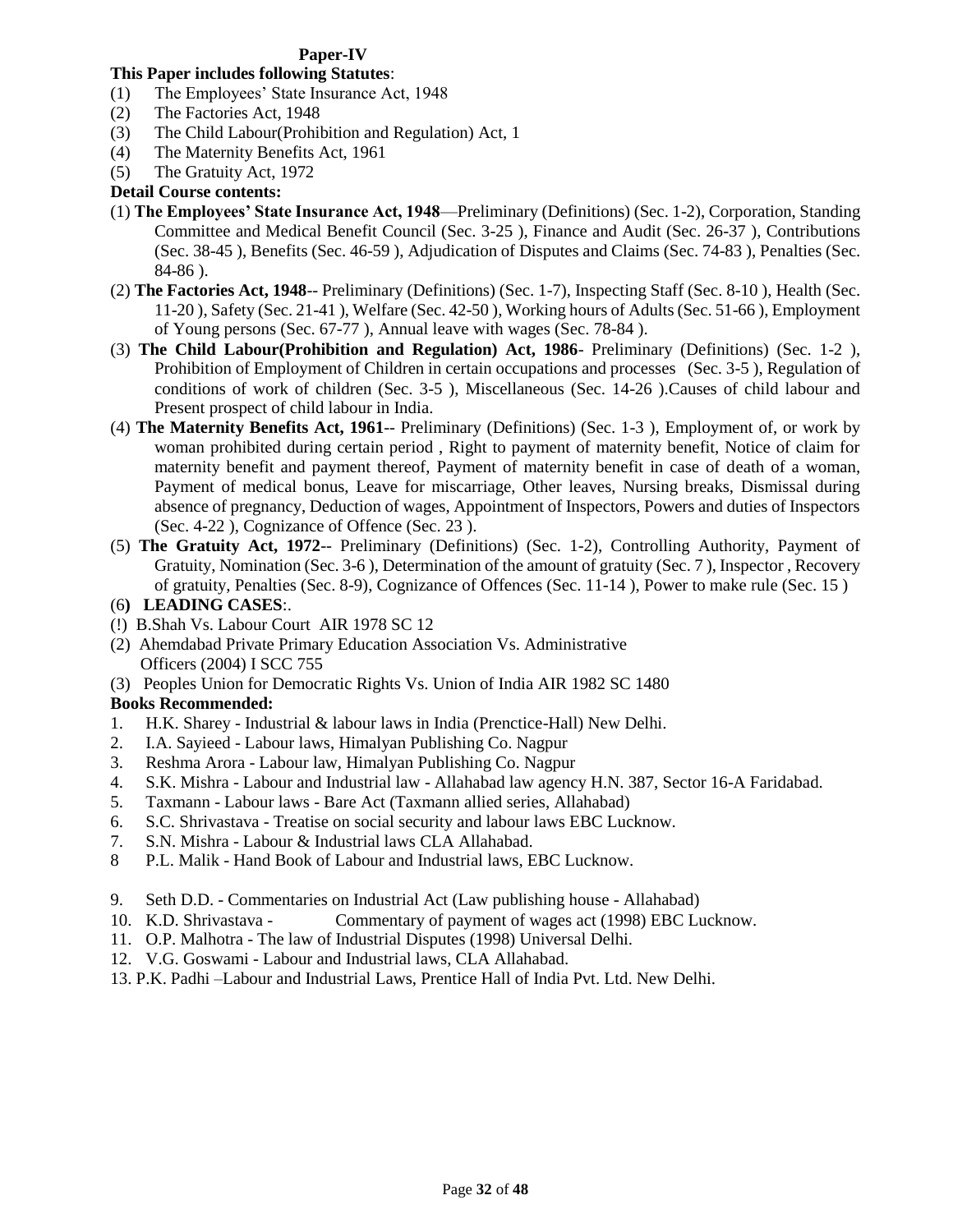#### ALTERNATIVE DISPUTES RESOLUTION ( PRACTICALS)

#### PaperV:

#### Outline of the Course :

- (i) Negotiation skills to be learned with simulated program.
- (ii) Conciliation skills.
- (iii) Arbitration Law and Practice including International arbitration and Arbitration rules.

The course is required to be conducted by senior legal practitioners through simulation and case studies. Evaluation may also be conducted in practical exercises at least for a significant part of evaluation.

### **SCHEME OF EXAMINATION**

| (1) | <b>Written Examination</b>                    | 50 |
|-----|-----------------------------------------------|----|
| (2) | Seminar two (each of 10 marks)                | 20 |
| (3) | Project Report (on any topic of the material) | 20 |
| (4) | Viva-Voce                                     | 10 |

- The written examination shall be conducted from the prescribed course. The seminar shall also be conducted from the important topics of the materials. The presentation of Project Report and appearance in seminar and viva-voce examination is compulsory. The candidate who does not appear in seminar and viva-voce examination or who does not prepare Project Report will be declared fail in this paper. Viva-voce shall be condncted by the external examiner appointment by University.
- The Practical work/Project Report shall be submitted by the students in own handwriting in the College. The evaluation shall be made by the college on the basis of participation and record. The college after valuation shall be sent the diaries and marks to the University. The Principal may himself evaluate and allot marks on the record or may authorize any senior member(s) of the staff, for this purpose. In the later case The Principal shall countersign on the awarded marks.

#### DETAILED COURSE CONTENT OF WRITTEN EXAMINATION ( 50 marks):

- 1. Arbitration : meaning scope and types, Arbitration Agreement- essentials , kinds , Who can enter into arbitration agreement? Validity, Reference to arbitration, Interim measures by Court.
- 2. Arbitral Tribunal, Appointment, Jurisdiction of arbitral tribunal, Grounds of challenge, Powers, Procedure, Court assistance, Award, Rules of guidance, Form and content, Correction and interpretation, Grounds of setting aside an award--Want of proper notice and hearing , Contravention of composition and procedure, Impartiality of the arbitrator, Bar of limitations, Res judicata, Consent of parties, Enforcement.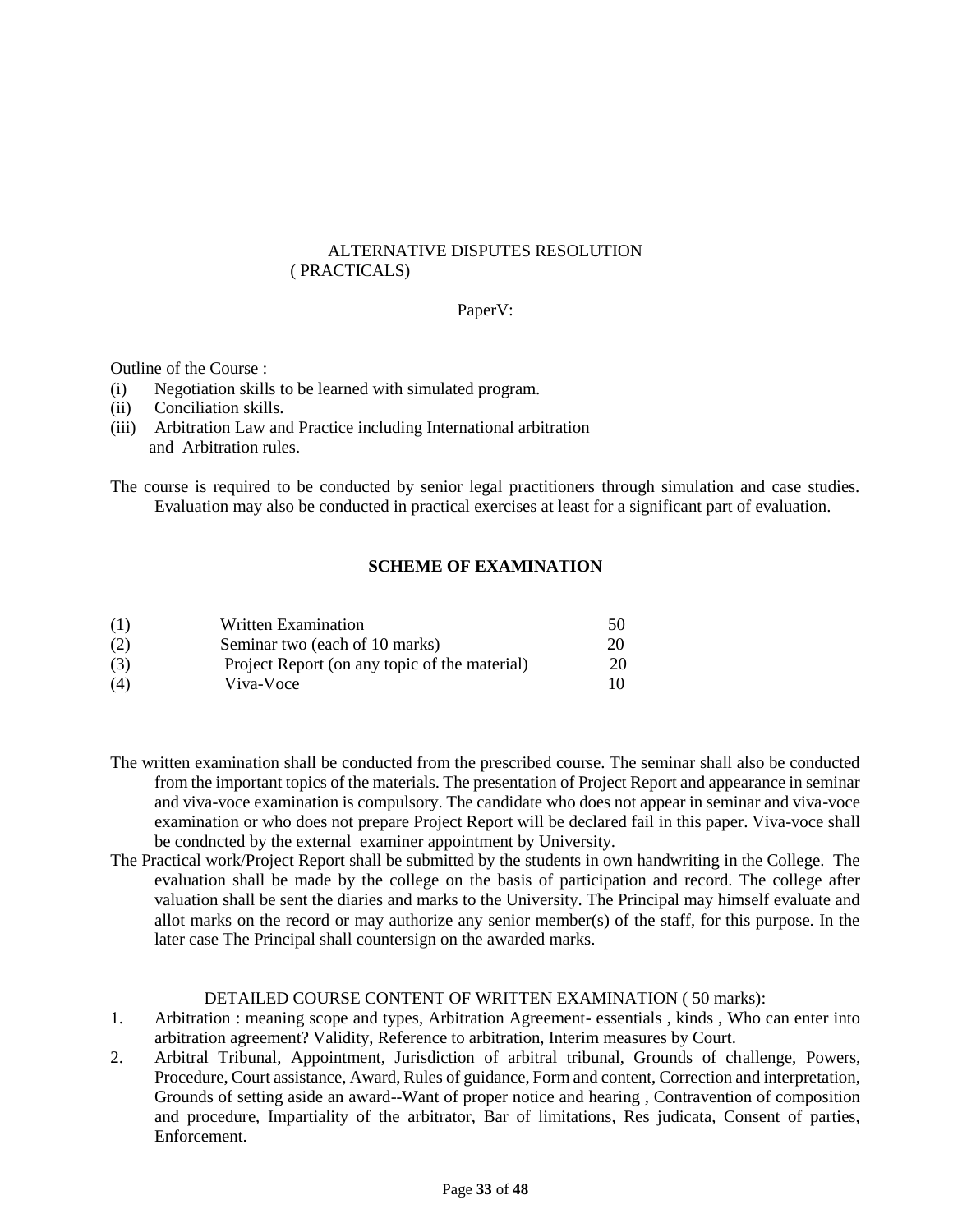- 3. Appeal and Revision, Enforcement of foreign awards, New York Convention Award, Geneva Convention Awards.
- 4. Conciliation: Distinction between "conciliation", "negotiation", "meditation" and "arbitration", Appointment of conciliator, Interaction between conciliator and parties, Communication, disclosure and confidentiality, Suggestions by parties, Resort to judicial proceedings, legal effect, Costs and deposit repeal.
- 5. Rule making power: Legal Services Authorities Act, Lok Adalat, Legal Camp.

### BOOKS RECOMMENDED:

- 1. Avtar Singh : Arbitration and Conciliation.
- 2. Goyal : Arbitration and Conciliation Act.
- 3. Shukla : Legal remedies.
- 4. Jhabvala : Law of Arbitration and Conciliation.
- 5. Dr. N.V.Paranjape: Arbitration and Alternative Dispute Resolution.

## LL.B PART-III(SEMESTER SYSTEM)EXAMINATION FIFTH SEMESTER (July to December)

| <b>S.NO.</b>   | <b>Papers</b>                                    | <b>Max. Marks</b> |
|----------------|--------------------------------------------------|-------------------|
| 1              | Company Law                                      | 100               |
| $\overline{2}$ | Public International Law                         | 100               |
| 3              | <b>Interpretation of Statutes</b>                | 100               |
| $\overline{4}$ | Human Rights Law                                 | 100               |
| 5              | Drafting, Pleading and Conveyancing (Practicals) | 100               |
|                | <b>Total Marks</b>                               | 500               |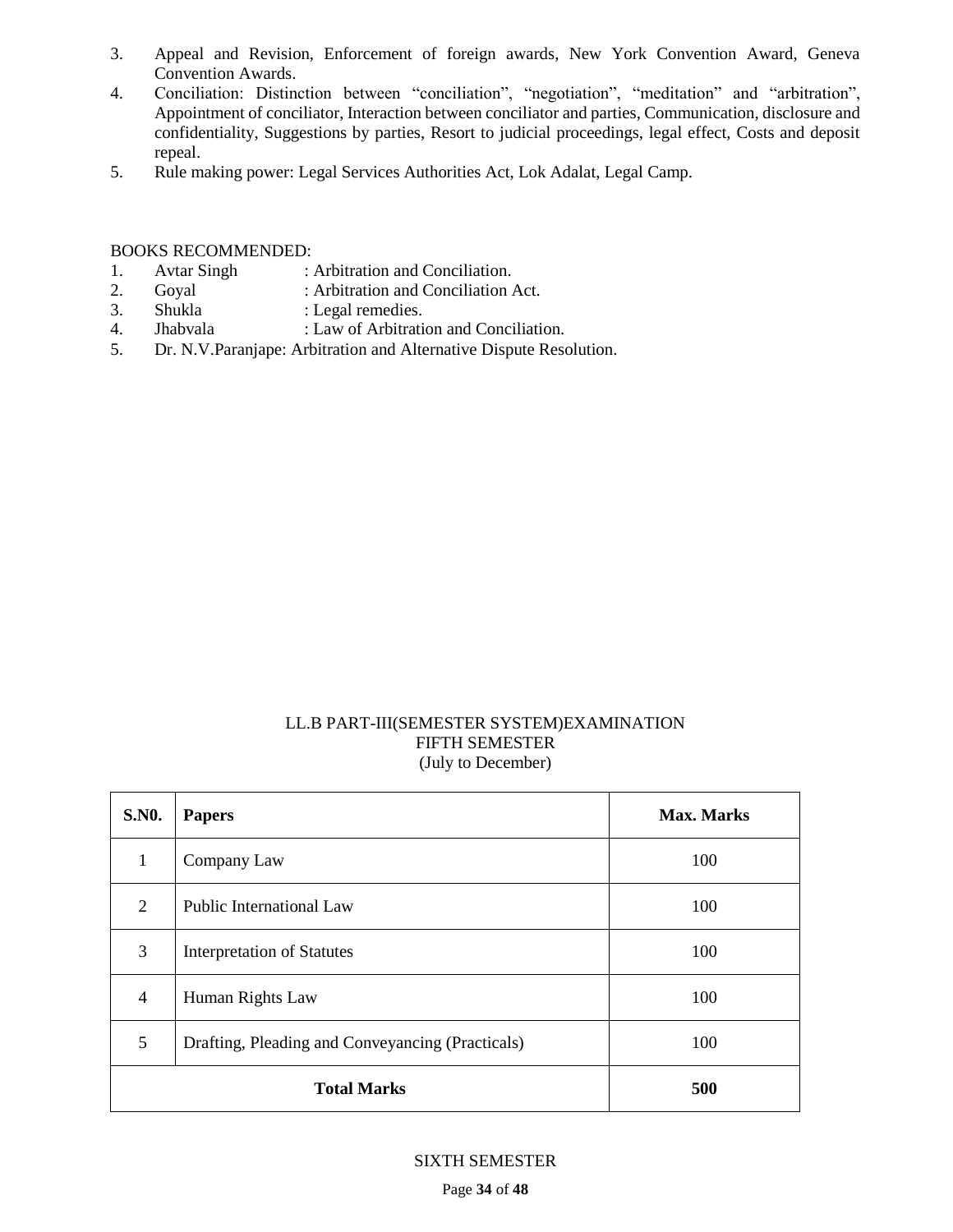| <b>S.NO.</b>       | <b>Papers</b>                                                   | Max. Marks |
|--------------------|-----------------------------------------------------------------|------------|
| 1                  | Transfer of Property Act and Easement Act                       | 100        |
| $\overline{2}$     | Civil Procedure Code and Limitation Act                         | 100        |
| 3                  | Law of Taxation                                                 | 100        |
| $\overline{4}$     | Intellectual Property Law & Information Technology Act,<br>2000 | 100        |
| 5                  | Moot Court Exercise and Internship (Practicals)                 | 100        |
| <b>Total Marks</b> |                                                                 | 500        |

## **COMPANY LAW PAPER – I**

## **(INDIAN COMPANY ACT, 2013 WITH AMENDMENTS)**

- **(1)** Introduction, History and Definition of Company, Registration of Corporate Entity, Corporate Veil, Company and Hindu undivided Family, company and Partnership, Club, Association of Persons, Advantages and Disadvantages of Incorporation, Kinds Companies and Application of the Act. Interpretation and Definitions of Various Terms.
- **(2)** Formation of Companies, Promotion, Promotor and his Rights and Liabilities, Incorporation, Memorandum of Association and Articles of Association, Doctrine of Ultra-Vires, Prospectus, Definition, Contents of Prospectus Punishment for Misrepresentation in the Prospecuts, Members of the Company, Members and Shareholders and Public Trustees.
- **(3)** Share and Share Capital,Allotment of Share,Statutory Restriction on Allotment, General Principles as to Allotment, Company which cannot issue prospectus,, Irregular Allotment, Return as to Allotment, Issue of Share at Discount, Underwriting Commission, Brokerage, Issue of Share at Premium,Share Capital : Definition, Nature of Share Certificate, Position of Transferor and Transferee, Procedure, Blank Transfer, Right to Refuse Registation, Restriction on the Acquisition and Transfer of Share, Certificate of Transfer, Kinds of Share, Power of Company to Accept Payment in Advance of Calls. Reserve Liability, Alteration of Capital Reorganisation of Share Capital. Reduction of Capital, Share Warrant.

Directors, Position of Directors, Appointment, Powers and Duties of Directors, Other Office Bearers of the Company.

**(4)** Dividend, Debenture, Accounts and Audit, Borrowing Powers of the Company, Investment and Contract, Majority Powers and Minority Rights and Rule of Foss and Harbottle, Mismanagement and Reonedies ----------- Compromise.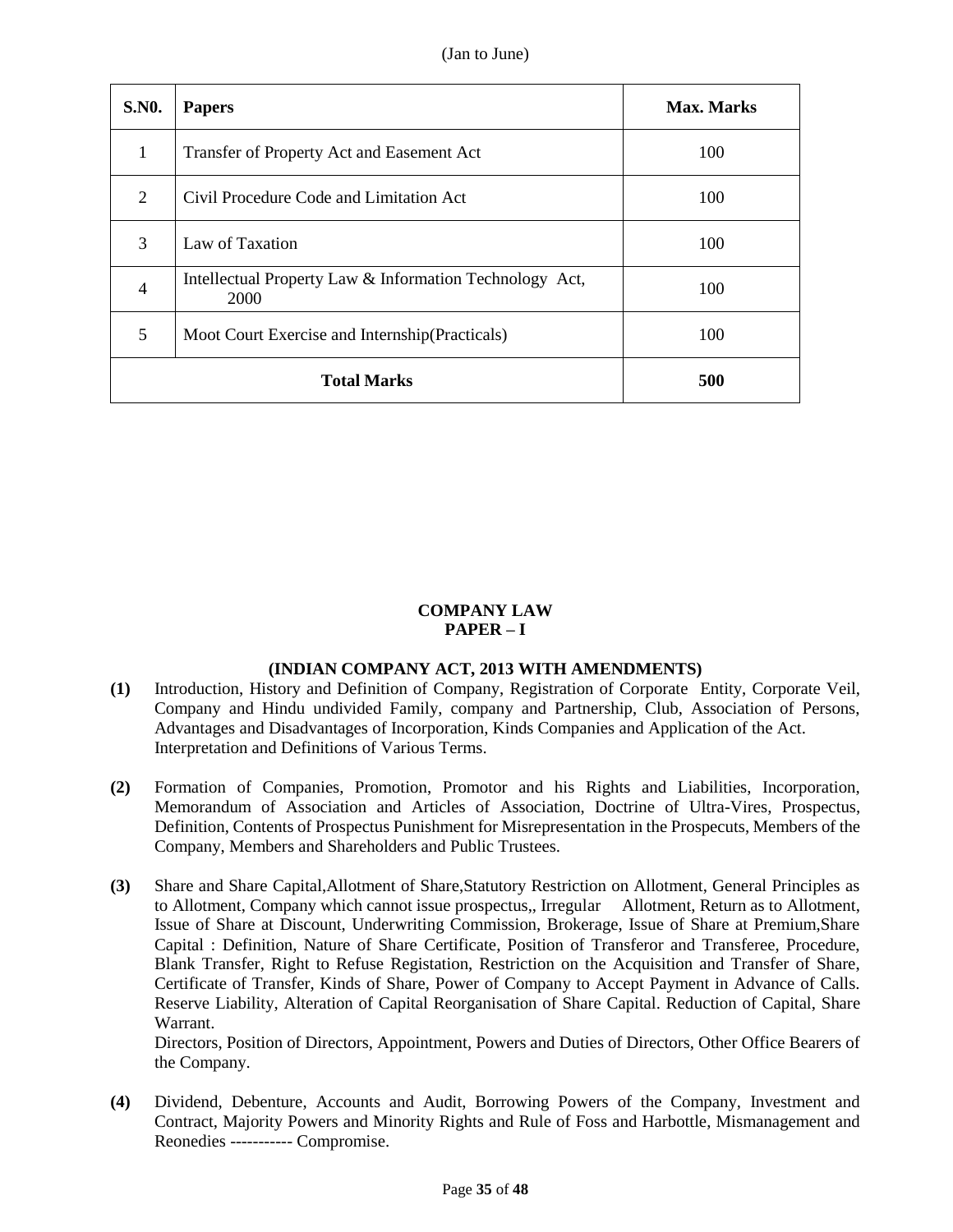Arrangement, Reconstruction and Amalgamation, Investigation and Liquidation and Consequences of Winding up of the Companies.

#### **(5) Leading Cases**

- 1. Saloman Vs. Soloman and Company Ltd., 1897, PC 22.
- 2. Income Tax Commissioner Vs. Shri Meenakshi Mills, A.I.R., 1967, SC 819.
- 3. Nareshchand Vs. Calcutta Stock Exchange Association AIR 1971, SC 422.
- 4. N. Goverdhandas & Company Vs. N.W. Industries Pvt. Ltd. AIR 1971, SC 2600.
- 5. Official Liquidator Vs. P.A. Tandolkar AIR 1973, SC 1104.
- 6. R. Methlone Vs. Bombay Life Insurance Corporation Ltd. AIR 1953, SC 195.

### **Books Recommended :**

- 1. Company Lax Philip. K. Thayil.
- 2. Lectures on Company Law S.M. Shah.
- 3. Indian Company Law Awtar Singh.
- 4. Company Law R.R. Maurya.
- 5. Company Law Dr. Ramchandran.
- 6. Students Guide to Company Law Taxmann
- 7. Company Law- N.V Paranjape.

- - - - - - - - - -

### **PUBLIC INTERNATIONAL LAW PAPER--II**

### **(A)INTRODUCTION:**

a) Definition and Concept of International Law, Object of International Law, Nature and Origin and development of International Law,

 b) Sources of International Law, Codification of International Law Relationship between international and Municipal law and difference between Public International law and Law of conflicts subjects of PIL.

c) Relationship between international and Municipal law and difference between Public International law and Law of conflicts, subjects of Public International Law

## **(B) GENERAL PRINCIPLES OF INTERNATIONAL LAW**

a) State - its nature, evolution, and criteria of statehood, Recognition of States and Governments, Meaning and theory of Recognition, Mode of Recognition and legal effects of Recognition, Acquisition and Loss of State Territory

 b) State Succession-Its kinds and Principles of State Succession, Effect of Succession, State Jurisdiction and State Responsibility, Nationality, Extradition, Asylum, Diplomatic Agents and Treaties

 c) Law of the Sea - Territorial water, continental shelf, sea bed, ocean-floor, Economic zone, Contiguous Zone

### (C**) LAW OF WAR AND PEACE AND SETTLEMENT OF DISPUTES**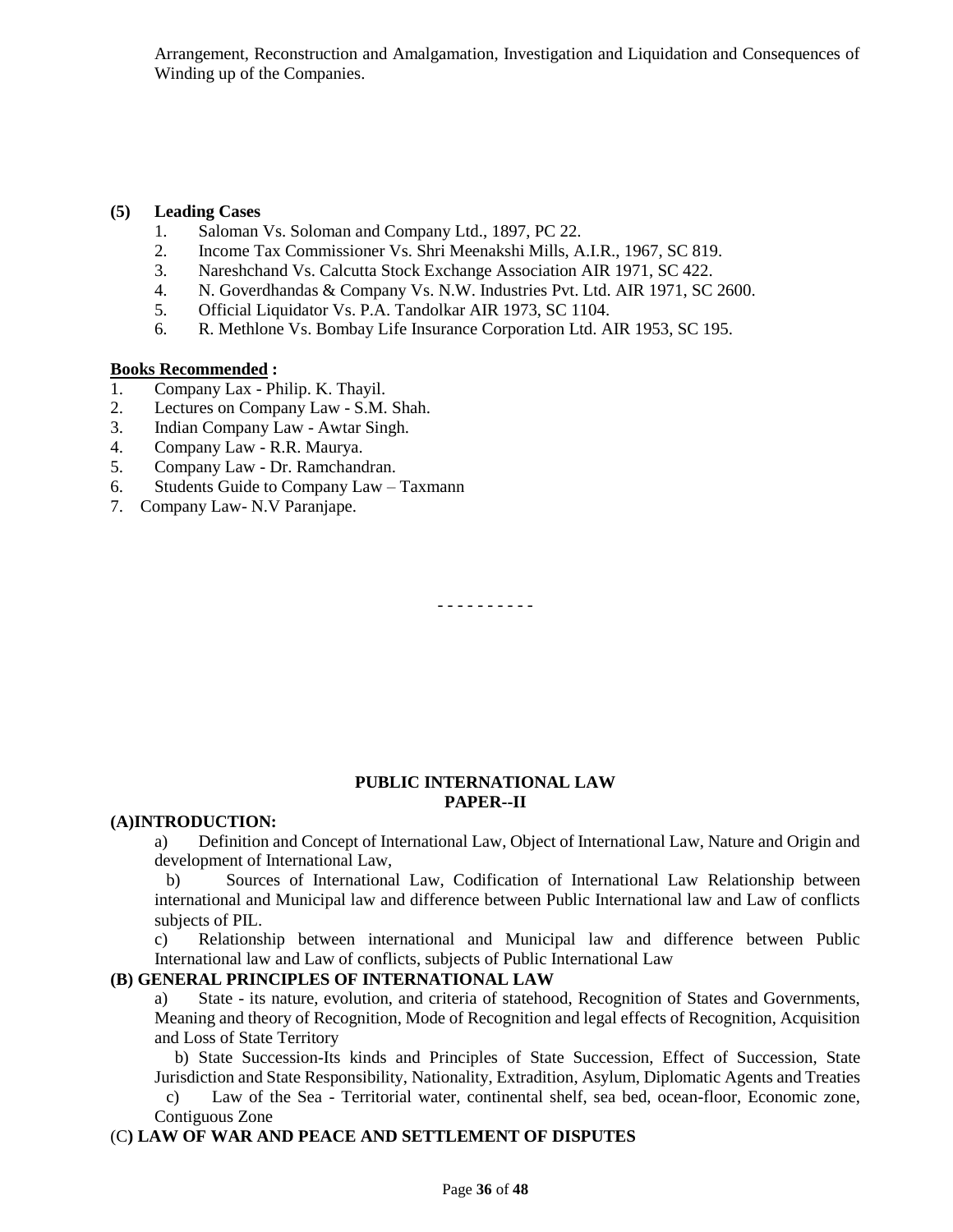a) Settlement of International Disputes- Peaceful or amicable methods and forcible or coercive methods for settlement of disputes, Intervention, Neutrality, Blockade, Contraband and Prize Courts b)

 b) International Organization- League of Nations and reasons of its failure, Role of United Nations Organization(UNO) and their specialized agencies. Composition, Powers and Functions of The General Assembly and The Security Council, Composition, Powers and Jurisdiction of the International Court of Justice

 c) Some recent trends –International Criminal Courts of Justice, Doctrine of Selfdetermination, International Terrorism Disarmament and Genocide

## **LEADING CASES:**

 1-Daimlar Co. Ltd Vs. Continental Tyre and Rubber Co. Ltd.(1961)2 A.C. 307 2-Anglo Indian Oil Co. Case(1952) I.C.J.R. 93

3-Harbhajan Singh Vs. Union of India, AIR 1987 S.C. 9

## **Recommended Reading Material :**

- 1. J.K. Starke An Introduction to the International Law.
- 2. J. L. Brierley The Law of Nations (Oxford)
- 3. K.C. Joshi International Law and Human Rights
- 4. S.K. Verma An Introduction to Public International Law (Prentice-Hall India).
- 5. All the Covenants and Conventions.
- 6. Shaw M.N. International law (CUP).
- 7. M.C. Nair The Law of Treaties (Oxford)
- 8. S.K.Kappor Human Rights under International Law and Indian Law Central Law Agency Allahabad
- 9. S.K.Kappor Human Rights under International Law and Indian Law Central Law Agency Allahabad(In Hindi)
- 10. H.O. Agrawal International Law and Human Right(In Hindi)

- - - - - - - -

## **INTERPRETATION OF STATUTES PAPER - III**

**(1)** Principles and Legislation-Law Making - Legislature, Executive and Judiciary, Principle of Utility, Operation of these Principles upon Legislation, Distinction between Morals and Legislation. INTERPRETATION OF STATUTES - Introduction, Meaning, Commencement, Operation and Repeal of Statutes, Purpose of Interpretation of Statutes Classification of Statutes.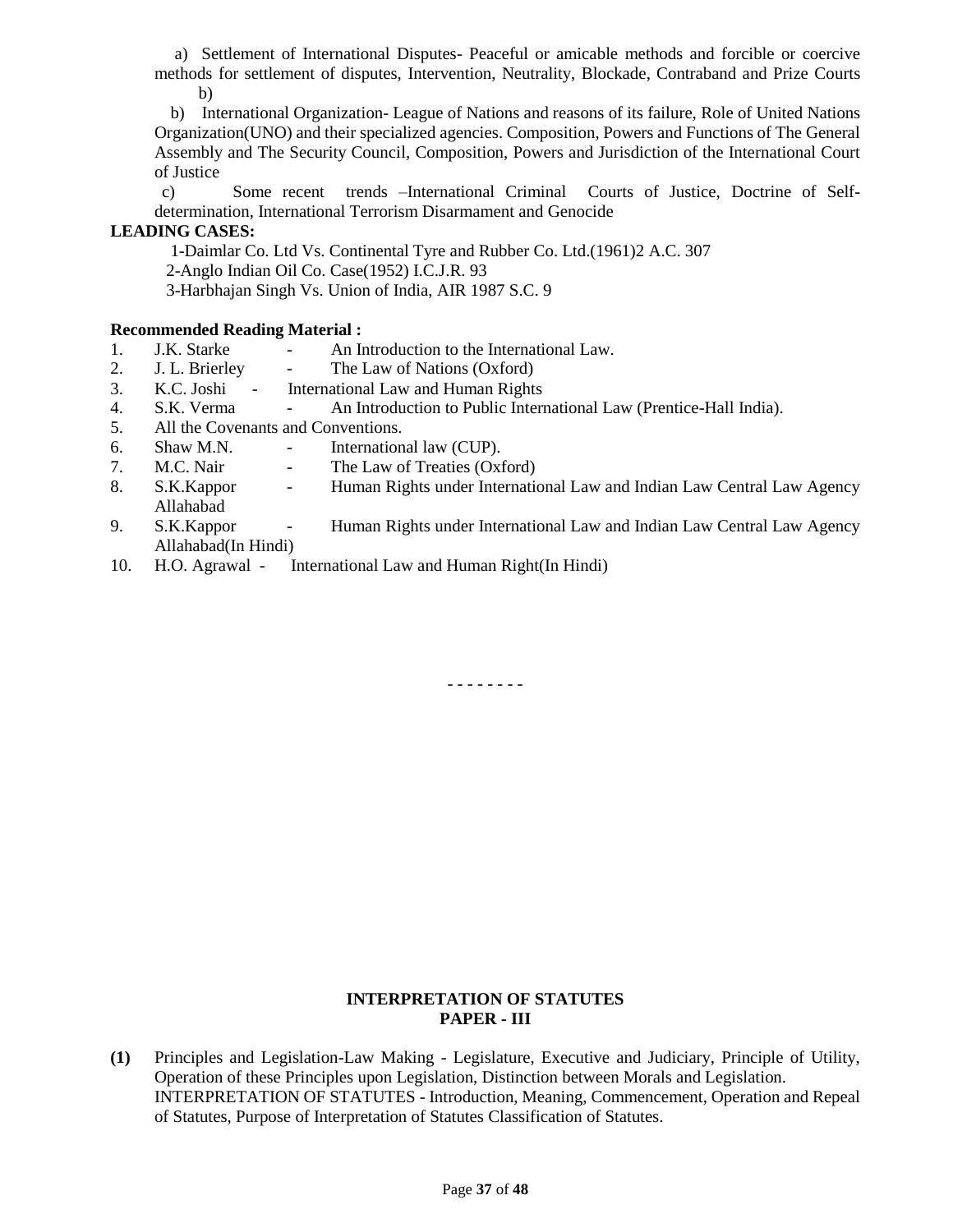**(2)** GENERAL PRINCIPLES OF INTERPRETATION - Primary Rules, Literal Rule, Golden Rule, Mischief Rule (Rule in the Hydon's Case) Rule of Harmonious Construction. Secondary Rules, Noscitur a Soclis, Ejusdem Generis, Reddendo Singula Singulis, Utres Magis Valeat Quam Pereat, Contemporanea Expositio est Fortissima in Lege. PRESUMPTIONS IN STATUTORY INTERPRETATION - Presumption as to Jurisdiction, Presumption Against inconvenient or Absurd, Presumption Against Intending Injustice,Presumption

Against Impairing Obligations or Permitting from One's Own Wrong, Prospective Operation of Statutes.

- **(3)** AIDS TO INTERPRETATION AND MAXIMS OF STATUTORY INTERPRETATION Internal Aids and External Aids, MAXIMS - Delegates Non Potest Delegare, Expressio Unius Exclusio Alterius, Generalia Specialibus non Derogant, In Pari Delicto Potior Est Condition Possidentis,Utresvalet Potior Quam Pareat, Expressum Facit Cessare Tacitum, Jure Nature Sunt Immutabillia.
- **(4)** Interpretation with Reference to the Subject Matter and Purpose Beneficial Construction,Strict Construction of Penal Statutes and Taxing Statutes, Construction and Interpretation of Welfare Legislation, Harmonious Costruction of the Statutes, Interpretation of Statutes in Pari Materia, Amending, Consolidating and Codifying Statutes, Mandatory and Directory Enactments and Conjunctive and Disjunctive Enactments.
- **(5)** Principles of Constitutional Interpretation Principles of Implied Powers, Incidental or Ancillary Power, Doctrine of Pith and Substance and Colourable Legislation, Principles of Implied Prohibition, Occupied Field and Territorial Nexus, Doctrine of Severability and Repugnancy and Doctrine of Eclipse and Ancillary Powers.

Retrospective and Prospective Operation of Statutes.

#### **Books Recommended :**

- 1. Principles of Statutory Interpretation G.P. Singh.
- 2. Interpretation of Statutes and Legislation M.P.Tondon and Rajesh Tondon.
- 3. Statute Law Craies.
- 4. Interpretation of Statutes V.P. Sarthi.
- 5. Maxwell's Interpretation of Statute N.M. Tripathi.

- - - - - - - - -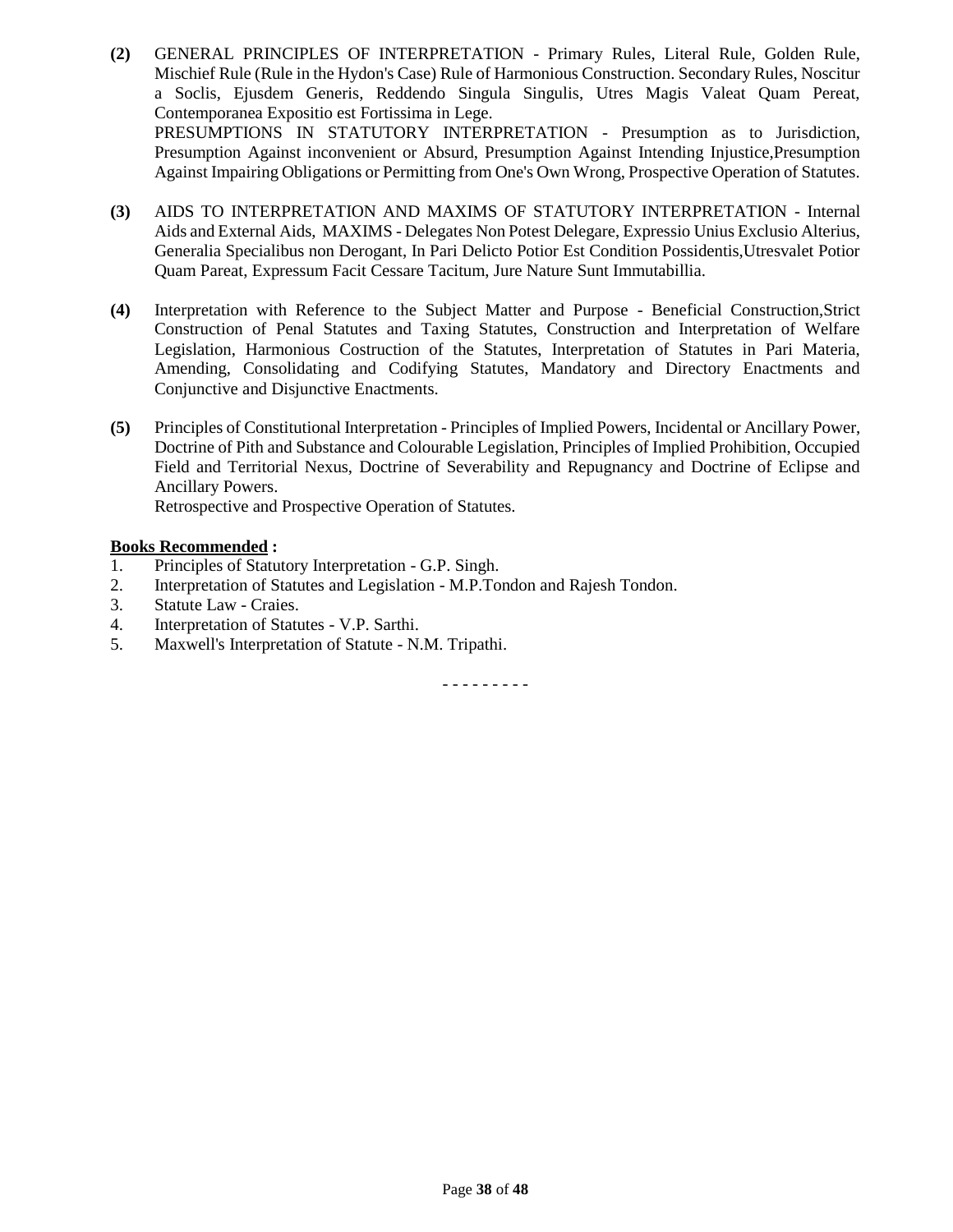## **HUMAN RIGHTS LAW & PRACTICE PAPER-IV**

# (A)GENERAL BACKGROUND & HISTORICAL PERSPECTIVE

- 1. Historical Development and concept of Human Right
- 2. Meaning and definition of Human Rights
- 3. Theories of Human Rights
- 4. Kinds and Classification of Human Rights
- 5. Human Right in India ancient, medieval and modern concept rights
- 6. Human Right in Western tradition
- 7. Concept of natural law and natural rights

# (B)INTERNATIONAL PROTECTION OF HUMAN RIGHTS

- 1 Evolution of the concept of Human Rights
- 2 Sources of International Human Rights Law
- 3 Protection and implementation of Human Rights under the U.N.O. Charter
- 4 Universal Declaration of Human Rights, 1948 –Importance of declaration, Legal Effect and influence of the Universal Declaration
- 5 International Covenant on Economic, Social and Cultural Rights, 1966
- 6 International Covenant on Civil and Political Rights, 1966
- 7 Convention on the elimination 0f all forms of discrimination against women
- 8 Convention on the rights of the child

# (C)REGIONAL PROTECTION OF HUMAN RIGHTS:

- 1 European Convention for the protection of Human Rights and Fundamental Freedoms (1950) and European Social Charter,1961
- 2 American Convention on Human Rights, 1969
- 3 African Charter on Human and People's Rights, 1981
- 4 Arab Commission on Human Rights

# (D)NATIONAL PROTECTION OF HUMAN RIGHTS:

- 1 Impact and Implementation of International Human Rights Norms in India
- 2 Human rights norms reflected in fundamental rights in the constitution
- 3 Directive principles: legislative and administrative implementation of international human rights norms through judicial process
- 4 Enforcement of Human Right in India
- 5 Role of courts: the Supreme Court, High Courts and other Courts

# (E)**PROTECTION OF HUMAN RIGHTS ACT, 1993:**

- 1 The National Human Rights Commission- Constitution, Functions and powers of the Commission, Power of Investigation and inquiry into Complaints
- 2 The State Human Rights Commission—Constitution, Functions and powers of the Commission , Power of Investigation and inquiry into Complaints
- 3 Human Rights Courts
- 4 Other Statutory Commissions Women's, Minority, ST, SC and Backward classes

# (F) **LEADING CASES**:

- 1. Gaurav Jain Vs. Union of India, AIR 1997 SC 3021
- 2 Vikram Dev Sing Tomar Vs. State of Bihar, AIR 1988 SC 178

## **Selected Bibliography**

- 1. S.K. Avesti and kataria Law relating to Human Rights, Orient New Delhi
- 2. Human Rights watch women's Rights watch global report on women's Human Rights (2000), Oxford
- 3. Ermacora Nowak and Tretter, International Human Rights (1993), Sweet and Maxwell
- 4. Wallace, International Human Rights: Text & Materials (1996), Sweet & Maxwell
- 5. Human Rights & Global Diversity (2001), Frank Cass, Landon
- 6. Nirmal B.C. The Right of self Determination in International Law (1995), Deep and Deep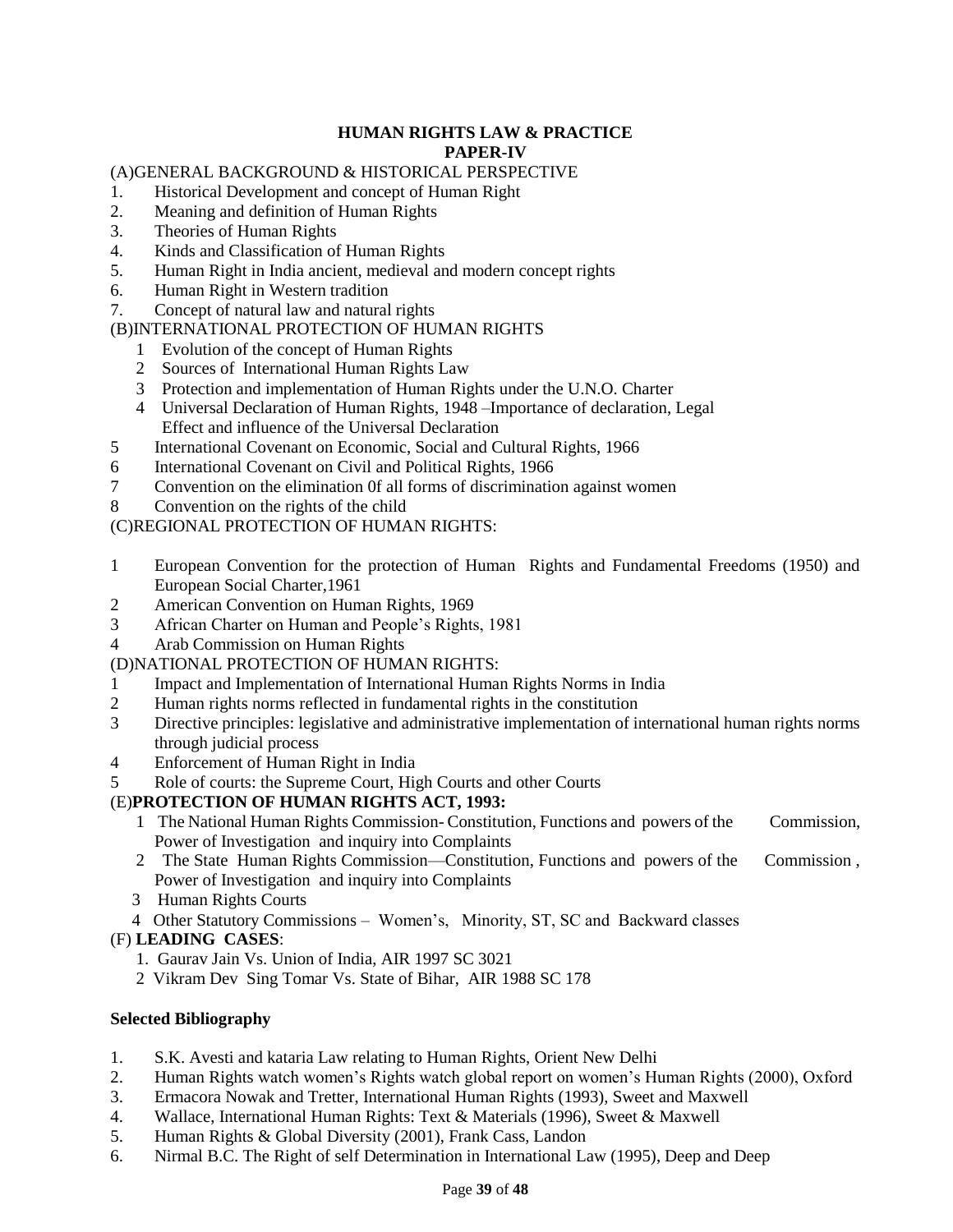- **7.** P.R. Gandhi, International Human Rights Documents (1999) Universal Delhi
- **8.** H.O. Agrawal , International Law and Human Rights, Central Law Publication
- **9.** S.K. Kapoor, Human Rights Under International Law and Indian Law

## **Moot Court Exercise and Internship**

## **Paper –V**

This paper may have three components of 30 marks each and a viva for 10 marks :

- a. Moot Court (30 marks)- every student may be required to do at least three moot courts in a year with 10 marks for each. The moot court work will be on assigned problem and it will be evaluated for 5 marks for written submissions and 5 marks for oral advocacy.
- b. Observance of Trial in two cases, one Civil and one Criminal (30 marks).
- Students may be required to attend two trials in the course of the last two or three years of LL.B studies. They will maintain a record and enter the various steps observed during their attendance on different days in the court assignment. This scheme will carry 30 marks.

(c)Interviewing techniques and Pre-trial preparations and Internship dairy 30 marks.

- Each student will observe two interviewing sessions of clients at the Lawyer's Office/ Legal Aid Office and record the proceedings in a diary, which will carry 15 marks. Each student will further observe the preparation of documents and court papers by the Advocate and the procedure for the filing of the suit/ petition. This will be recorded in the dairy, which will carry 15 marks.
- (d)The fourth component of this will be Viva Voce examination on all the above three aspects. This will carry 10 marks.

 The Court work shall be submitted by Student in own handwriting in the College/SOS in Law. The evaluation shall be made by the college/SOS in Law on the basis of participation and record. The college/SOS in Law after valuation shall sent the diaries and marks to the University. The Principal/ Head may himself evaluate and allot marks on the record or authorize any senior members of the staff, for this purpose. In the later case the Principal/Head shall countersign on the awarded marks. Viva-voce shall be conducted by the external examiner appointment by University.

## **Books Recommended:**

- 1. Moot Court, Pre-trial Preparation and Participaticipation in trial Proceedings O.P. Mishra (Advocate).
- 2. Moot Court Pre-trial Preparation and Participation in trial Proceedings Dr. S.P. Gupta.
- 3. Moot Court Pre-trial Preparation and Participation in trial Proceedings J.P.S.Sirohi.
- 4. Practical training for Law students Prof. J. k. Mittal.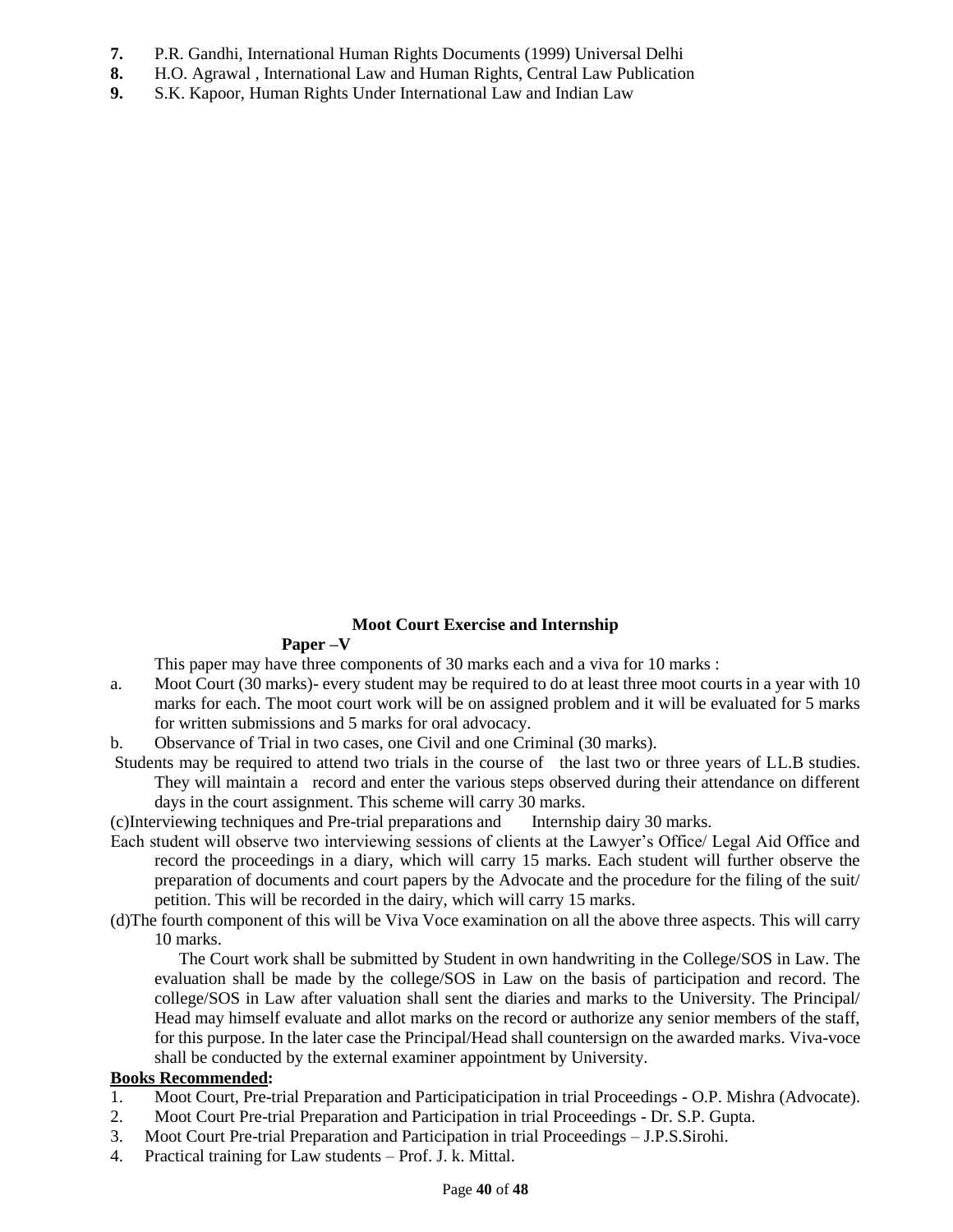## **LL.B. (PART - III)SEMESTER SYSTEM SEMESTER SECOND TRANSFER OF PROPERTY ACT, 1882 AND INDIAN EASEMENT ACT, 1882 PAPER - I**

- **(1)** Historical evolution of Law of property, Introduction, Short title, Commencement, Repeal of Acts, Interpretation Clause (Ss 1-3), Transfer of Property by act of Parties - Definition of Property, Rule of Transferability, Persons Competent to Transfer, Operation of Transfer and Oral Transfer (Ss 5-9), Condition Restraining Alienation, Restriction Repugnant to Interest, Condition Making Interest Determinable on Insolvency or Attempted Alienation (Ss 10-12), Transfer for the Benefit of Unborn Person, Rule against Perpetuity etc. (Ss 13-18), Vested interest and Contingent Interest (Ss 19-24), Conditional Transfer, Doctrine of Acceleration, Doctrine of Conditional Limitation (Ss 25-34), Doctrine of Election (Ss 35-37), Transfer of Immovable Property (Ss 38-53-A).
- **(2)** Sale of immovable property : Definition, Competency of Parties, Difference between Sale and Agreement to Sale, Rights and Liabilities of buyer and Seller (Ss 54-57), Mortgages charges of immovable (Ss 58), Property, Definition, Kinds of Mortgages, Obligation to transfer to third party instead of Mortgagor, Rights and Libilities of Mortgager (Ss 58-66), Rights and Libilities of Mortgagee (Ss 67-77), Other Provisions Related to Mortgage including charges (Ss 78-104).
- **(3)** Leases of immoval property Definition, Essential Elements of Leases, Modes of Leases, Rights and Liabilities of Lessor and Lessee, Doctrine of Waiver, Determination of Lease and Other Related Provisions (Ss 105-117), Exchanges (Ss 118-121), Gift (Ss 122-129), Transfer of Actionable Claims (Ss 130-137).
- **(4)** Indian Easement Act, 1882 :- Introduction (Ss 1-3), Easement in General (Ss 4-7), Imposition, Acquisition and Transfer of Easements (Ss 8-19), Incidents of Easement (Ss 20-21), Disturbance of Easement (Ss 32-36), Extinguishment, Suspension and revival of easements (Ss 37-51), Licenses, Definition, Ingredients and Revocation of Licenses (Ss 52-64)

### **(5) Leading Cases :**

- 1. Nainsukhdas Shivnarayan Vs. Goverdhan das AIR 1948, Nagpur 110.
- 2. Associated Hotel of India Vs. R.N. Kapoor AIR 1962, SC 1262.
- 3. Jama Masjid Vs. Koci Manindra Deviah and other, AIR 1962, SC 807.
- 4. Kedarnath Vs. Shivnarayan AIR 1970, SC 1717.
- 5. Kanji Manji Vs. Trusters of Port of Bombay AIR 1963, SC 268.
- 6. Murari Lal Vs. Devkaran AIR 1965, SC 225.

## **Books Recommended**

.

- 1. Transfer of Property Act Mulla
- 2. Sampatti Antaran Adhiniyam G.P. Tripathi
- 3. Sampati Antaran Adhiniyam S.N. Shukla
- 4. Transfer of Property Act 1882 S.N. Shukla
- 5. Law of Easement S.T. Desai
- 6. Transfer of Property Act, 1882 G.P. Tripathi

- - - - - - - - -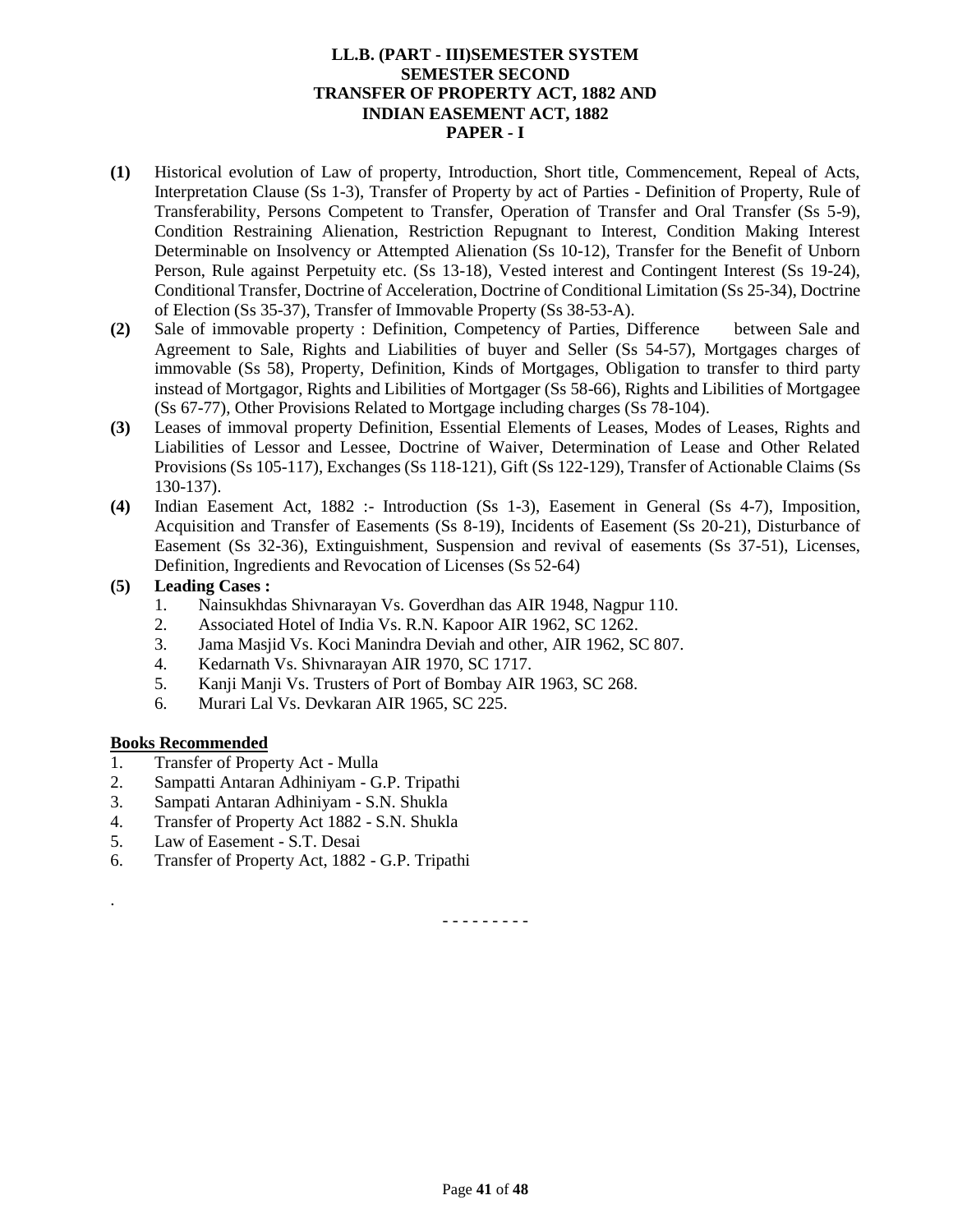## **CIVIL PROCEDURE CODE AND LIMITATION ACT PAPER - II**

## **1. Civil Procedure Code 1908**

## **2. Limitation Act, 1963**

- **(1)** Civil Procedure Code Historical Background, Introduction, Short Title, Definition, Kinds of Courts and their Jurisdiction, Stay of Suit, Resjudicata, Bar to Further Suit etc. (Ss 1-14), Place of Suing, Institution of Suit, Summons and discovery, Judgment and Decree, Interest and Costs (Ss 15-35-B), Execution Proceedings, Courts by which decree may be executed, Procedure in Execution, Arrest, Detention, Attachment and Sale, Resistance to Execution (Ss 36-74), Incidental Proceedings, Suit in Particular case, Suit by or against the Government, Suit by Aliens and by or against foreign rulers/ambasdors suits against rulers of former Indian States and Interpleader Suit (Ss 75-88), Appeals, Reference, Review and Revision (Ss 96-115), Miscellaneous Proceedings, Application for Restitution, Right to Lodge a Caveat, Power to make-up deficiency of Court fees, Inherent Powers of Courts, Amendment of Judgement, decrees and order and General power to Amend (Ss 144-153).
- **(2)** Parties to Suits, Plaintiff and Defendants, Representative Suit, Joinder, Misjoinder and non- joinder, (Order - I Rules 1-13), Frame of Suit, Recognised Agents and Pleader, Institution of Suits, Issue and Service of Summons (Order II - V), Pleading Generally, Plaint, Written-Statement, Set-off and Counter-Claim (Order VI-VIII), Appearance of Parties and Consequences of non-appearance, dismissal of suits and ex-party Decree and Order, Examination of Parties by the Court, Discovery and Inspection, Admission, (Order IX-XII), Settlement of Issues and Determination thereof, Summary Disposal, Summoning Attendance and Examination of Witnesses, Adjournment of Hearing and Affidavit (Order XIV-XIX).
- **(3)** Judgement and Decree, Execution of Decrees and Orders, Death, Marriage and Insolvency of Parties, Withdrawal and Adjustment of Suits (Order XX-XXIII), Commission, Suits by or against the Government and Public Officers, Suits Involving a Substaintial Question of Law, Suits by or against Military, Nevel or Airmen, Suits by or against Corporation, Suits by or against Firms, Trustees, Executors and Administrators, Suits by or against Minors and Persons of Unsound Mind, Suits Relating to Matters, Concerning the Family, Suit by Indigent Persons, Suits Relating to Mortgagor, Interpleader Suit (Order XXIV-XXXV), Arrest and Attachment before Judgment, Temporary Injunctions and Interlocutory Order, Appointment of Receiver, Appeal from Original Decrees, Appeal from Appellate Decrees, Appeal from Orders, Appeal by Indingent Persons, Appeal to the Supreme Court, Reference and Review (Order XXXVIII-XLVII).
- **(4)** Limitation Act, 1963 Historical Background,Short Title, Extent,Commencement and Definition (Ss 1- 2), Limitation of Suits, Appeals and Applications (Ss 3-11), Computation of Period of Limitation, Exclusion of Time in Legal Proceedings, Effect of Death on or befor the accrual of right to Sue, Effect of Fraud or Mistake, Effect of Acknowledgement in Writing, Effect of Substituting or Adding New Plaintiff or Defendant etc. (Ss 12-24), Acquisition of Ownership by Possession, Acquisition of Easement by Prescription, Reversioner and Extinguishment of Right to Property (Ss 25-27).

## **(5) Leading Cases -**

- 1. P.G.H. Patil Vs. R.S. Patil and others AIR 1957, SC 363.
- 2. M.P. Shrivastava Vs. Mrs. Veena AIR 1967, SC 1193.
- 3. Kiran Singh & Others Vs. Chaman Paswan and others AIR 1954, SC 340.
- 4. State Vs. Administrator AIR 1972, SC 749.
- 5. Hindustan Auaeronautics Vs. Ajit Prasad AIR 1973, SC 76.

### **Books Recommended**

- 1. Civil Procedure Code Mulla
- 2. Civil Procedure Code Viswanath Iyer
- 3. Code of Civil Procedure P.K. Majumdar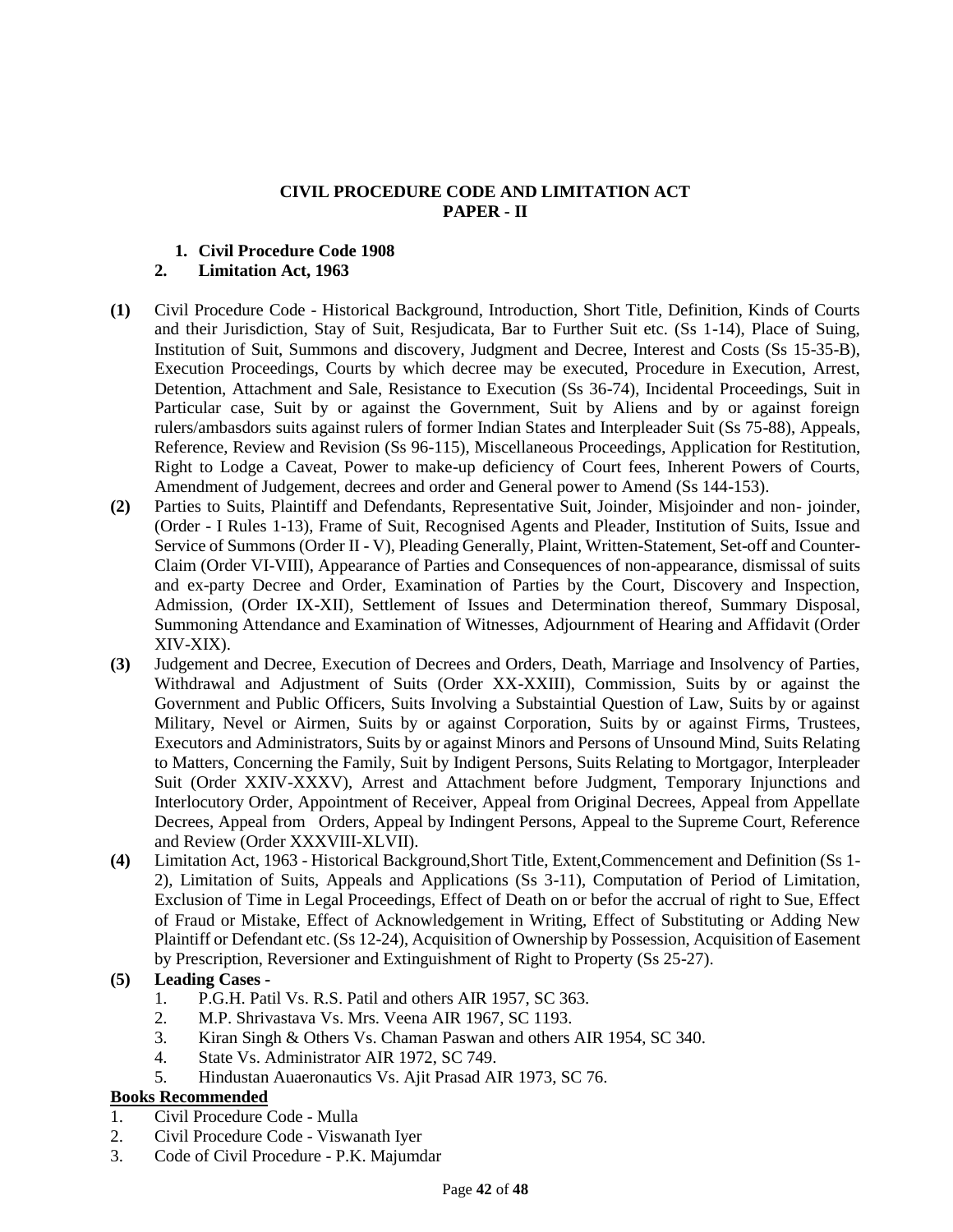- 4. A Guide to Civil Procedure Code Rama Rao
- 5. Civil Procedure Code Sarkar
- 6. Civil Procedure Code M.P. Jain
- 7. Law of Limitation & Prescription U.N. Mitra
- 8. Law of Limitation Dr. N.M. Swami
- 9. Limitation Act Sarkar.

- - - - - -

LAW OF TAXATION PAPER- III

## **UNIT – I GENERAL INTRODUCTION:**

Historical Perspective

Historical Development of Tax Laws in India

Concepts of tax

Nature & characteristics of taxes

Distinction between tax & fee, tax, & cost

Distinction between Direct & Indirect tax

UNIT- II INCOME TAX ACT, 1961:

Preliminary – Short Title, Extent and Commencement, Definitions, Previous Year Defined(Sec. 1-3) - Basis of charges of Income Tax: Residential status of assesses – its impact on tax liability(Sec. 4-9) Incomes which do not form part of total income(Sec. 10-13)

UNIT-III

Computation of Total Income(Heads of income) Salaries, Income from House Property, Profits and Gains of Business or Profession, Capital Gains and Income from Other Sources – general concepts – chargeability to tax – admissible  $\&$  inadmissible deductions, exclusions and deductions from income(Sec. 14-59) Income of other persons included in assessee's Total Income(Sec. 60-65), Aggregation of Income and set- off and carry forward of losses(Sec. 66-80) Deductions to be made in computing total income, Deductions in respect of certain Payments and certain incomes and other deductions, Rebate of Income Tax and Relief for Income Tax(Sec. 80A-89),

UNIT- IV

- Income tax authorities- Appointment and Control, Jurisdiction, powers & functions, Disclosure of Information(Sec.116-138), Procedure for Assessment(Sec.139-158), Collection and Recovery of Tax-Deduction at source and Collection at source, Advance payment of tax, Collection and Recovery , Interest Chargeable in some cases and Refunds,(Sec. 190-245)Allotment of permanent account number, Settlement of Cases-Appeals and Revision, Appeals to the Appellate Tribunal, Reference to High Court, Appeals to High Court, Appeals to the Supreme Court, Revision and reference(Sec. 245A-269) Penalties Imposable(Sec. 270-275) Offences and Prosecutions-
- Penalties and prosecutions under income tax act, 1961 for non- compliance, contravention, avoidance and evasion of tax(Sec. 275A-280)

UNIT – V THE CENTRAL GOODS AND SERVICES ACT, 2017

Preliminary-Short Title, Extent and Commencement, Definitions, Taxing Authorities, Incidence of Tax(Sec. 1-7) Levy of Tax(Sec. 8-15) Registration of Dealers(Sec.16-18),Returns, Assessment, Payment and Recovery of Tax(Sec.19-38), Refund of Tax, Accounts and Issue of Acts, invoices or cash memoranda(Sec.39-42) Certain powers of the Commissioner and Delegation by the Commissioner(Sec.43-47), Appeals, Revision and Rectification(Sec.48-56), Detection and Prevention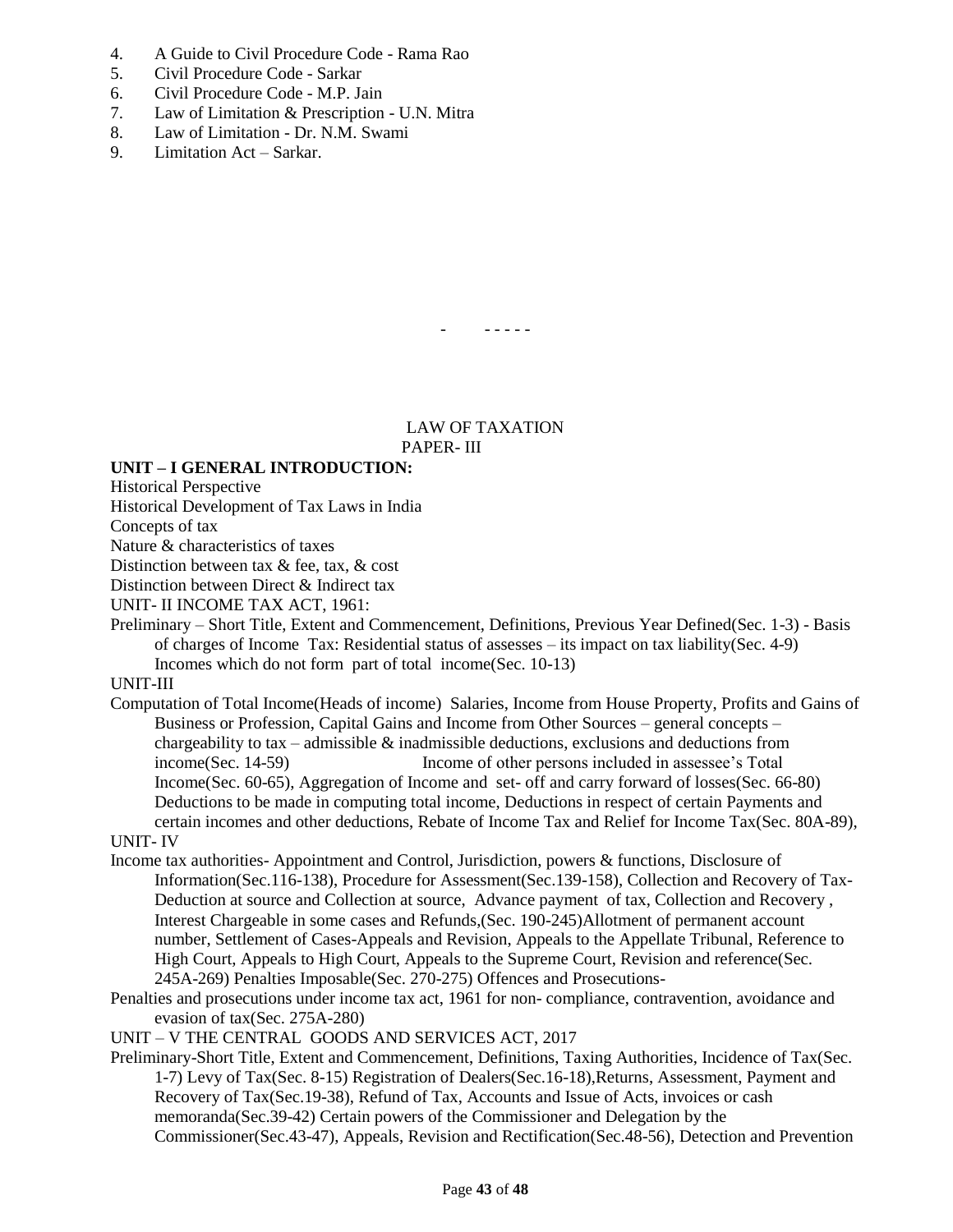## LEADING CASES:

- 1- Commissioner of Income Tax Vs. Anwar Ali AIR 1970 SC 1982
- 2- Calcutta Discount Co. Ltd. Vs. Income Tax Officer,(1961)41 ITR 191(SC) Reoppening of Assessment Section-147(9)
- 3- Dwarka Das Keshardeo Morarka Vs. Commissioner of Income Tax(1962)42 ITR 529 On law of Estoppel in Taxation
- 4- Jute Corporation of India Vs. CIT, AIR 1991 SC 341

# BOOKS RECOMMENDED:

| 1- A.K. Saxena       | Income Tax Act                   |
|----------------------|----------------------------------|
| 2- Kailash Rai       | Income Tax Act                   |
| 3 V.K. Shusha Kumari | Law of Income Tax                |
| 4- B.L. Babel        | Pratyaksh Kar Vidhayan, Aparadh, |
|                      | Abhiyojan Evam Shastiyam         |

## **INTELLECTUAL PROPERTY LAW & I.T. ACT 2000 PAPER - IV**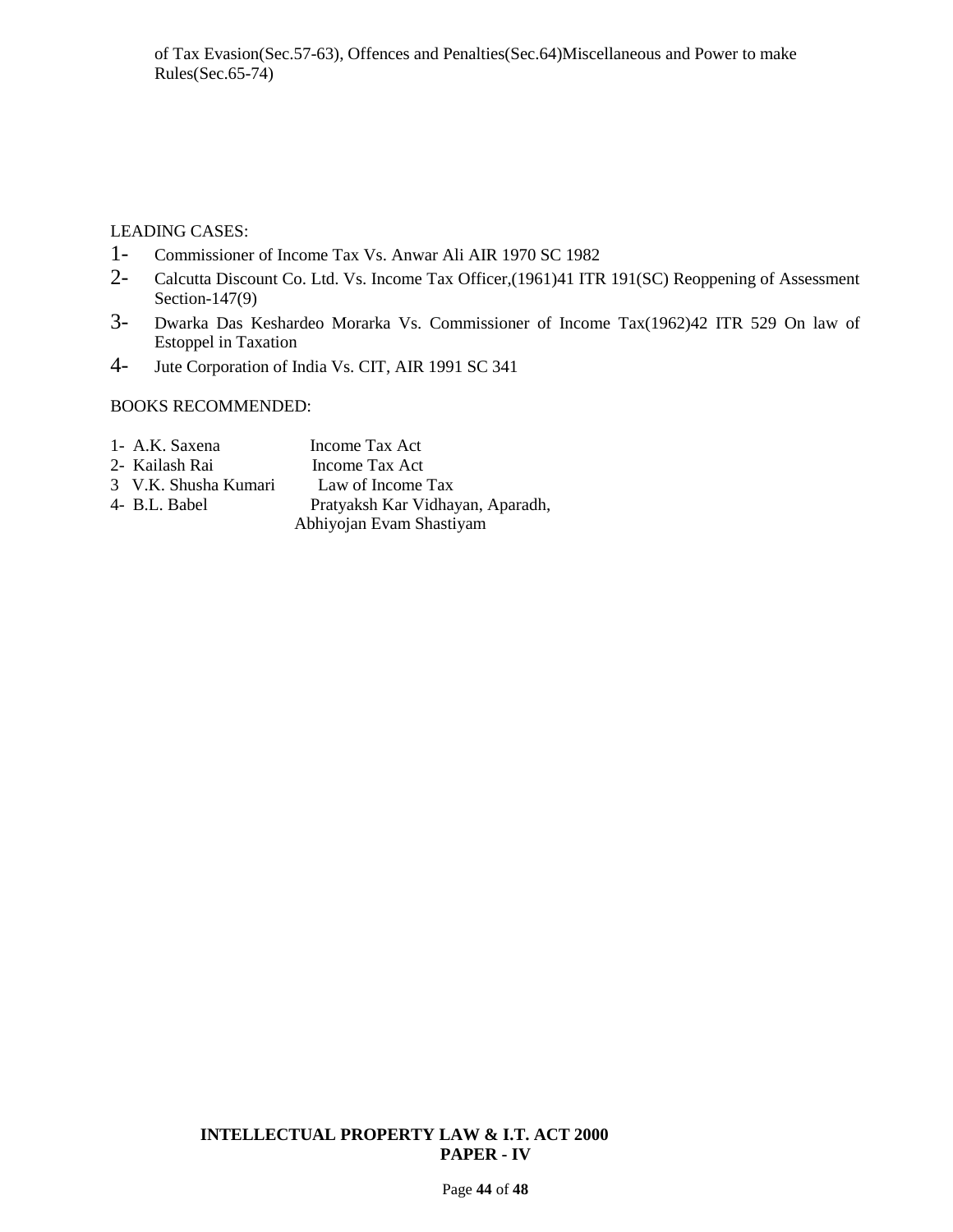## **(1) Introduction Nature Basic Concepts and International Conventions**

Nature and meaning of Intellectual property, need for protection of right of intellectual property. The types of intelletual property. The types of intellectual property and enhancement of area of I.P. History and introduction to the leading international intstrument concerning intellectual property rights i.e. WIPO (world intellected property organisation) and its paris convention on protection of industrial property (PIP) and patents co-operation treaty (PCT) The Berne (1971) and Rome convention (1961) on copy right. Universal copy right convention (UCC) of 1952, and neighbouring rights and madrid agreement on trade mark registration.

The general agreement on tariffs and trade (GATT) and its creations, World trade organisation (WTO), Uruguay Round (April 1997) and its highly significant instrument "Trade Related intellectual property agreement" (TRIPS).

## **(2) Copyrights its contents and forms & related act :**

Copyrights its history and definition, provisions of Copy-right act 1957 and copyrights (amedment) act 1994 which includes copyright its nature and meaning. Subject matter of copyright, forms of copyrights, ownership of copyrights assignment of copy rights. copyrights as an authors special rights. Notion and criteria of infringment, their definition and exception, proposition relating to infringement, authorisation of infringment, acts not constituting infringment, infringment of literary, dramatic, musical and artistic works, cimetographic films and sound recording.

Remedies against infringment of copyright - nature and kind of remedies civil and criminal under Copyright Act sec. 55-57, 62, 63-70, slender of title Anton Piller order, international copyrights, copyrights societies and copyright office, copyrights board, legislation of copyright and appeal.

# **(3) Trade Marks & designs - their nature & related acts :**

Introduction definition evolution and concept of trade marks, Distriction between trade marks and property works, the doctrine of honest current user and doctrine of deceptive similarity, provisions of The trade mark act 1999, it includes definition and interpretation, condition for registration, trade mark registry. Property in a trade-mark, registration of trade mark, its refusal, Berne principles of registration of trade marks, its procedure and evidence. Marks, not registrable, effect and limit on effect. registered trade work, assignment and transmission of registered trade marks, use of trade mark and registered user, ractification and correction of the registration, collective marks, provisions relating to textile goods, offences, penalties and procedure, appellate board, its constitution, powers and duties and procedures and other miscellaneous provisions of the act, provisions of Design act 2000, it includes following chapter - definition, registration of design, copyright in registered design legal proceedings, general powers and duties of controller Evidence agency & powers of central government.

### **(4) Patents its introduction grant, registration and patents act 1970 :**

Provisions of Patents act 1970 which includes patents, its introduction concept and history, process of obtaining patents, specification, application for patents, examination of application, position to grant a patent, invention not patentable, register of patents and patent office, register and obligation of a patent. Transfer of patent right, Right of the Govt. in case of use of invention provisions for secracy of certain invention. Patents in addition, procedure for restoration of lapse palents. revocation and surrender of patients. Registeration of patents, patents office, its constitution, controller and its power, infringement of patents and treat of infringement proceedings of officers penalties for the Volation of act. licences .. of right, compulsory licences patent agent etc. and miscellaneous provision of the act.

## **(5) The Information Technology Act 2000 and Leading Cases**

Provision of ITA 2000, it includes introduction, need, coverage, definition digital signature, electronic record certifying authorities, electronic governance, their regulation, penalties, cyber regulation appellate tribunals under ITA act and following leading cases.

1. Grama phone co. of India v. B.B. Pandey (AIR 1984 SC 667)

2. Indian Performing Right Society Ltd. v. Eastern India Molion pictures association (AIR 1977 SC 1443).

- 3. Monsanto Co. v. Caromandal Idag product (AIR 1986, SC 712).
- 4. American House Product Corpn. v. Mac Laboratories (Pvt) Ltd. (AIR 1986 SC 137) (Dristan Case)

### **Books Recommended :**

- 1. Parvin Anand The law of Intellactual Property (Batter Worth)
- 2. Bibek Deb Roy The Intellectual Property Rights (B.R. Publishing, New Delhi)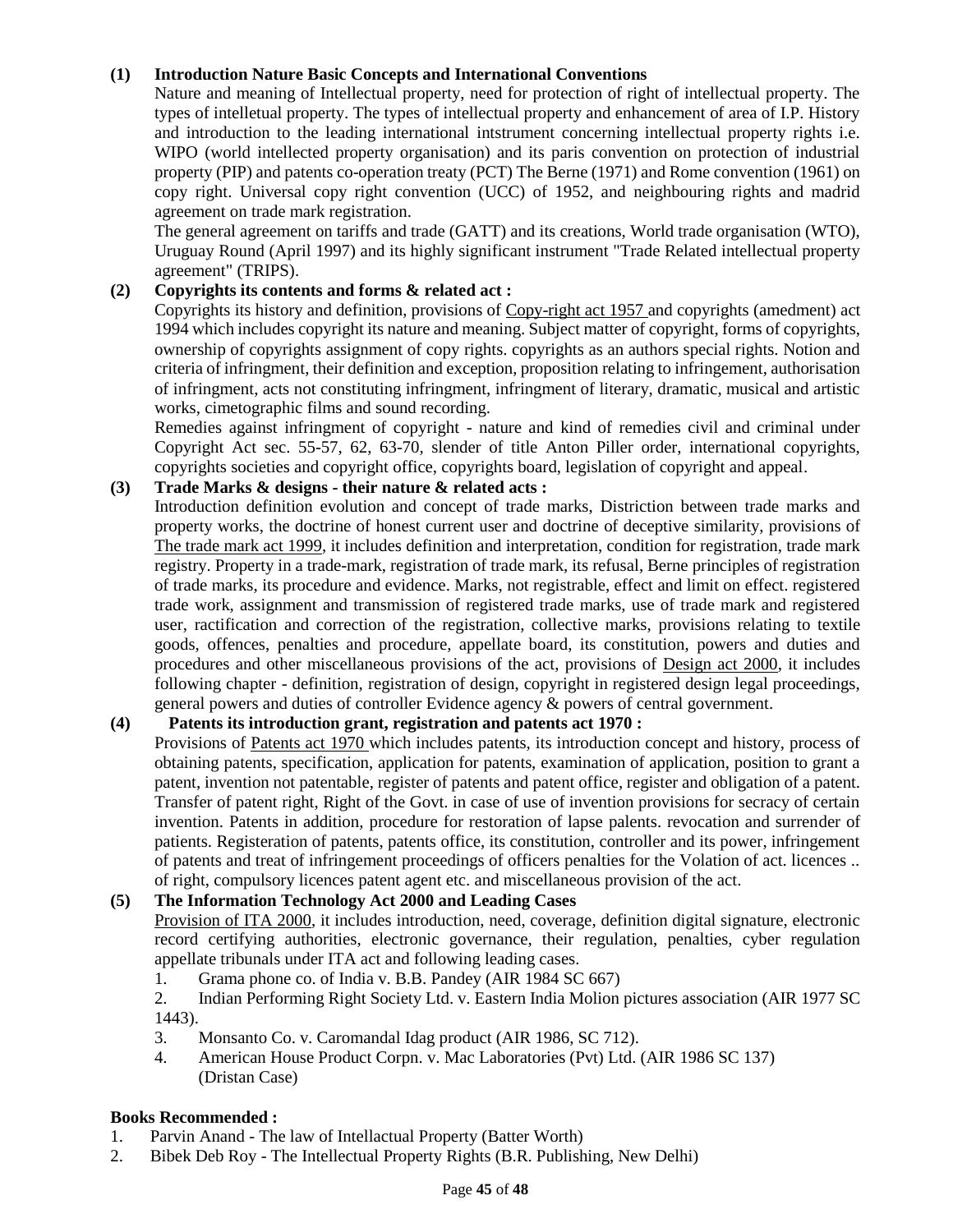- 3. Terrel Law of Patents (Rajiv Gandhi Institute of Concept Studies)
- 4. P.S. Sanyal & Kishore Singh Indian Patent System
- 5. Stewart International copyright and neighbouring right.
- 6. P. Narayanan Intellectual Property Law (Eastern Law House, Kolkata / Delhi, 315/-)
- 7. Vikas Vashisth Intellectual Property Law (Bharat Law House)
- 8. Cornish W.R. Intellectual Property Patents, Trade Names, Copyrights and allied rights (1999) (Universal law publishing Co. Pvt. Ltd.) Ansal's Dilkhush Industrial Estate, G.T. Karnal Rd., Delhi.
- 9. W.R. Cornish Intellectual Property (Sweet & Maxwell)
- 10. Mata Din Law of passing off and infringement action of trade marks.
- 11. UIE Anderfelt International patent legislation and developing countries.
- 12. The Patent Act 1970
- 13. The Design Act 2000
- 14. The Trade Mark Act 1999
- 15. The Copyright Act 1957.
- 16. The Information Technology Act, 2000.

## **DRAFTING, PLEADING AND CONVEYANCING**

#### **PAPER - V**

**There shall be two parts of this paper. Part- A will consists of theoretical aspect of drafting, pleading and conveyancing caring 70 marks.**

- **Part- B will be based on the practical works caring 30 marks including 10 marks of viva-voce.**
- **The theatrical paper of 70 marks will be taught through the class instructors and simulation exercises preferably with the assistance of retired judges/ practicing lawyers.**

## **PART – A (70 marks)**

**Part – A shall consist of the following:**

#### **UNIT - I Pleading:**

**(i) Civil:** General Principles of Pleadings with Special Reference to the Following :-

Plaint and written statement with reference to the suits mentioned below :-

- (a) Money Suit
- (b) Ejectment Suit
- (c) Injunction
- (d) Interlocutory application under the provisions of C.P.C.
- (e) Suits under Hindu Marriage Act, 1955